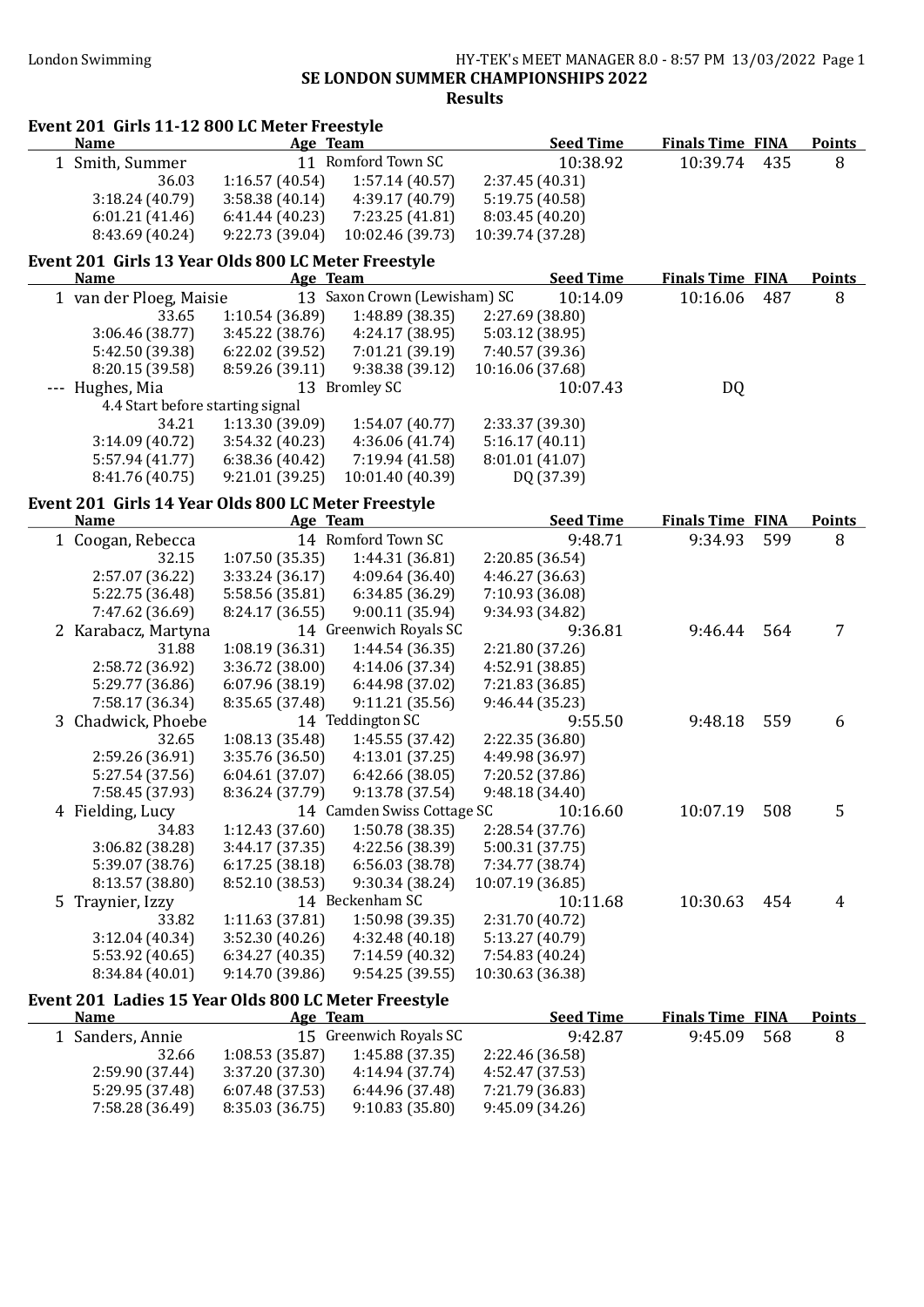## SE LONDON SUMMER CHAMPIONSHIPS 2022

#### Results

# (Event 201 Ladies 15 Year Olds 800 LC Meter Freestyle)

| (Event 201 "Laules 15" real Olds 800 LC Meter Freestyle) |                 |                             |                  |                         |     |               |
|----------------------------------------------------------|-----------------|-----------------------------|------------------|-------------------------|-----|---------------|
| <b>Name</b>                                              | Age Team        |                             | <b>Seed Time</b> | <b>Finals Time FINA</b> |     | <b>Points</b> |
| 2 Down, Alexandra                                        |                 | 15 Hounslow Jets            | 10:08.47         | 10:04.20                | 516 | 7             |
| 33.38                                                    | 1:10.60 (37.22) | 1:48.49 (37.89)             | 2:26.43 (37.94)  |                         |     |               |
| 3:04.46 (38.03)                                          | 3:42.75 (38.29) | 4:21.17 (38.42)             | 4:59.84 (38.67)  |                         |     |               |
| 5:38.18 (38.34)                                          | 6:16.43(38.25)  | 6:54.91 (38.48)             | 7:33.32 (38.41)  |                         |     |               |
| 8:11.81 (38.49)                                          | 8:50.31 (38.50) | 9:28.29 (37.98)             | 10:04.20 (35.91) |                         |     |               |
| 3 Holt, Ava                                              |                 | 15 Teddington SC            | 10:13.42         | 10:14.27                | 491 | 6             |
| 34.67                                                    | 1:12.06 (37.39) | 1:50.89 (38.83)             | 2:29.51 (38.62)  |                         |     |               |
| 3:07.97 (38.46)                                          | 3:46.23 (38.26) | 4:25.03 (38.80)             | 5:03.48 (38.45)  |                         |     |               |
| 5:42.68 (39.20)                                          |                 |                             |                  |                         |     |               |
|                                                          | 6:21.79 (39.11) | 7:01.26 (39.47)             | 7:40.49 (39.23)  |                         |     |               |
| 8:19.61 (39.12)                                          | 8:58.49 (38.88) | 9:37.31 (38.82)             | 10:14.27 (36.96) |                         |     |               |
| 4 Morter, Aida                                           |                 | 15 Romford Town SC          | 10:14.54         | 10:25.52                | 465 | 5             |
| 34.33                                                    | 1:12.27 (37.94) | 1:51.80(39.53)              | 2:30.88 (39.08)  |                         |     |               |
| 3:11.11 (40.23)                                          | 3:50.83 (39.72) | 4:30.89(40.06)              | 5:10.56 (39.67)  |                         |     |               |
| 5:50.29 (39.73)                                          | 6:29.67 (39.38) | 7:09.73 (40.06)             | 7:49.40 (39.67)  |                         |     |               |
| 8:29.01 (39.61)                                          | 9:08.61(39.60)  | 9:47.74 (39.13)             | 10:25.52 (37.78) |                         |     |               |
| 5 Weaver, Poppy                                          |                 | 15 Teddington SC            | 10:12.80         | 10:30.74                | 454 | 4             |
| 33.67                                                    | 1:12.13 (38.46) | 1:50.84 (38.71)             | 2:30.37 (39.53)  |                         |     |               |
| 3:09.12 (38.75)                                          | 3:48.90 (39.78) | 4:28.11 (39.21)             | 5:08.81(40.70)   |                         |     |               |
| 5:49.00 (40.19)                                          | 6:30.53(41.53)  | 7:10.97 (40.44)             | 7:52.83 (41.86)  |                         |     |               |
| 8:31.97 (39.14)                                          | 9:13.37(41.40)  | 9:51.76 (38.39)             | 10:30.74 (38.98) |                         |     |               |
|                                                          |                 |                             |                  |                         |     |               |
| Event 201 Ladies 16 Year Olds 800 LC Meter Freestyle     |                 |                             |                  |                         |     |               |
| <b>Name</b>                                              | Age Team        |                             | <b>Seed Time</b> | <b>Finals Time FINA</b> |     | <b>Points</b> |
| 1 Burns, Lola                                            |                 | 16 Beckenham SC             | 9:29.86          | 9:44.57                 | 570 | 8             |
| 31.94                                                    | 1:07.97 (36.03) | 1:43.94 (35.97)             | 2:20.89 (36.95)  |                         |     |               |
| 2:57.00 (36.11)                                          | 3:34.63 (37.63) | 4:11.21 (36.58)             | 4:48.99 (37.78)  |                         |     |               |
| 5:25.89 (36.90)                                          | 6:03.98(38.09)  | 6:41.03(37.05)              | 7:18.65 (37.62)  |                         |     |               |
| 7:55.96 (37.31)                                          | 8:33.26 (37.30) | 9:09.33 (36.07)             | 9:44.57 (35.24)  |                         |     |               |
|                                                          |                 | 16 Beckenham SC             |                  |                         | 503 |               |
| 2 Tricker, Grace                                         |                 |                             | 10:04.39         | 10:09.34                |     | 7             |
| 33.48                                                    |                 | 3:05.03()                   |                  |                         |     |               |
|                                                          | 3:44.01()       | 4:22.00 (37.99)             | 5:01.47 (39.47)  |                         |     |               |
| 5:39.13 (37.66)                                          |                 | 6:57.05()                   |                  |                         |     |               |
| 8:14.22()                                                | 8:53.55 (39.33) | 9:31.68 (38.13)             | 10:09.34 (37.66) |                         |     |               |
| 3 De Jager, Tara                                         |                 | 16 Hillingdon Swimming Club | 10:05.73         | 10:14.51                | 490 | 6             |
| 33.28                                                    | 1:10.75 (37.47) | 1:48.16 (37.41)             | 2:26.37 (38.21)  |                         |     |               |
| 3:04.44 (38.07)                                          | 3:43.27 (38.83) | 4:21.59 (38.32)             | 5:00.08 (38.49)  |                         |     |               |
| 5:38.68 (38.60)                                          | 6:18.51 (39.83) | 6:57.60 (39.09)             | 7:38.17 (40.57)  |                         |     |               |
| 8:16.51 (38.34)                                          | 8:55.82 (39.31) | 9:34.63 (38.81)             | 10:14.51 (39.88) |                         |     |               |
|                                                          |                 |                             |                  |                         |     |               |
| Event 201 Ladies 17 & Over 800 LC Meter Freestyle        |                 |                             |                  |                         |     |               |
| <b>Name</b>                                              | Age Team        |                             | <b>Seed Time</b> | <b>Finals Time FINA</b> |     | <b>Points</b> |
| 1 Britton, Phyllida                                      |                 | 25 Ealing SC                | 8:55.67          | 9:12.70                 | 674 | 8             |
| 31.20                                                    | 1:05.08 (33.88) | 1:39.12 (34.04)             | 2:13.59 (34.47)  |                         |     |               |
| 2:47.91 (34.32)                                          | 3:22.67 (34.76) | 3:57.28(34.61)              | 4:32.40 (35.12)  |                         |     |               |
| 5:07.31 (34.91)                                          | 5:42.75 (35.44) | 6:17.99(35.24)              | 6:53.41(35.42)   |                         |     |               |
| 7:28.53 (35.12)                                          | 8:04.03 (35.50) | 8:38.97 (34.94)             | 9:12.70 (33.73)  |                         |     |               |
| 2 O'Toole, Cara                                          |                 | 19 Ealing SC                | 9:21.01          | 9:14.47                 | 668 | 7             |
| 31.54                                                    | 1:05.71(34.17)  | 1:40.58 (34.87)             | 2:15.29 (34.71)  |                         |     |               |
| 2:49.91 (34.62)                                          | 3:24.53 (34.62) | 3:59.35 (34.82)             | 4:34.27 (34.92)  |                         |     |               |
| 5:09.46 (35.19)                                          | 5:44.41 (34.95) | 6:19.47(35.06)              | 6:54.98 (35.51)  |                         |     |               |
| 7:30.16 (35.18)                                          | 8:05.41 (35.25) | 8:40.32 (34.91)             | 9:14.47(34.15)   |                         |     |               |
| 3 Rayner, Hannah                                         |                 | 17 Greenwich Royals SC      | 10:10.92         | 10:35.72                | 443 | 6             |
|                                                          |                 |                             |                  |                         |     |               |
| 33.54                                                    | 1:11.98 (38.44) | 1:50.63(38.65)              | 2:31.94 (41.31)  |                         |     |               |
| 3:11.53 (39.59)                                          | 3:53.11 (41.58) | 4:32.76 (39.65)             | 5:14.31 (41.55)  |                         |     |               |
| 5:54.22 (39.91)                                          | 6:36.16(41.94)  | 7:16.22 (40.06)             | 7:57.27 (41.05)  |                         |     |               |
| 8:36.92 (39.65)                                          | 9:17.57(40.65)  | 9:56.80 (39.23)             | 10:35.72 (38.92) |                         |     |               |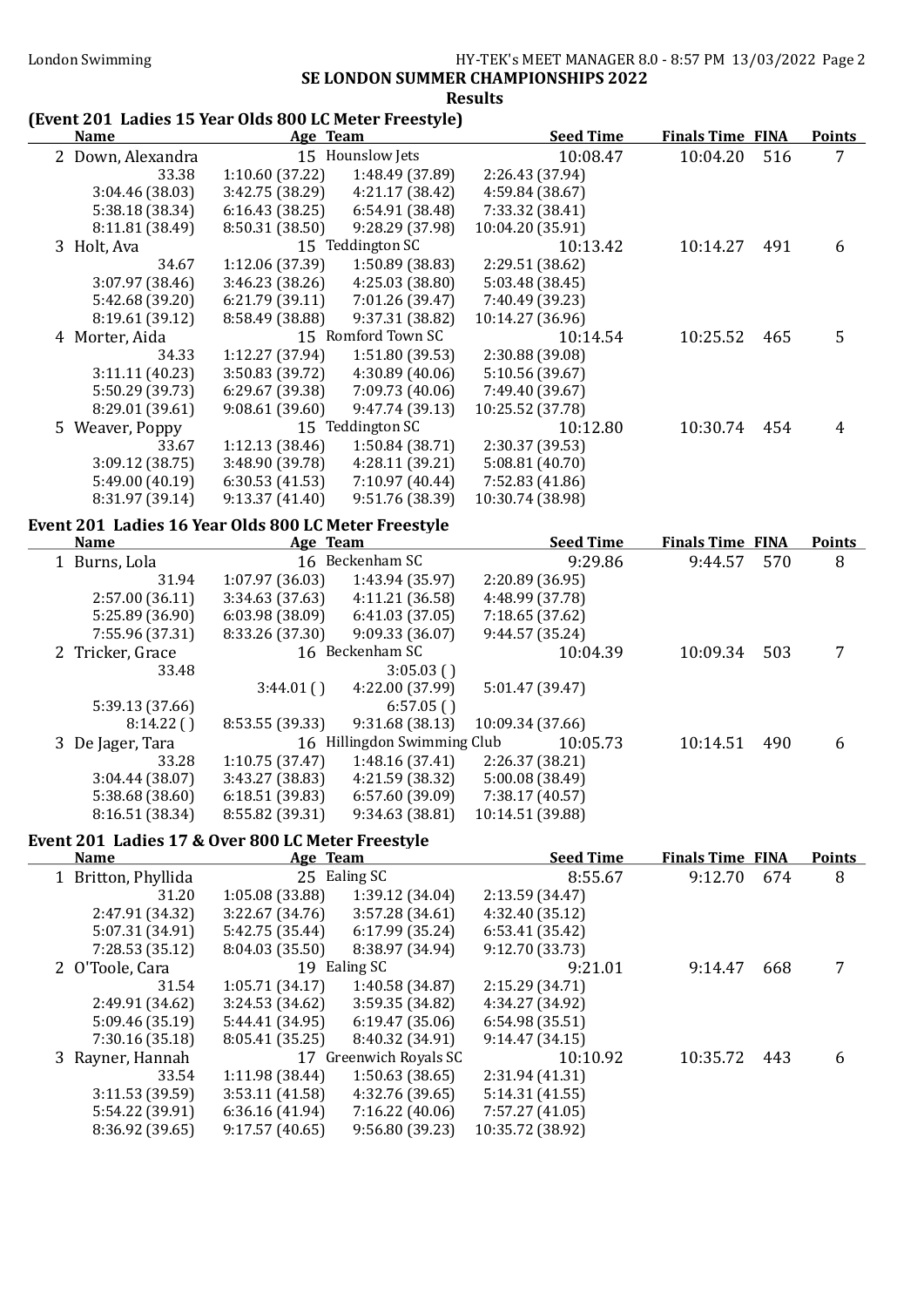Event 201 Boys 11-12 800 LC Meter Freestyle

#### London Swimming HY-TEK's MEET MANAGER 8.0 - 8:57 PM 13/03/2022 Page 3 SE LONDON SUMMER CHAMPIONSHIPS 2022 Results

| <b>Name</b>                                        |                 | Age Team                   | <b>Seed Time</b> | <b>Finals Time FINA</b> |     | <b>Points</b>  |
|----------------------------------------------------|-----------------|----------------------------|------------------|-------------------------|-----|----------------|
| 1 Robinson, Harry                                  |                 | 12 Kingston Royals SC      | 10:22.82         | 10:34.83                | 361 | 8              |
| 35.05                                              | 1:14.40 (39.35) | 1:54.20 (39.80)            | 2:35.10 (40.90)  |                         |     |                |
| 3:15.73 (40.63)                                    | 3:56.43 (40.70) | 4:36.84(40.41)             | 5:17.93 (41.09)  |                         |     |                |
| 5:57.22 (39.29)                                    | 6:39.17(41.95)  | 7:18.13 (38.96)            | 7:58.44 (40.31)  |                         |     |                |
| 8:37.93 (39.49)                                    | 9:18.68(40.75)  | 9:57.17 (38.49)            | 10:34.83 (37.66) |                         |     |                |
| 2 Gillam, Henry                                    |                 | 12 Camden Swiss Cottage SC | 10:56.27         | 10:34.93                | 361 | 7              |
| 35.72                                              | 1:15.54 (39.82) | 1:55.62 (40.08)            | 2:36.91 (41.29)  |                         |     |                |
| 3:17.07(40.16)                                     | 3:57.81 (40.74) | 4:38.09 (40.28)            | 5:19.65(41.56)   |                         |     |                |
| 5:59.38 (39.73)                                    | 6:39.13(39.75)  | 7:18.86 (39.73)            | 7:59.98 (41.12)  |                         |     |                |
| 8:38.79 (38.81)                                    | 9:18.94(40.15)  | 9:57.50(38.56)             | 10:34.93 (37.43) |                         |     |                |
|                                                    |                 |                            |                  |                         |     |                |
| Event 201 Boys 13 Year Olds 800 LC Meter Freestyle |                 |                            |                  |                         |     |                |
| <b>Name</b>                                        |                 | Age Team                   | <b>Seed Time</b> | <b>Finals Time FINA</b> |     | <b>Points</b>  |
| 1 Keers, Jack                                      |                 | 13 Teddington SC           | 10:03.79         | 10:00.33                | 427 | 8              |
| 32.86                                              | 1:10.10(37.24)  | 1:48.51 (38.41)            | 2:27.37 (38.86)  |                         |     |                |
| 3:05.33 (37.96)                                    | 3:44.08 (38.75) | 4:23.22 (39.14)            | 5:01.41 (38.19)  |                         |     |                |
| 5:40.13 (38.72)                                    | 6:18.04 (37.91) | 6:56.61(38.57)             | 7:34.77 (38.16)  |                         |     |                |
| 8:12.39 (37.62)                                    | 8:49.97 (37.58) | 9:26.51(36.54)             | 10:00.33 (33.82) |                         |     |                |
| 2 Hill, Ernest                                     |                 | 13 Wandsworth SC           | 10:28.20         | 10:18.25                | 391 | $\overline{7}$ |
| 32.96                                              | 1:09.92 (36.96) | 1:48.41 (38.49)            | 2:27.31 (38.90)  |                         |     |                |
| 3:07.35 (40.04)                                    | 3:45.99 (38.64) | 4:26.16(40.17)             | 5:05.80 (39.64)  |                         |     |                |
| 5:45.58 (39.78)                                    | 6:24.67 (39.09) | 7:04.79 (40.12)            | 7:44.66 (39.87)  |                         |     |                |
| 8:24.19 (39.53)                                    | 9:03.14(38.95)  | 9:41.52 (38.38)            | 10:18.25 (36.73) |                         |     |                |
|                                                    |                 |                            |                  |                         |     |                |
| 3 Evans, Eddie                                     |                 | 13 Beckenham SC            | 10:25.66         | 10:31.98                | 366 | 6              |
| 33.69                                              | 1:12.41 (38.72) | 1:51.32 (38.91)            | 2:31.08 (39.76)  |                         |     |                |
| 3:10.68 (39.60)                                    | 3:51.77 (41.09) | 4:31.83 (40.06)            | 5:12.61 (40.78)  |                         |     |                |
| 5:52.40 (39.79)                                    | 6:32.67(40.27)  | 7:12.46 (39.79)            | 7:53.31 (40.85)  |                         |     |                |
| 8:32.55 (39.24)                                    | 9:12.91 (40.36) | 9:52.29 (39.38)            | 10:31.98 (39.69) |                         |     |                |
| 4 Brooks, Albert                                   |                 | 13 Bromley SC              | 10:44.84         | 10:46.75                | 341 | 5              |
| 32.62                                              | 1:10.51 (37.89) | 1:50.72 (40.21)            | 2:31.25(40.53)   |                         |     |                |
| 3:12.44(41.19)                                     | 3:53.67 (41.23) | 4:34.67 (41.00)            | 5:16.36(41.69)   |                         |     |                |
| 5:57.90 (41.54)                                    | 6:39.58 (41.68) | 7:21.62 (42.04)            | 8:03.53 (41.91)  |                         |     |                |
| 8:45.35 (41.82)                                    | 9:26.67(41.32)  | 10:07.72 (41.05)           | 10:46.75 (39.03) |                         |     |                |
| 5 Holden, William                                  |                 | 13 Bexley SC               | 10:39.94         | 10:48.22                | 339 | 4              |
| 35.59                                              | 1:15.88 (40.29) | 1:55.83 (39.95)            | 2:37.04 (41.21)  |                         |     |                |
| 3:17.55(40.51)                                     | 3:58.72 (41.17) | 4:39.99 (41.27)            | 5:21.33 (41.34)  |                         |     |                |
| 6:02.09(40.76)                                     | 6:43.56 (41.47) | 7:24.19 (40.63)            | 8:05.47 (41.28)  |                         |     |                |
| 8:46.37 (40.90)                                    | 9:27.47(41.10)  | 10:08.85 (41.38)           | 10:48.22 (39.37) |                         |     |                |
|                                                    |                 |                            |                  |                         |     |                |
| Event 201 Boys 14 Year Olds 800 LC Meter Freestyle |                 |                            |                  |                         |     |                |
| <b>Name</b>                                        |                 | Age Team                   | <b>Seed Time</b> | <b>Finals Time FINA</b> |     | <b>Points</b>  |
| 1 Pasheli, Sapir                                   |                 | 14 Camden Swiss Cottage SC | 9:59.56          | 9:48.49                 | 453 | 8              |
| 32.20                                              | 1:08.46 (36.26) | 1:44.87 (36.41)            | 2:22.66 (37.79)  |                         |     |                |
| 2:59.37 (36.71)                                    | 3:37.12 (37.75) | 4:14.15 (37.03)            | 4:52.01 (37.86)  |                         |     |                |
| 5:29.94 (37.93)                                    | 6:07.59(37.65)  | 6:45.27 (37.68)            | 7:23.36 (38.09)  |                         |     |                |
| 8:00.48 (37.12)                                    | 8:37.59 (37.11) | 9:14.19(36.60)             | 9:48.49 (34.30)  |                         |     |                |
| 2 Roberts, Owen                                    |                 | 14 Borough of Harrow S C   | 9:53.16          | 9:53.74 441             |     | 7              |
| 32.54                                              | 1:08.42 (35.88) | 1:45.12 (36.70)            | 2:22.50 (37.38)  |                         |     |                |
| 2:59.89 (37.39)                                    | 3:37.39 (37.50) | 4:15.02(37.63)             | 4:53.38 (38.36)  |                         |     |                |
| 5:30.99 (37.61)                                    | 6:09.30 (38.31) | 6:47.62 (38.32)            | 7:26.51 (38.89)  |                         |     |                |
| 8:04.29 (37.78)                                    | 8:42.32 (38.03) | 9:18.79 (36.47)            | 9:53.74 (34.95)  |                         |     |                |
| 3 Handley, Oliver                                  |                 | 14 Croydon Amphibians SC   | 10:02.18         | 10:01.62                | 424 | 6              |
| 31.77                                              | 1:08.00(36.23)  | 1:46.17(38.17)             | 2:23.75 (37.58)  |                         |     |                |
| 3:02.25 (38.50)                                    |                 | 4:19.93 (38.99)            |                  |                         |     |                |
|                                                    | 3:40.94 (38.69) |                            | 4:58.31 (38.38)  |                         |     |                |
| 5:36.87 (38.56)                                    | 6:15.37(38.50)  | 6:54.73 (39.36)            | 7:33.82 (39.09)  |                         |     |                |
| 8:11.35 (37.53)                                    | 8:49.30 (37.95) | 9:26.91(37.61)             | 10:01.62 (34.71) |                         |     |                |
|                                                    |                 |                            |                  |                         |     |                |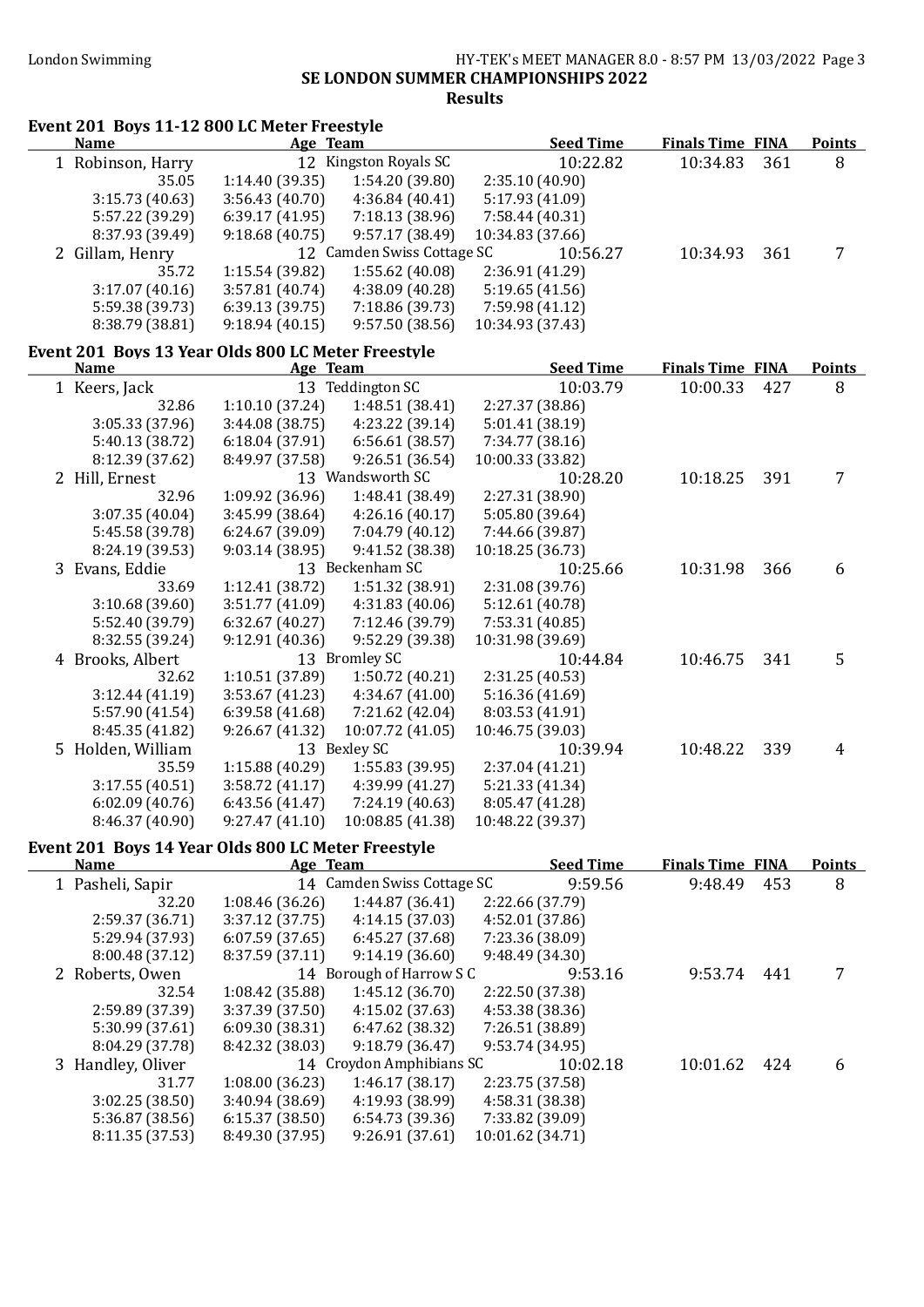### London Swimming HY-TEK's MEET MANAGER 8.0 - 8:57 PM 13/03/2022 Page 4 SE LONDON SUMMER CHAMPIONSHIPS 2022

#### Results

#### (Event 201 Boys 14 Year Olds 800 LC Meter Freestyle) Name Age Team Seed Time Finals Time FINA Points 4 Henderson, George 14 Dulwich Dolphins 10:21.01 10:27.55 373 5 34.63 1:13.47 (38.84) 1:52.14 (38.67) 3:11.65 ( ) 4:33.06 ( ) 5:52.78 ( ) 7:12.30 ( ) 7:53.13 (40.83) 8:31.80 (38.67) 9:11.86 (40.06) 9:50.06 (38.20) 10:27.55 (37.49) --- Lagzouli, Adam 14 Dulwich Dolphins 10:29.19 DQ 10.2 A swimmer did not cover the whole distance - DNF 32.17 1:09.01 (36.84) 1:47.52 (38.51) 2:26.60 (39.08) 3:06.34 (39.74) 3:46.52 (40.18) 4:26.62 (40.10) 5:07.23 (40.61) 5:47.41 (40.18) Event 201 Men 15 Year Olds 800 LC Meter Freestyle Name **Age Team** Seed Time Finals Time FINA Points 1 Hawkins, Tom 15 Bexley SC 8:53.31 9:01.88 580 8 29.06 1:01.02 (31.96) 1:34.72 (33.70) 2:08.46 (33.74) 2:42.69 (34.23) 3:16.74 (34.05) 3:51.80 (35.06) 4:26.08 (34.28) 5:00.83 (34.75) 5:35.44 (34.61) 6:10.44 (35.00) 6:44.93 (34.49) 7:20.30 (35.37) 7:54.76 (34.46) 8:29.28 (34.52) 9:01.88 (32.60) 2 Cao, Kevin 15 Greenwich Royals SC 9:40.78 9:24.93 512 7<br>31.59 1:06.23 (34.64) 1:41.28 (35.05) 2:16.90 (35.62) 31.59 1:06.23 (34.64) 2:52.67 (35.77) 3:28.21 (35.54) 4:03.91 (35.70) 4:39.42 (35.51) 5:14.60 (35.18) 5:50.11 (35.51) 6:26.30 (36.19) 7:02.45 (36.15) 7:38.42 (35.97) 8:15.25 (36.83) 8:50.92 (35.67) 9:24.93 (34.01) 3 Benidir, Sami 15 Newham & University of East Lo 9:21.64 9:34.74 486 6 30.23 1:03.60 (33.37) 1:38.35 (34.75) 2:13.82 (35.47) 2:49.56 (35.74) 3:26.47 (36.91) 4:03.26 (36.79) 4:40.03 (36.77) 5:17.12 (37.09) 5:54.47 (37.35) 6:31.60 (37.13) 7:09.15 (37.55) 7:46.66 (37.51) 8:23.52 (36.86) 9:00.08 (36.56) 9:34.74 (34.66) 4 Tedesco, Daniele 15 Ealing SC 9:39.87 9:37.20 480 5 31.63 1:05.20 (33.57) 1:40.68 (35.48) 2:16.45 (35.77) 2:53.42 (36.97) 3:28.95 (35.53) 4:06.25 (37.30) 4:42.61 (36.36) 5:21.27 (38.66) 5:57.69 (36.42) 6:34.67 (36.98) 7:49.56 (36.78) 8:26.41 (36.85) 9:03.21 (36.80) 9:37.20 (33.99) 5 Flack, Oliver 15 Teddington SC 9:42.93 9:48.49 453 4 32.16 1:08.29 (36.13) 1:45.52 (37.23) 2:22.43 (36.91) 2:58.96 (36.53) 3:37.60 (38.64) 4:14.93 (37.33) 4:52.30 (37.37) 5:30.32 (38.02) 6:08.63 (38.31) 6:46.48 (37.85) 7:23.78 (37.30) 8:01.08 (37.30) 8:37.96 (36.88) 9:13.32 (35.36) 9:48.49 (35.17) 6 Holder, Jakob 15 Teddington SC 9:49.18 9:54.58 439 3 30.67 1:07.64 (36.97) 1:43.79 (36.15) 2:21.72 (37.93) 2:58.78 (37.06) 3:37.37 (38.59) 4:14.79 (37.42) 4:53.34 (38.55) 5:30.66 (37.32) 6:09.35 (38.69) 6:46.98 (37.63) 7:25.87 (38.89) 8:03.36 (37.49) 8:42.20 (38.84) 9:19.60 (37.40) 9:54.58 (34.98) 7 Buchbinder, Jonas 15 Kingston Royals SC 10:02.43 9:58.00 432 2 32.35 1:09.19 (36.84) 3:03.65 (38.10) 3:41.94 (38.29) 4:20.58 (38.64) 4:58.74 (38.16) 5:35.89 (37.15) 6:13.40 (37.51) 6:51.09 (37.69) 7:29.17 (38.08)  $8:06.59(37.42)$   $8:44.40(37.81)$   $9:22.11(37.71)$ 8 Gohar, Fabio 15 Teddington SC 10:05.40 9:59.09 429 1 32.83 1:09.30 (36.47) 1:47.13 (37.83) 2:25.37 (38.24) 3:02.74 (37.37) 3:40.87 (38.13) 4:18.80 (37.93) 4:57.45 (38.65) 5:35.47 (38.02) 6:14.04 (38.57) 6:51.56 (37.52) 7:30.19 (38.63) 8:07.62 (37.43) 8:45.58 (37.96) 9:22.61 (37.03) 9:59.09 (36.48)

9 Wilkes, Lee 15 Hillingdon Swimming Club 10:10.24 10:12.20 402 32.77 1:09.41 (36.64) 1:47.52 (38.11) 2:26.42 (38.90) 3:05.45 (39.03) 3:44.91 (39.46) 4:24.78 (39.87) 5:04.97 (40.19) 5:45.27 (40.30) 6:24.93 (39.66) 7:04.50 (39.57) 7:44.00 (39.50)

8:22.22 (38.22) 9:01.12 (38.90) 9:37.46 (36.34) 10:12.20 (34.74)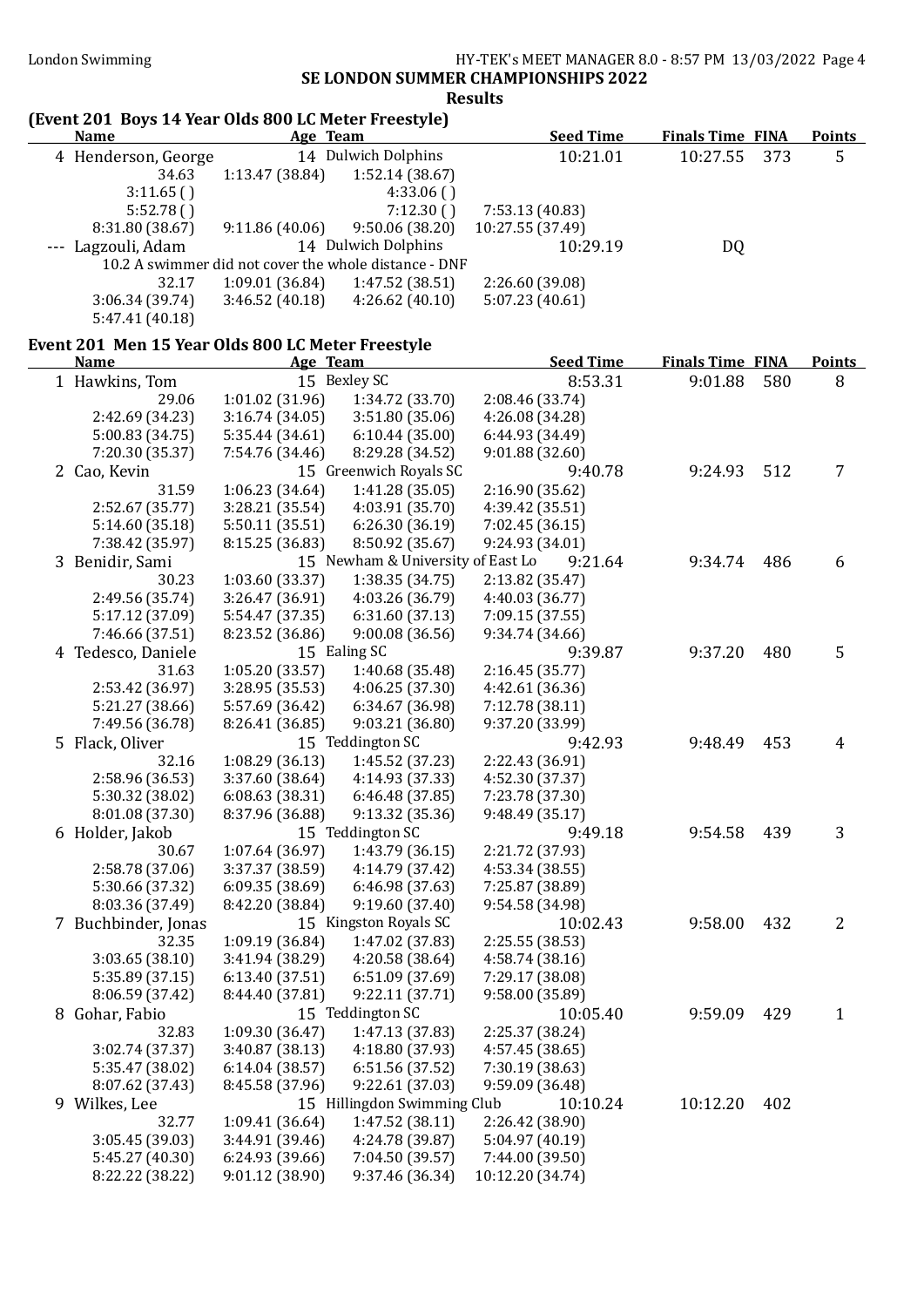#### London Swimming HY-TEK's MEET MANAGER 8.0 - 8:57 PM 13/03/2022 Page 5 SE LONDON SUMMER CHAMPIONSHIPS 2022

Results

## (Event 201 Men 15 Year Olds 800 LC Meter Freestyle)

| <b>Name</b>     | Age Team       |                      | <b>Seed Time</b> | <b>Finals Time FINA</b> | <b>Points</b> |
|-----------------|----------------|----------------------|------------------|-------------------------|---------------|
| 10 Ridard, Luca |                | 15 Haringey Aquatics | 10:10.50         | 10:17.15 393            |               |
| 33.35           | 1:10.27(36.92) | 1:48.47 (38.20)      | 2:26.97(38.50)   |                         |               |
| 3:06.11(39.14)  | 3:45.12(39.01) | 4:24.89(39.77)       | 5:04.39 (39.50)  |                         |               |
| 5:44.09 (39.70) | 6:23.99(39.90) | 7:04.23 (40.24)      | 7:43.85 (39.62)  |                         |               |
| 8:23.35 (39.50) | 9:02.79(39.44) | 9:41.01(38.22)       | 10:17.15 (36.14) |                         |               |

## Event 201 Men 16 Year Olds 800 LC Meter Freestyle

| <b>Name</b>          | Age Team        |                             | <b>Seed Time</b> | <b>Finals Time FINA</b> |     | <b>Points</b> |
|----------------------|-----------------|-----------------------------|------------------|-------------------------|-----|---------------|
| 1 Evans, Tommy       |                 | 16 Teddington SC            | 9:01.47          | 8:59.23                 | 589 | 8             |
| 29.13                | 1:01.34 (32.21) | 1:35.16 (33.82)             | 2:08.86 (33.70)  |                         |     |               |
| 2:43.15 (34.29)      | 3:17.01 (33.86) | 3:51.46 (34.45)             | 4:25.60 (34.14)  |                         |     |               |
| 5:00.18 (34.58)      | 5:34.45 (34.27) | 6:08.99 (34.54)             | 6:43.37 (34.38)  |                         |     |               |
| 7:18.01 (34.64)      | 7:52.53 (34.52) | 8:26.67 (34.14)             | 8:59.23 (32.56)  |                         |     |               |
| 2 Bainbridge, Billy  |                 | 16 Teddington SC            | 9:12.55          | 9:02.05                 | 580 | 7             |
| 29.49                | 1:02.40 (32.91) | 1:36.01(33.61)              | 2:10.49 (34.48)  |                         |     |               |
| 2:44.26 (33.77)      | 3:18.95 (34.69) | 3:53.22 (34.27)             | 4:28.37(35.15)   |                         |     |               |
| 5:02.69 (34.32)      | 5:38.13 (35.44) | 6:12.58(34.45)              | 6:47.42 (34.84)  |                         |     |               |
| 7:21.39 (33.97)      | 7:55.92 (34.53) | 8:29.17 (33.25)             | 9:02.05 (32.88)  |                         |     |               |
| 3 Dinev, Bryan       |                 | 16 Bexley SC                | 9:01.50          | 9:10.88                 | 552 | 6             |
| 28.59                | 1:00.60(32.01)  | 1:33.42 (32.82)             | 2:07.89 (34.47)  |                         |     |               |
| 2:41.55 (33.66)      | 3:16.59(35.04)  | 3:50.96 (34.37)             | 4:26.42 (35.46)  |                         |     |               |
| 5:01.30 (34.88)      | 5:37.46 (36.16) | 6:12.76(35.30)              | 6:49.10 (36.34)  |                         |     |               |
| 7:24.37 (35.27)      | 8:00.93 (36.56) | 8:36.44 (35.51)             | 9:10.88 (34.44)  |                         |     |               |
| 4 Thomas, Sonny      |                 | 16 Leander SC               | 9:15.55          | 9:17.95                 | 532 | 5             |
| 30.79                | 1:05.43(34.64)  | 1:40.78 (35.35)             | 2:16.04 (35.26)  |                         |     |               |
| 2:51.51 (35.47)      | 3:27.28 (35.77) | 4:01.98 (34.70)             | 4:37.33 (35.35)  |                         |     |               |
| 5:12.05 (34.72)      | 5:47.80 (35.75) | 6:23.03 (35.23)             | 6:58.80(35.77)   |                         |     |               |
| 7:34.20 (35.40)      | 8:09.89 (35.69) | 8:44.44 (34.55)             | 9:17.95 (33.51)  |                         |     |               |
| 5 Sennis, Jacob      |                 | 16 Ealing SC                | 9:14.98          | 9:28.85                 | 502 | 4             |
| 31.09                | 1:04.73 (33.64) | 1:40.50(35.77)              | 2:15.93 (35.43)  |                         |     |               |
| 2:51.81 (35.88)      | 3:27.40 (35.59) | 4:03.88 (36.48)             | 4:40.05(36.17)   |                         |     |               |
| 5:16.68 (36.63)      | 5:52.46 (35.78) | 6:28.91 (36.45)             | 7:05.45 (36.54)  |                         |     |               |
| 7:42.39 (36.94)      | 8:17.90 (35.51) | 8:54.15 (36.25)             | 9:28.85 (34.70)  |                         |     |               |
| 6 Rayment, Adam      |                 | 16 Hillingdon Swimming Club | 9:26.27          | 9:37.16                 | 480 | 3             |
| 31.18                | 1:05.75(34.57)  | 1:41.13 (35.38)             | 2:16.59(35.46)   |                         |     |               |
| 2:52.62 (36.03)      | 3:29.56 (36.94) | 4:06.60 (37.04)             | 4:43.88 (37.28)  |                         |     |               |
| 5:21.06 (37.18)      | 5:58.57 (37.51) | 6:35.73(37.16)              | 7:12.72 (36.99)  |                         |     |               |
| 7:49.47 (36.75)      | 8:26.01 (36.54) | 9:02.28(36.27)              | 9:37.16 (34.88)  |                         |     |               |
| 7 Huille, Raphael    |                 | 16 Greenwich Royals SC      | 9:55.12          | 9:54.24                 | 440 | 2             |
| 31.08                | 1:07.76 (36.68) | 1:44.92 (37.16)             | 2:23.17 (38.25)  |                         |     |               |
| 3:00.96 (37.79)      | 3:39.52 (38.56) | 4:17.80 (38.28)             | 4:56.53 (38.73)  |                         |     |               |
| 5:35.30 (38.77)      | 6:14.38(39.08)  | 6:52.29 (37.91)             | 7:31.18 (38.89)  |                         |     |               |
| 8:07.70 (36.52)      | 8:45.13 (37.43) | 9:20.62 (35.49)             | 9:54.24 (33.62)  |                         |     |               |
| 8 Dooley, Maximilian |                 | 16 Romford Town SC          | 10:09.09         | 9:54.99                 | 438 | $\mathbf{1}$  |
| 33.16                | 1:08.83(35.67)  | 1:45.23(36.40)              | 2:21.72 (36.49)  |                         |     |               |
| 2:59.58 (37.86)      | 3:37.65 (38.07) | 4:16.12(38.47)              | 4:54.22 (38.10)  |                         |     |               |
| 5:33.12 (38.90)      | 6:11.48(38.36)  | 6:49.38 (37.90)             | 7:27.40 (38.02)  |                         |     |               |
| 8:06.14 (38.74)      | 8:44.27 (38.13) | 9:19.67 (35.40)             | 9:54.99 (35.32)  |                         |     |               |

# Event 201 Men 17 & Over 800 LC Meter Freestyle

| <b>Name</b>       | Age Team        |                 | <b>Seed Time</b> | <b>Finals Time FINA</b> |      | <b>Points</b> |
|-------------------|-----------------|-----------------|------------------|-------------------------|------|---------------|
| 1 Leberl, Timothy |                 | 20 Beckenham SC | 8:42.46          | 8:47.28                 | -630 | 8             |
| 28.80             | 59.61 (30.81)   | 1:31.66(32.05)  | 2:03.96 (32.30)  |                         |      |               |
| 2:37.25 (33.29)   | 3:10.05(32.80)  | 3:43.93 (33.88) | 4:17.49 (33.56)  |                         |      |               |
| 4:51.81 (34.32)   | 5:25.55 (33.74) | 5:59.73 (34.18) | 6:32.82(33.09)   |                         |      |               |
| 7:07.30 (34.48)   | 7:40.90 (33.60) | 8:14.81(33.91)  | 8:47.28 (32.47)  |                         |      |               |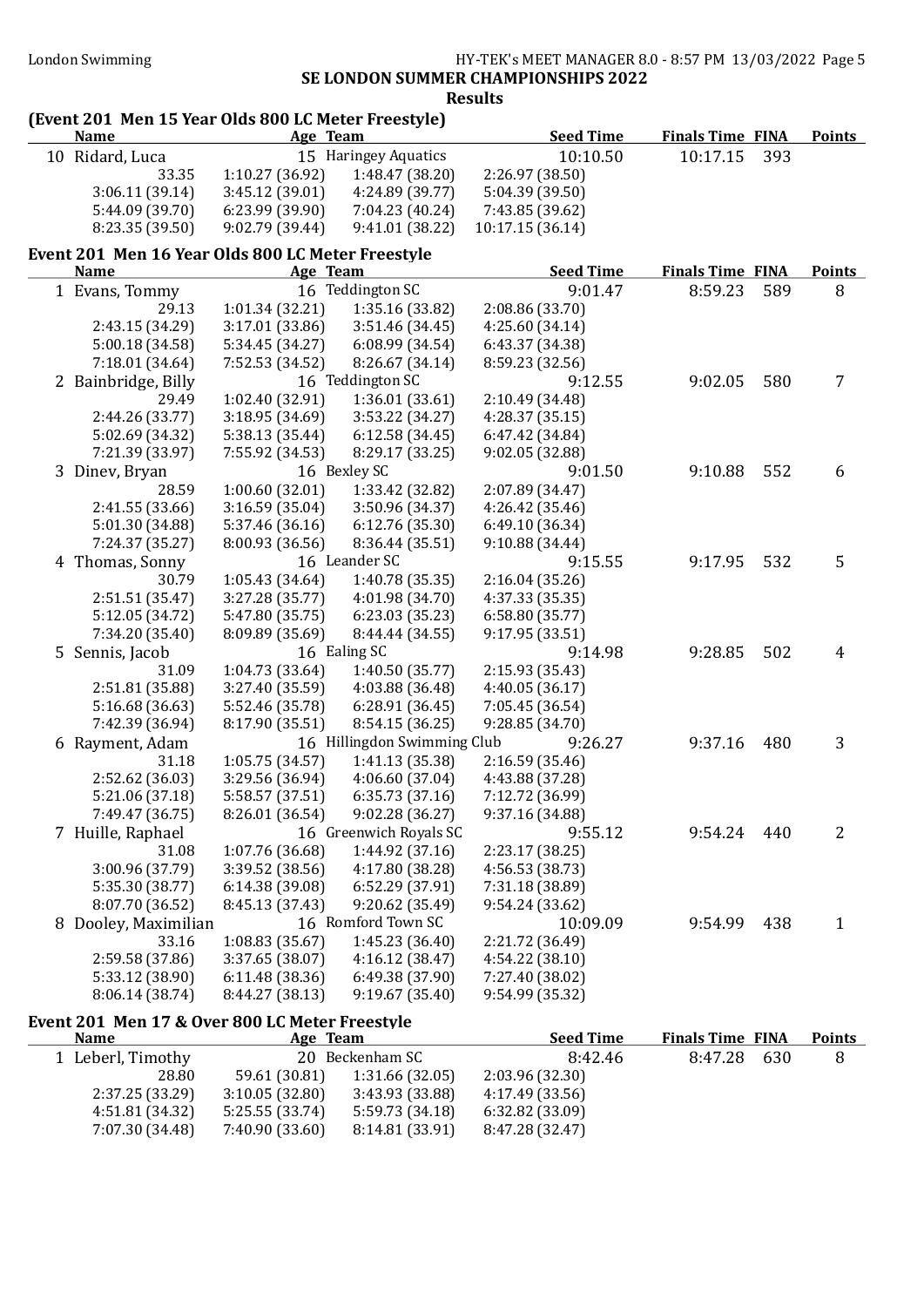#### London Swimming **HY-TEK's MEET MANAGER 8.0 - 8:57 PM 13/03/2022** Page 6 SE LONDON SUMMER CHAMPIONSHIPS 2022 Results

# (Event 201 Men 17 & Over 800 LC Meter Freestyle)

|               |                                       | (Event 201  Men 17 & Over 800 LC Meter Freestyle)                     | <b>Seed Time</b>                  | <b>Finals Time FINA</b> |     |                |
|---------------|---------------------------------------|-----------------------------------------------------------------------|-----------------------------------|-------------------------|-----|----------------|
|               | <b>Name</b>                           | Age Team<br>18 Hillingdon Swimming Club                               | 9:05.15                           | 9:07.69                 | 562 | <u>Points</u>  |
|               | 2 Austin, Alex<br>29.76               |                                                                       |                                   |                         |     | 7              |
|               | 2:47.15 (34.64)                       | 1:02.94(33.18)<br>1:37.80 (34.86)<br>3:56.24(34.44)<br>3:21.80(34.65) | 2:12.51(34.71)<br>4:30.88 (34.64) |                         |     |                |
|               | 5:05.95 (35.07)                       | 5:41.16(35.21)<br>6:15.84 (34.68)                                     | 6:51.27(35.43)                    |                         |     |                |
|               | 7:25.75 (34.48)                       | 8:00.55 (34.80)<br>8:34.93 (34.38)                                    | 9:07.69(32.76)                    |                         |     |                |
|               |                                       | 18 Leander SC                                                         | 9:31.92                           | 9:28.92                 | 501 |                |
|               | 3 Dakin, Jimmy<br>30.94               | 1:05.39(34.45)<br>1:40.36 (34.97)                                     | 2:15.80 (35.44)                   |                         |     | 6              |
|               | 2:51.34 (35.54)                       | 3:27.19(35.85)<br>4:03.44(36.25)                                      | 4:39.65 (36.21)                   |                         |     |                |
|               | 5:15.77 (36.12)                       | 5:52.79 (37.02)<br>6:29.09(36.30)                                     | 7:06.11 (37.02)                   |                         |     |                |
|               | 7:42.60 (36.49)                       | 8:19.33 (36.73)<br>8:55.16 (35.83)                                    | 9:28.92 (33.76)                   |                         |     |                |
|               |                                       |                                                                       |                                   |                         |     |                |
|               | Event 202 Girls 11-12 200 LC Meter IM |                                                                       |                                   |                         |     |                |
|               | <b>Name</b>                           | Age Team                                                              | <b>Prelim Time</b>                | <b>Finals Time FINA</b> |     | <b>Points</b>  |
| <b>Finals</b> | 1 Nurney, Alexandra                   | 12 Camden Swiss Cottage SC                                            | 2:38.35                           | 2:38.34                 | 505 | 8              |
|               | 32.98                                 | 1:12.44(39.46)<br>2:01.43 (48.99)                                     | 2:38.34 (36.91)                   |                         |     |                |
|               | 2 Shao, Charlotte                     | 12 Camden Swiss Cottage SC                                            | 2:46.61                           | 2:44.47                 | 450 | 7              |
|               | 34.77                                 | 1:17.03(42.26)<br>2:04.20 (47.17)                                     | 2:44.47(40.27)                    |                         |     |                |
|               | 3 Fielding, Amy                       | 12 Camden Swiss Cottage SC                                            | 2:50.65                           | 2:46.08                 | 437 | 6              |
|               | 38.23                                 | 1:22.04 (43.81)<br>2:08.96 (46.92)                                    | 2:46.08(37.12)                    |                         |     |                |
|               | 4 Kennedy, Marina                     | 12 Camden Swiss Cottage SC                                            | 2:47.90                           | 2:46.15                 | 437 | 5              |
|               | 36.95                                 | 1:21.21 (44.26)<br>2:09.36(48.15)                                     | 2:46.15 (36.79)                   |                         |     |                |
|               | 5 Turner, Isla                        | 12 Greenwich Royals SC                                                | 2:53.02                           | 2:51.36                 | 398 | 4              |
|               | 37.20                                 | 1:20.82 (43.62)<br>2:12.10 (51.28)                                    | 2:51.36 (39.26)                   |                         |     |                |
|               | 6 Smith, Summer                       | 11 Romford Town SC                                                    | 2:53.80                           | 2:54.56                 | 377 | 3              |
|               | 39.15                                 | 1:23.03 (43.88)<br>2:16.50(53.47)                                     | 2:54.56 (38.06)                   |                         |     |                |
|               | 7 Scott, Emily                        | 11 Killerwhales SC (Havering)                                         | 2:57.39                           | 2:54.85                 | 375 | $\overline{2}$ |
|               | 38.57                                 | 2:13.48(50.47)<br>1:23.01(44.44)                                      | 2:54.85 (41.37)                   |                         |     |                |
|               | 8 Long, Sophie                        | 12 Romford Town SC                                                    | 2:56.14                           | 2:56.58                 | 364 | $\mathbf{1}$   |
|               | 39.44                                 | 2:15.49(49.58)<br>1:25.91(46.47)                                      | 2:56.58(41.09)                    |                         |     |                |
|               |                                       |                                                                       |                                   |                         |     |                |
|               | Event 202 Girls 11-12 200 LC Meter IM |                                                                       | <b>Seed Time</b>                  |                         |     |                |
|               | <b>Name</b><br><b>Preliminaries</b>   | Age Team                                                              |                                   | <b>Prelim Time FINA</b> |     |                |
|               | 1 Nurney, Alexandra                   | 12 Camden Swiss Cottage SC                                            | 2:41.52                           | 2:38.35                 | 505 |                |
|               | 33.05                                 | 2:02.24(49.04)<br>1:13.20(40.15)                                      | 2:38.35(36.11)                    |                         |     |                |
|               | 2 Shao, Charlotte                     | 12 Camden Swiss Cottage SC                                            | 2:57.69                           | 2:46.61                 | 433 |                |
|               | 35.42                                 | 1:17.71 (42.29)<br>2:05.86(48.15)                                     | 2:46.61(40.75)                    |                         |     |                |
|               | 3 Kennedy, Marina                     | 12 Camden Swiss Cottage SC                                            | 2:53.25                           | 2:47.90                 | 423 |                |
|               | 37.22                                 | 2:10.09(48.26)<br>1:21.83(44.61)                                      | 2:47.90 (37.81)                   |                         |     |                |
|               | 4 Fielding, Amy                       | 12 Camden Swiss Cottage SC                                            | 2:53.07                           | 2:50.65                 | 403 |                |
|               | 37.39                                 | 2:08.89 (48.49)<br>1:20.40(43.01)                                     | 2:50.65(41.76)                    |                         |     |                |
|               | 5 Turner, Isla                        | 12 Greenwich Royals SC                                                | 2:52.33                           | 2:53.02                 | 387 |                |
|               | 36.50                                 | 2:12.80 (51.52)<br>1:21.28 (44.78)                                    | 2:53.02 (40.22)                   |                         |     |                |
|               | 6 Smith, Summer                       | 11 Romford Town SC                                                    | 2:50.93                           | 2:53.80                 | 382 |                |
|               | 38.99                                 | 2:15.87 (53.34)<br>1:22.53 (43.54)                                    | 2:53.80 (37.93)                   |                         |     |                |
|               | 7 Long, Sophie                        | 12 Romford Town SC                                                    | 2:53.51                           | 2:56.14                 | 367 |                |
|               | 39.98                                 | 2:15.67 (49.59)<br>1:26.08(46.10)                                     | 2:56.14(40.47)                    |                         |     |                |
|               | 8 Scott, Emily                        | 11 Killerwhales SC (Havering)                                         | 3:00.16                           | 2:57.39                 | 359 |                |
|               | 39.15                                 | 2:16.55(52.05)<br>1:24.50 (45.35)                                     | 2:57.39 (40.84)                   |                         |     |                |
|               | 9 Long, Jessica                       | 11 Bexley SC                                                          | 2:57.79                           | 2:57.85                 | 356 |                |
|               | 37.45                                 | 2:18.38(55.46)<br>1:22.92 (45.47)                                     | 2:57.85 (39.47)                   |                         |     |                |
|               | 10 Henry, Alanna                      | 11 Killerwhales SC (Havering)                                         | 2:59.25                           | 2:57.91                 | 356 |                |
|               | 38.51                                 | 2:18.12(55.63)<br>1:22.49 (43.98)                                     | 2:57.91 (39.79)                   |                         |     |                |
|               |                                       |                                                                       |                                   |                         |     |                |
|               | 11 Singer, Eleanor                    | 12 Enfield Swim Squad                                                 | 2:55.72                           | 3:00.48                 | 341 |                |
|               | 39.17                                 | 2:19.35 (53.49)<br>1:25.86 (46.69)                                    | 3:00.48(41.13)                    |                         |     |                |
|               |                                       |                                                                       |                                   |                         |     |                |
|               | 12 Turner, Violet<br>39.45            | 12 Greenwich Royals SC<br>2:20.51(55.67)<br>1:24.84 (45.39)           | 3:00.92<br>3:00.81 (40.30)        | 3:00.81                 | 339 |                |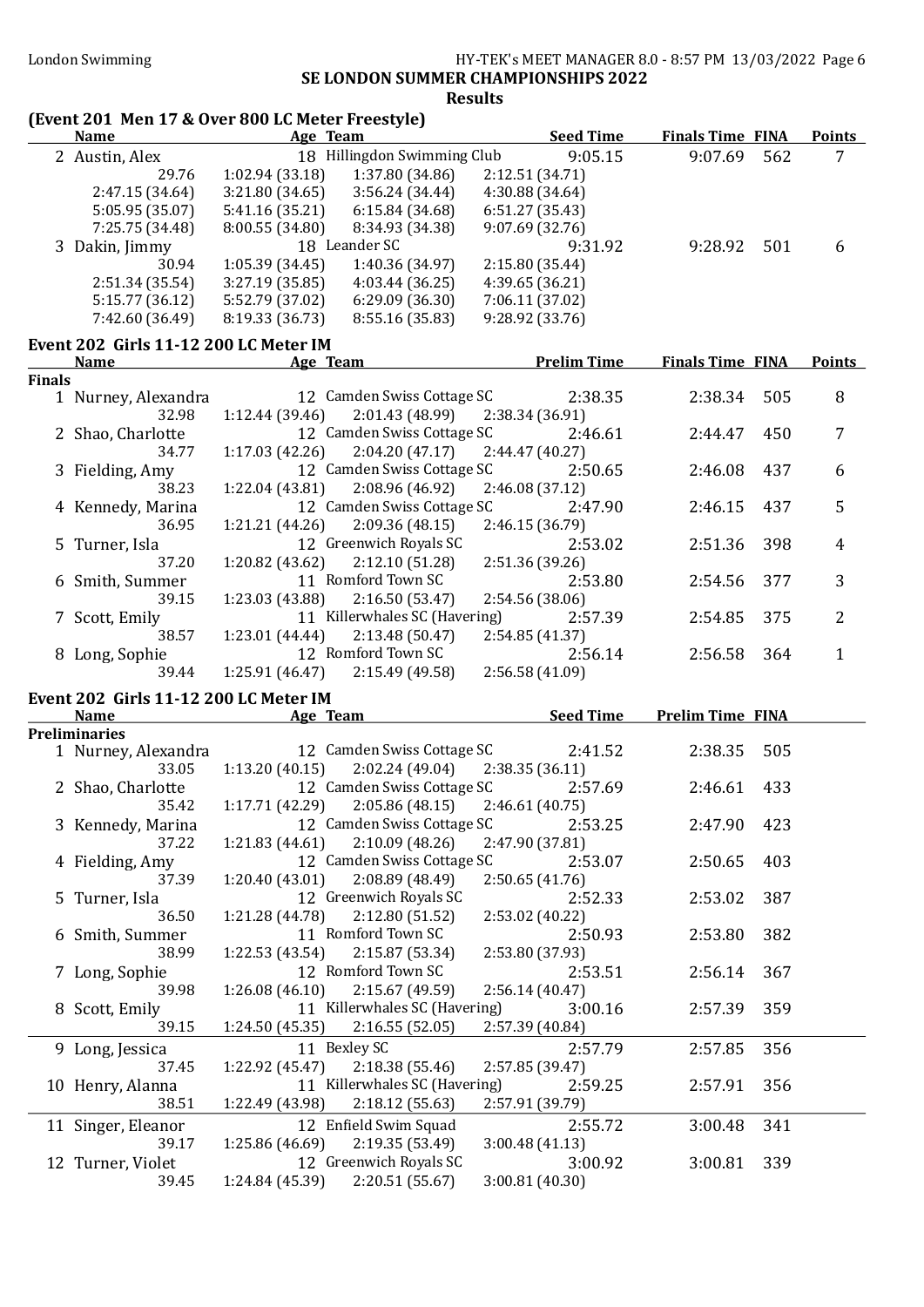# Results

| Preliminaries  (Event 202 Girls 11-12 200 LC Meter IM) |                                                             |                           |                                                     |                                                                                                  |                         |     |                |
|--------------------------------------------------------|-------------------------------------------------------------|---------------------------|-----------------------------------------------------|--------------------------------------------------------------------------------------------------|-------------------------|-----|----------------|
|                                                        | <b>Name</b>                                                 | Age Team                  |                                                     | <b>Seed Time</b>                                                                                 | <b>Prelim Time FINA</b> |     |                |
|                                                        | 13 Ingleton, Isobella                                       |                           | 12 Ealing SC                                        | 2:58.72                                                                                          | 3:02.54 329             |     |                |
|                                                        | 37.77                                                       |                           | $1:22.87(45.10)$ $2:20.23(57.36)$                   | 3:02.54(42.31)                                                                                   |                         |     |                |
|                                                        | 14 Traynier, Poppy                                          |                           | 12 Beckenham SC                                     | 3:02.08                                                                                          | 3:02.66 329             |     |                |
|                                                        | 40.29                                                       |                           | $1:25.25(44.96)$ $2:21.39(56.14)$<br>12 Brompton SC | 3:02.66(41.27)                                                                                   |                         |     |                |
|                                                        | --- Baring, Olivia                                          |                           |                                                     | 2:56.77<br>9.4 Finish of each stroke not in accordance with rules for the particular stroke - IM | DQ                      |     |                |
|                                                        | 36.41                                                       |                           | $1:23.45(47.04)$ $2:14.88(51.43)$                   | DQ (38.80)                                                                                       |                         |     |                |
|                                                        |                                                             |                           |                                                     |                                                                                                  |                         |     |                |
|                                                        | Event 202 Girls 13 Year Olds 200 LC Meter IM<br><b>Name</b> |                           |                                                     | <b>Example 2018</b> Age Team <b>Prelim Time</b>                                                  | <b>Finals Time FINA</b> |     | <b>Points</b>  |
| <b>Finals</b>                                          |                                                             |                           |                                                     |                                                                                                  |                         |     |                |
|                                                        | 1 Stoimenova, Margarita                                     |                           | 13 Newham & University of East Lo                   | 2:39.09                                                                                          | 2:36.63 522             |     | 8              |
|                                                        | 33.98                                                       | 1:14.23(40.25)            | 1:59.06 (44.83)                                     | 2:36.63 (37.57)                                                                                  |                         |     |                |
|                                                        | 2 Thanassoulas, Isabella                                    |                           | 13 Camden Swiss Cottage SC                          | 2:38.49                                                                                          | 2:41.25                 | 478 | 7              |
|                                                        | 34.21                                                       | 1:13.31(39.10)            | 2:05.03(51.72)                                      | 2:41.25 (36.22)                                                                                  |                         |     |                |
|                                                        | 3 Butler, Ethel                                             |                           | 13 Dulwich Dolphins                                 | 2:46.82                                                                                          | 2:43.34                 | 460 | 6              |
|                                                        | 34.39                                                       | 1:14.11(39.72)            | 2:04.67(50.56)                                      | 2:43.34 (38.67)                                                                                  |                         |     |                |
|                                                        | 4 Fosh, Abigail                                             |                           | 13 Bexley SC                                        | 2:48.07                                                                                          | 2:46.38                 | 435 | 5              |
|                                                        | 34.84                                                       | 1:18.26(43.42)            | 2:07.86(49.60)<br>13 Bromley SC                     | 2:46.38 (38.52)<br>2:49.37                                                                       | 2:48.00                 |     | $\overline{4}$ |
|                                                        | 5 Warner, Martha<br>34.50                                   | 1:16.67(42.17)            | 2:09.17(52.50)                                      | 2:48.00 (38.83)                                                                                  |                         | 423 |                |
|                                                        | 6 van der Ploeg, Maisie                                     |                           | 13 Saxon Crown (Lewisham) SC                        | 2:51.87                                                                                          | 2:52.33                 | 391 | 3              |
|                                                        |                                                             | 1:19.95()                 | 2:13.58(53.63)                                      | 2:52.33 (38.75)                                                                                  |                         |     |                |
|                                                        | Event 202 Girls 13 Year Olds 200 LC Meter IM                |                           |                                                     |                                                                                                  |                         |     |                |
|                                                        | <b>Name</b>                                                 | <b>Example 2</b> Age Team |                                                     | <b>Seed Time</b>                                                                                 | <b>Prelim Time FINA</b> |     |                |
|                                                        | <b>Preliminaries</b>                                        |                           |                                                     |                                                                                                  |                         |     |                |
|                                                        | 1 Thanassoulas, Isabella                                    |                           | 13 Camden Swiss Cottage SC                          | 2:37.81                                                                                          | 2:38.49                 | 503 |                |
|                                                        | 33.39                                                       | 1:12.48(39.09)            | 2:02.18(49.70)                                      | 2:38.49 (36.31)                                                                                  |                         |     |                |
|                                                        | 2 Stoimenova, Margarita                                     |                           | 13 Newham & University of East Lo                   | 2:36.17                                                                                          | 2:39.09                 | 498 |                |
|                                                        | 34.11                                                       | 1:14.75(40.64)            | 2:01.39(46.64)                                      | 2:39.09 (37.70)                                                                                  |                         |     |                |
|                                                        | 3 Butler, Ethel                                             |                           | 13 Dulwich Dolphins                                 | 2:44.53                                                                                          | 2:46.82                 | 432 |                |
|                                                        | 34.22                                                       | 1:15.18(40.96)            | 2:05.99(50.81)<br>13 Bexley SC                      | 2:46.82 (40.83)<br>2:47.18                                                                       | 2:48.07 422             |     |                |
|                                                        | 4 Fosh, Abigail<br>35.48                                    | 1:18.58(43.10)            | 2:08.54(49.96)                                      | 2:48.07 (39.53)                                                                                  |                         |     |                |
|                                                        | 5 Warner, Martha                                            |                           | 13 Bromley SC                                       | 2:48.35                                                                                          | 2:49.37                 | 412 |                |
|                                                        | 34.99                                                       |                           | $1:18.27(43.28)$ $2:10.49(52.22)$                   | 2:49.37 (38.88)                                                                                  |                         |     |                |
|                                                        | 6 van der Ploeg, Maisie                                     |                           | 13 Saxon Crown (Lewisham) SC                        | 2:48.96                                                                                          | 2:51.87 395             |     |                |
|                                                        | 35.46                                                       | 1:18.93(43.47)            | 2:12.96(54.03)                                      | 2:51.87 (38.91)                                                                                  |                         |     |                |
|                                                        | Event 202 Girls 14 Year Olds 200 LC Meter IM                |                           |                                                     |                                                                                                  |                         |     |                |
|                                                        | <u>Name</u>                                                 | Age Team                  |                                                     | <b>Prelim Time</b>                                                                               | <b>Finals Time FINA</b> |     | <b>Points</b>  |
| <b>Finals</b>                                          |                                                             |                           |                                                     |                                                                                                  |                         |     |                |
|                                                        | 1 Guimond-Beetham, Ines                                     |                           | 14 Camden Swiss Cottage SC                          | 2:27.85                                                                                          | 2:27.41                 | 626 | 8              |
|                                                        | 30.73                                                       | 1:09.25(38.52)            | 1:53.41(44.16)                                      | 2:27.41 (34.00)                                                                                  |                         |     |                |
|                                                        | 2 Coogan, Rebecca                                           |                           | 14 Romford Town SC                                  | 2:34.71                                                                                          | 2:33.16                 | 558 | 7              |
|                                                        | 34.16                                                       | 1:13.13(38.97)            | 1:59.30(46.17)<br>14 Hackney Aquatics Club          | 2:33.16 (33.86)<br>2:33.96                                                                       | 2:33.31                 | 556 |                |
|                                                        | 3 Roberts, Isla<br>32.36                                    | 1:13.22(40.86)            | 1:59.90 (46.68)                                     | 2:33.31 (33.41)                                                                                  |                         |     | 6              |
|                                                        | 4 Shchepovskikh, Ksenia                                     |                           | 14 Camden Swiss Cottage SC                          | 2:37.09                                                                                          | 2:34.93                 | 539 | 5              |
|                                                        | 33.37                                                       | 1:12.88(39.51)            | 1:57.41 (44.53)                                     | 2:34.93 (37.52)                                                                                  |                         |     |                |
|                                                        | 5 Fielding, Lucy                                            |                           | 14 Camden Swiss Cottage SC                          | 2:37.26                                                                                          | 2:38.34                 | 505 | 4              |
|                                                        | 32.77                                                       | 1:16.26(43.49)            | 2:01.16(44.90)                                      | 2:38.34 (37.18)                                                                                  |                         |     |                |
|                                                        | 6 Wagjiani, Ayla                                            |                           | 14 Hillingdon Swimming Club                         | 2:38.68                                                                                          | 2:38.58                 | 503 | 3              |
|                                                        | 33.38                                                       | 1:15.64(42.26)            | 2:00.53 (44.89)                                     | 2:38.58 (38.05)                                                                                  |                         |     |                |
|                                                        | 7 Field, Charlotte                                          |                           | 14 Orpington Ojays                                  | 2:39.82                                                                                          | 2:40.18                 | 488 | $\overline{2}$ |
|                                                        | 33.94                                                       | 1:16.09(42.15)            | 2:02.30 (46.21)                                     | 2:40.18 (37.88)                                                                                  |                         |     |                |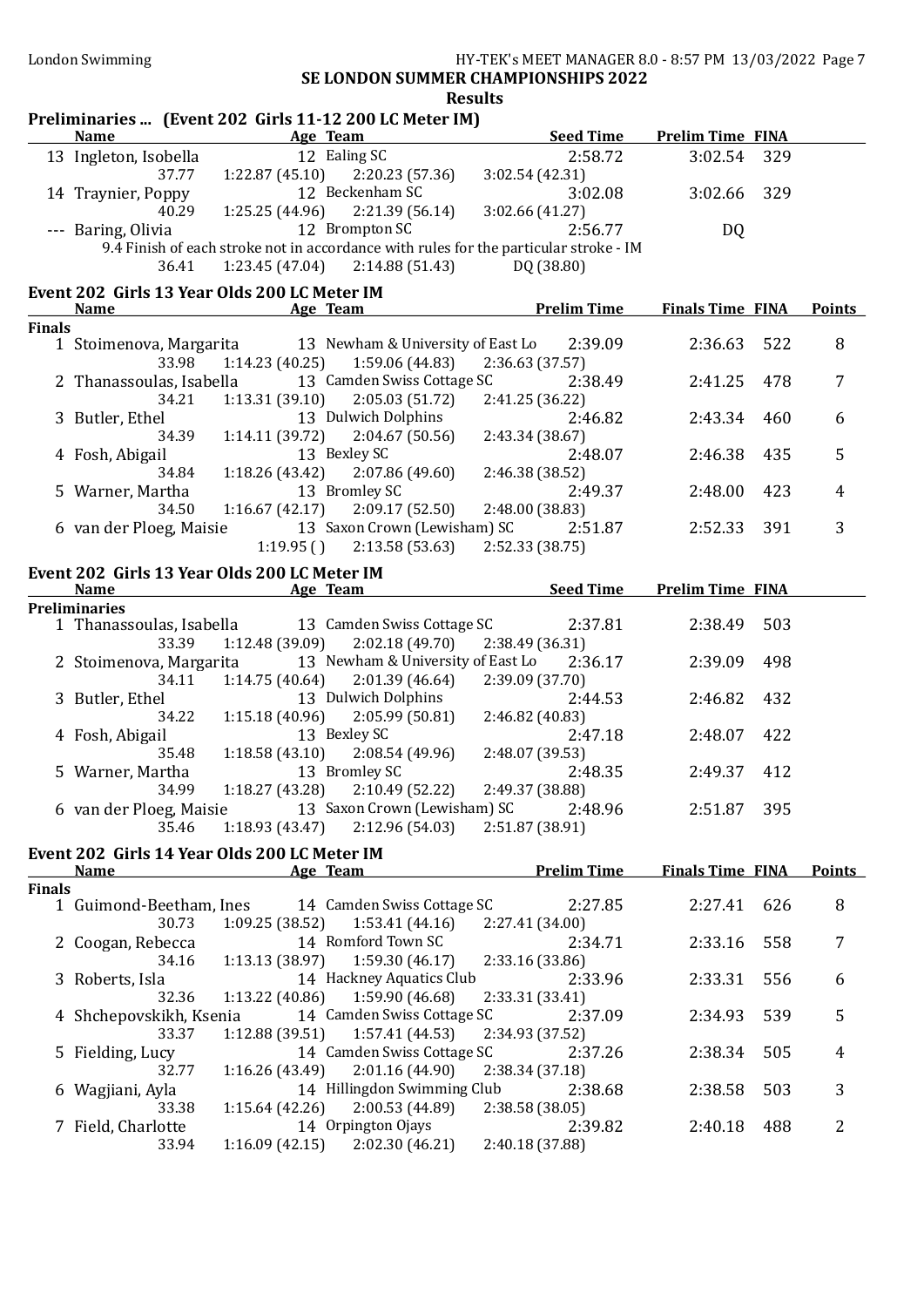## Finals ... (Event 202 Girls 14 Year Olds 200 LC Meter IM)

|               | <b>Name</b>                                  | <b>Example 2016</b> Age Team | THIAIS  TEVENT 202 GILLS IT TEAT ONG 200 EG METEL IMP      |                 |                  | <b>Example 1 Prelim Time Finals Time FINA</b> |     | <b>Points</b> |
|---------------|----------------------------------------------|------------------------------|------------------------------------------------------------|-----------------|------------------|-----------------------------------------------|-----|---------------|
|               |                                              |                              | 8 Jamal, Bianca 14 Camden Swiss Cottage SC                 |                 | 2:37.06          | 2:54.27 379                                   |     | $\mathbf{1}$  |
|               |                                              |                              | 36.17 1:17.41 (41.24) 2:10.23 (52.82) 2:54.27 (44.04)      |                 |                  |                                               |     |               |
|               | Event 202 Girls 14 Year Olds 200 LC Meter IM |                              |                                                            |                 |                  |                                               |     |               |
|               | Name                                         | <b>Example 2016</b> Age Team |                                                            |                 | <b>Seed Time</b> | <b>Prelim Time FINA</b>                       |     |               |
|               | <b>Preliminaries</b>                         |                              |                                                            |                 |                  |                                               |     |               |
|               |                                              |                              | 1 Guimond-Beetham, Ines 14 Camden Swiss Cottage SC 2:27.55 |                 |                  | 2:27.85                                       | 620 |               |
|               | 30.30                                        |                              | $1:09.95(39.65)$ $1:53.70(43.75)$                          | 2:27.85 (34.15) |                  |                                               |     |               |
|               | 2 Roberts, Isla                              |                              | 14 Hackney Aquatics Club                                   |                 | 2:34.93          | 2:33.96                                       | 549 |               |
|               | 32.78                                        |                              | $1:13.68(40.90)$ $2:00.29(46.61)$                          | 2:33.96 (33.67) |                  |                                               |     |               |
|               | 3 Coogan, Rebecca                            |                              | 14 Romford Town SC                                         |                 | 2:35.26          | 2:34.71                                       | 541 |               |
|               | 33.89                                        |                              | $1:13.35(39.46)$ $1:59.58(46.23)$                          | 2:34.71 (35.13) |                  |                                               |     |               |
|               | 4 Jamal, Bianca                              |                              | 14 Camden Swiss Cottage SC                                 |                 | 2:40.60          | 2:37.06                                       | 517 |               |
|               | 35.36                                        |                              | $1:14.69(39.33)$ $2:01.29(46.60)$                          | 2:37.06 (35.77) |                  |                                               |     |               |
|               | 5 Shchepovskikh, Ksenia                      |                              | 14 Camden Swiss Cottage SC                                 |                 | 2:38.72          | 2:37.09                                       | 517 |               |
|               | 33.48                                        |                              | $1:13.40(39.92)$ $2:00.04(46.64)$                          | 2:37.09 (37.05) |                  |                                               |     |               |
|               | 6 Fielding, Lucy                             |                              | 14 Camden Swiss Cottage SC                                 |                 | 2:41.82          | 2:37.26                                       | 515 |               |
|               | 33.07                                        |                              | $1:15.85(42.78)$ $2:00.91(45.06)$                          | 2:37.26 (36.35) |                  |                                               |     |               |
|               | 7 Wagjiani, Ayla                             |                              | 14 Hillingdon Swimming Club                                |                 | 2:37.83          | 2:38.68                                       | 502 |               |
|               | 33.84                                        |                              | $1:15.51(41.67)$ $2:01.32(45.81)$ $2:38.68(37.36)$         |                 |                  |                                               |     |               |
|               | 8 Field, Charlotte                           |                              | 14 Orpington Ojays                                         |                 | 2:41.85          | 2:39.82                                       | 491 |               |
|               | 34.99                                        |                              | $1:16.23(41.24)$ $2:03.14(46.91)$                          | 2:39.82 (36.68) |                  |                                               |     |               |
|               | 9 Spence, Indigo                             |                              | 14 Chelsea & Westminster SC                                |                 | 2:38.74          | 2:39.98                                       | 489 |               |
|               | 33.41                                        |                              | $1:14.37(40.96)$ $2:03.71(49.34)$                          | 2:39.98 (36.27) |                  |                                               |     |               |
|               | 10 Jenkins, Clare                            |                              | 14 Chelsea & Westminster SC                                |                 | 2:38.95          | 2:40.23                                       | 487 |               |
|               | 32.31                                        |                              | $1:13.95(41.64)$ $2:02.15(48.20)$                          | 2:40.23 (38.08) |                  |                                               |     |               |
|               | 11 Stanley, Livy                             |                              | 14 Hillingdon Swimming Club                                |                 | 2:41.06          | 2:46.95                                       | 431 |               |
|               | 34.42                                        |                              | $1:16.71(42.29)$ $2:08.60(51.89)$ $2:46.95(38.35)$         |                 |                  |                                               |     |               |
|               | Event 203 Boys 11-12 100 LC Meter Butterfly  |                              |                                                            |                 |                  |                                               |     |               |
|               | Name Age Team                                |                              |                                                            |                 |                  | <u>Frelim Time Finals Time FINA</u>           |     | <b>Points</b> |
| <b>Finals</b> |                                              |                              |                                                            |                 |                  |                                               |     |               |
|               | 1 Gillam, Henry                              |                              | 12 Camden Swiss Cottage SC                                 |                 | 1:19.37          | 1:17.87                                       | 256 | 8             |
|               | 36.30                                        | 1:17.87 (41.57)              |                                                            |                 |                  |                                               |     |               |
|               | 2 Braid, Charlie                             |                              | 11 Greenwich Royals SC                                     |                 | 1:18.84          | 1:18.31                                       | 252 | 7             |
|               | 36.89                                        | 1:18.31(41.42)               |                                                            |                 |                  |                                               |     |               |
|               | 3 Pryce-Jones, Luke                          |                              | 12 Chelsea & Westminster SC                                |                 | 1:18.23          | 1:18.51                                       | 250 | 6             |
|               | 36.20                                        | 1:18.51(42.31)               |                                                            |                 |                  |                                               |     |               |
|               | 4 Auryla, Domantas                           |                              | 12 Barking & Dagenham Aquatics Cl                          |                 | 1:19.23          | 1:18.77                                       | 248 | 5             |
|               | 36.82                                        | 1:18.77(41.95)               |                                                            |                 |                  |                                               |     |               |
|               | 5 Shearman, Enzo                             |                              | 12 Hackney Aquatics Club                                   |                 | 1:21.26          | 1:20.95                                       | 228 | 4             |
|               | 36.06                                        | 1:20.95 (44.89)              |                                                            |                 |                  |                                               |     |               |
|               | 6 Sorel, Teo                                 |                              | 12 Croydon Amphibians SC                                   |                 | 1:21.72          | 1:22.15                                       | 218 | 3             |
|               | 37.47                                        | 1:22.15 (44.68)              |                                                            |                 |                  |                                               |     |               |
|               | 7 Frainer-Law, Leon                          |                              | 12 Ealing SC                                               |                 | 1:23.40          | 1:23.23                                       | 210 | 2             |
|               | 36.78                                        | 1:23.23 (46.45)              |                                                            |                 |                  |                                               |     |               |
|               | --- Podurgiel, Benjamin                      |                              | 12 Chelsea & Westminster SC                                |                 | 1:15.95          | <b>DQ</b>                                     |     |               |
|               | 4.4 Start before starting signal             |                              |                                                            |                 |                  |                                               |     |               |
|               | 35.98                                        | DQ (40.07)                   |                                                            |                 |                  |                                               |     |               |
|               | Event 203 Boys 11-12 100 LC Meter Butterfly  |                              |                                                            |                 |                  |                                               |     |               |
|               | <b>Name</b>                                  |                              | Age Team                                                   |                 | <b>Seed Time</b> | <b>Prelim Time FINA</b>                       |     |               |

| <b>Name</b>           | <b>Age Ieam</b>             | seed lime | <b>Prelim Time FINA</b> |  |
|-----------------------|-----------------------------|-----------|-------------------------|--|
| <b>Preliminaries</b>  |                             |           |                         |  |
| 1 Podurgiel, Benjamin | 12 Chelsea & Westminster SC | 1:19.16   | 1:15.95 276             |  |
| 35.39                 | 1:15.95 (40.56)             |           |                         |  |
| 2 Pryce-Jones, Luke   | 12 Chelsea & Westminster SC | 1:22.09   | 1:18.23 253             |  |
| 36.23                 | 1:18.23 (42.00)             |           |                         |  |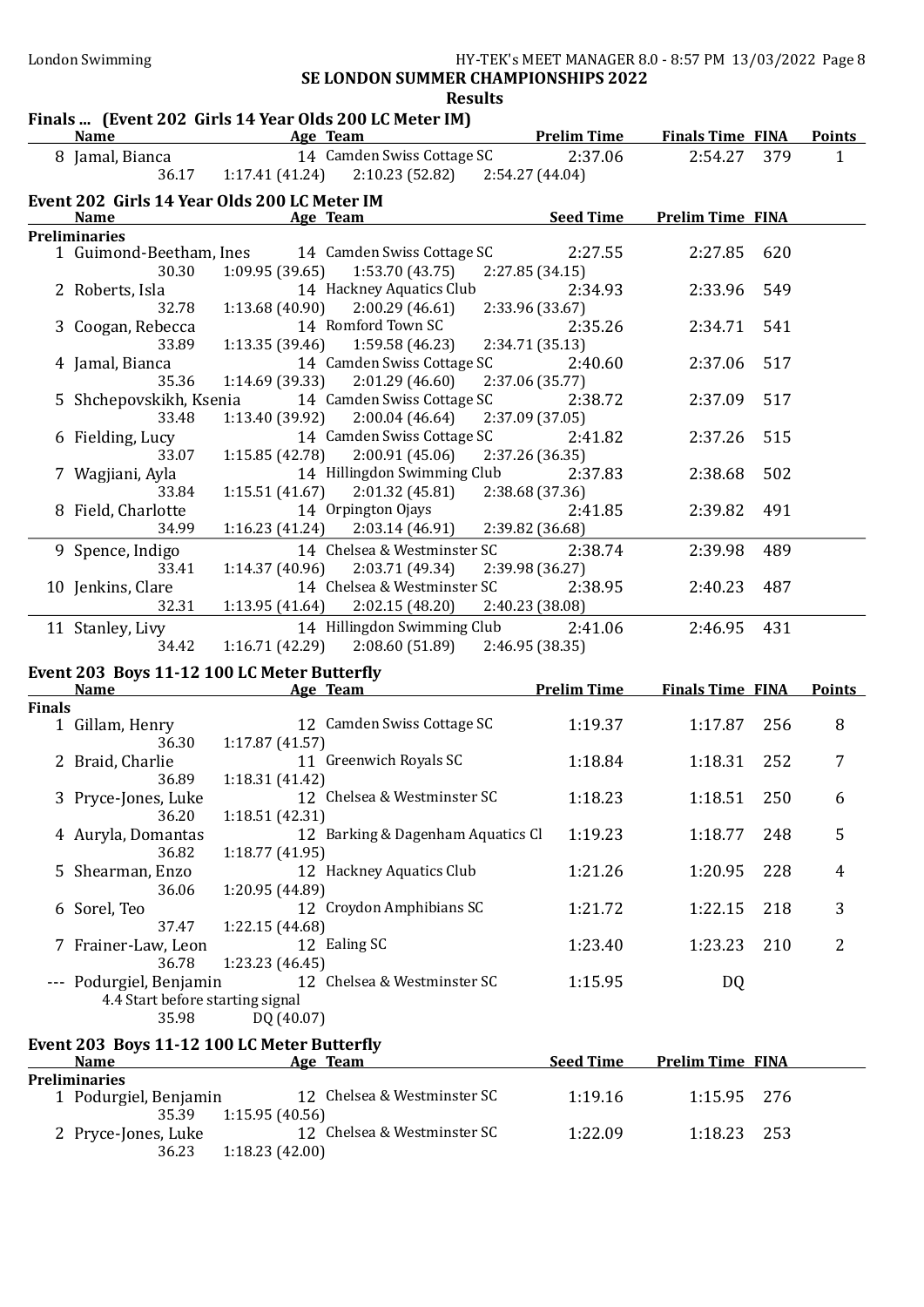## Preliminaries ... (Event 203 Boys 11-12 100 LC Meter Butterfly)

|               |                                                                                                                                                                                                                                                                                     |                 | Age Team                          | <b>Seed Time</b>   | <b>Prelim Time FINA</b> |     |                |
|---------------|-------------------------------------------------------------------------------------------------------------------------------------------------------------------------------------------------------------------------------------------------------------------------------------|-----------------|-----------------------------------|--------------------|-------------------------|-----|----------------|
|               | 3 Braid, Charlie<br>36.40                                                                                                                                                                                                                                                           | 1:18.84 (42.44) | 11 Greenwich Royals SC            | 1:19.66            | 1:18.84                 | 247 |                |
|               | 4 Auryla, Domantas<br>37.14                                                                                                                                                                                                                                                         | 1:19.23 (42.09) | 12 Barking & Dagenham Aquatics Cl | 1:23.28            | 1:19.23                 | 243 |                |
|               | 5 Gillam, Henry<br>38.17                                                                                                                                                                                                                                                            | 1:19.37(41.20)  | 12 Camden Swiss Cottage SC        | 1:21.94            | 1:19.37                 | 242 |                |
|               | 6 Shearman, Enzo<br>37.42                                                                                                                                                                                                                                                           | 1:21.26 (43.84) | 12 Hackney Aquatics Club          | 1:19.94            | 1:21.26                 | 226 |                |
|               | 7 Sorel, Teo<br>37.27                                                                                                                                                                                                                                                               | 1:21.72 (44.45) | 12 Croydon Amphibians SC          | 1:19.67            | 1:21.72                 | 222 |                |
|               | 8 Frainer-Law, Leon<br>37.71                                                                                                                                                                                                                                                        | 1:23.40 (45.69) | 12 Ealing SC                      | 1:23.99            | 1:23.40                 | 209 |                |
|               | 9 Gilham, Riley<br>39.10                                                                                                                                                                                                                                                            | 1:25.66 (46.56) | 12 Bexley SC                      | 1:27.70            | 1:25.66                 | 192 |                |
|               | 10 Cronin, Dillan<br>40.11                                                                                                                                                                                                                                                          | 1:27.43 (47.32) | 12 Romford Town SC                | 1:28.24            | 1:27.43                 | 181 |                |
|               | 11 Keegan, Toby<br>38.48                                                                                                                                                                                                                                                            | 1:29.35 (50.87) | 12 Killerwhales SC (Havering)     | 1:27.84            | 1:29.35                 | 170 |                |
|               |                                                                                                                                                                                                                                                                                     |                 |                                   |                    |                         |     |                |
|               | Event 203 Boys 13 Year Olds 100 LC Meter Butterfly<br>Name and the same state of the state of the state of the state of the state of the state of the state of the state of the state of the state of the state of the state of the state of the state of the state of the state of |                 | Age Team                          | <b>Prelim Time</b> | <b>Finals Time FINA</b> |     | <b>Points</b>  |
| <b>Finals</b> |                                                                                                                                                                                                                                                                                     |                 |                                   |                    |                         |     |                |
|               | 1 Keers, Jack<br>31.39                                                                                                                                                                                                                                                              | 1:06.11(34.72)  | 13 Teddington SC                  | 1:09.05            | 1:06.11                 | 419 | 8              |
|               | 2 Henwood, Edward<br>32.04                                                                                                                                                                                                                                                          | 1:07.64 (35.60) | 13 Wandsworth SC                  | 1:09.43            | 1:07.64                 | 391 | 7              |
|               | 3 Knight, Luke<br>32.21                                                                                                                                                                                                                                                             | 1:08.35(36.14)  | 13 Brompton SC                    | 1:09.29            | 1:08.35                 | 379 | 6              |
|               | 4 Owen, Raef<br>33.05                                                                                                                                                                                                                                                               | 1:10.73 (37.68) | 13 Greenwich Royals SC            | 1:09.59            | 1:10.73                 | 342 | 5              |
|               | 5 Nalepa, Caspar<br>32.91                                                                                                                                                                                                                                                           | 1:13.02 (40.11) | 13 Greenwich Royals SC            | 1:13.79            | 1:13.02                 | 311 | $\overline{4}$ |
|               | 6 Brooks, Albert<br>33.30                                                                                                                                                                                                                                                           | 1:14.05(40.75)  | 13 Bromley SC                     | 1:14.13            | 1:14.05                 | 298 | 3              |
|               | 7 Ciais, Xavier<br>34.17                                                                                                                                                                                                                                                            | 1:15.16 (40.99) | 13 Kingston Royals SC             | 1:14.06            | 1:15.16                 | 285 | 2              |
|               | Event 203 Boys 13 Year Olds 100 LC Meter Butterfly                                                                                                                                                                                                                                  |                 |                                   |                    |                         |     |                |
|               | <b>Name</b>                                                                                                                                                                                                                                                                         |                 | Age Team                          | <b>Seed Time</b>   | <b>Prelim Time FINA</b> |     |                |
|               | <b>Preliminaries</b>                                                                                                                                                                                                                                                                |                 |                                   |                    |                         |     |                |
|               | 1 Keers, Jack<br>32.95                                                                                                                                                                                                                                                              | 1:09.05(36.10)  | 13 Teddington SC                  | 1:09.18            | 1:09.05                 | 368 |                |
|               | Knight, Luke<br>31.79                                                                                                                                                                                                                                                               | 1:09.29 (37.50) | 13 Brompton SC                    | 1:09.39            | 1:09.29                 | 364 |                |
|               | 3 Henwood, Edward<br>32.78                                                                                                                                                                                                                                                          | 1:09.43(36.65)  | 13 Wandsworth SC                  | 1:08.39            | 1:09.43                 | 362 |                |
|               | 4 Owen, Raef<br>32.48                                                                                                                                                                                                                                                               | 1:09.59 (37.11) | 13 Greenwich Royals SC            | 1:10.92            | 1:09.59                 | 359 |                |
|               | 5 Raga, Elijah<br>32.72                                                                                                                                                                                                                                                             | 1:13.17(40.45)  | 13 Dulwich Dolphins               | 1:11.16            | 1:13.17                 | 309 |                |
|               | 6 Nalepa, Caspar<br>34.07                                                                                                                                                                                                                                                           | 1:13.79 (39.72) | 13 Greenwich Royals SC            | 1:13.30            | 1:13.79                 | 301 |                |
|               | 7 Ciais, Xavier<br>33.74                                                                                                                                                                                                                                                            | 1:14.06 (40.32) | 13 Kingston Royals SC             | 1:16.26            | 1:14.06                 | 298 |                |
|               | 8 Brooks, Albert<br>33.47                                                                                                                                                                                                                                                           | 1:14.13 (40.66) | 13 Bromley SC                     | 1:15.62            | 1:14.13                 | 297 |                |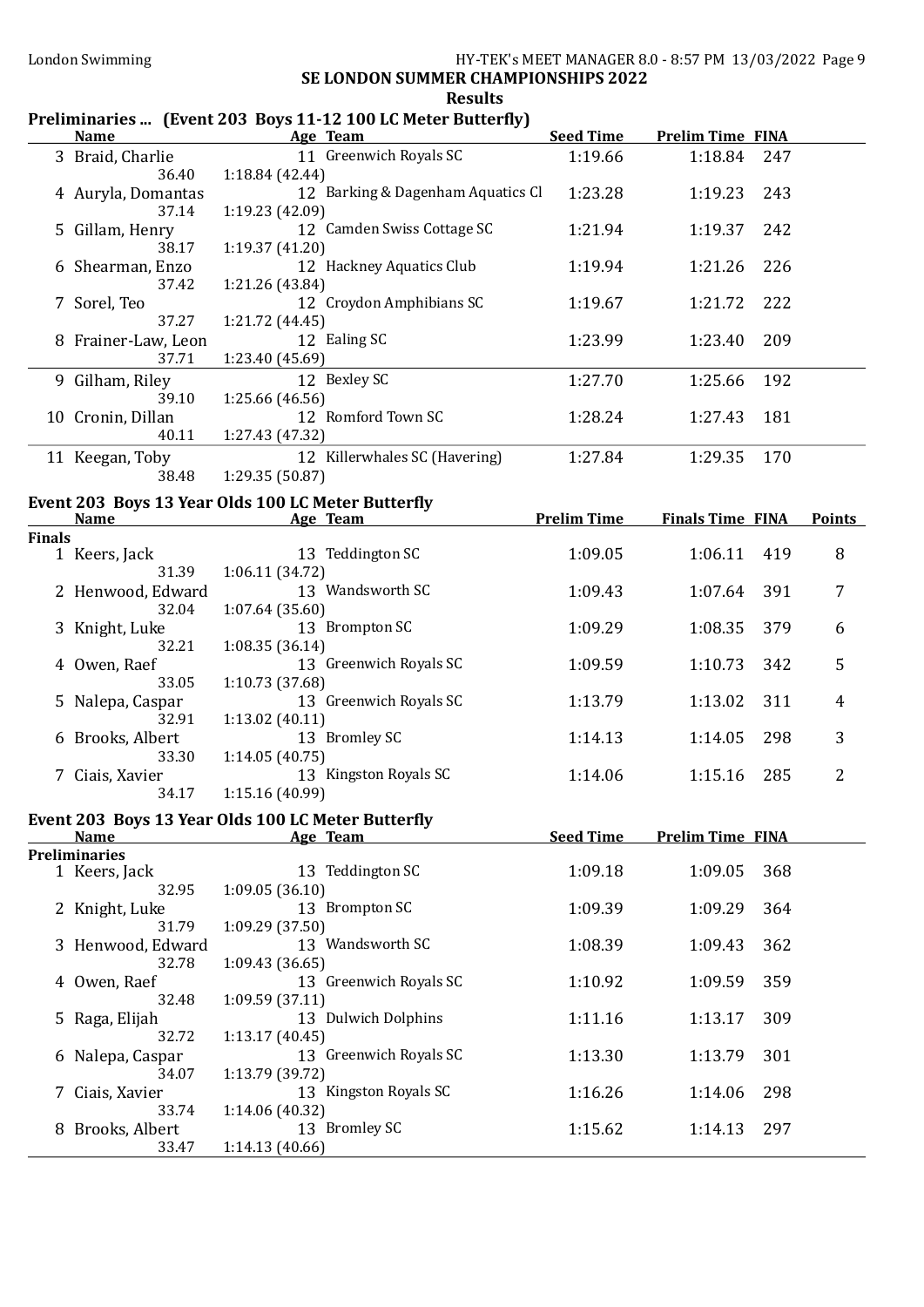# Preliminaries ... (Event 203 Boys 13 Year Olds 100 LC Meter Butterfly)

|               | <b>Name</b>                                          | <b>Example 2016</b> Age Team<br><u>and a strong control of the strong strong</u> | <b>Seed Time</b>   | <b>Prelim Time FINA</b> |     |               |
|---------------|------------------------------------------------------|----------------------------------------------------------------------------------|--------------------|-------------------------|-----|---------------|
|               | 33.69                                                | 9 Morgan, Malakai 13 Enfield Swim Squad<br>1:14.19 (40.50)                       | 1:16.95            | 1:14.19                 | 297 |               |
|               | 10 Gould, Victor<br>34.78                            | 13 Camden Swiss Cottage SC<br>1:15.34 (40.56)                                    | 1:17.11            | 1:15.34                 | 283 |               |
|               | 11 Darkin, Ernest<br>34.99                           | 13 Dulwich Dolphins<br>1:16.01(41.02)                                            | 1:19.66            | 1:16.01                 | 276 |               |
|               | 12 Lazizi, Rassim<br>37.06                           | 13 Hackney Aquatics Club<br>1:18.48 (41.42)                                      | 1:20.18            | 1:18.48                 | 250 |               |
|               | 13 Sawyer, Nathaniel<br>35.14                        | 13 Beckenham SC<br>1:18.70(43.56)                                                | 1:18.60            | 1:18.70                 | 248 |               |
|               | 14 Muratoglu, Baris<br>36.22                         | 13 Romford Town SC<br>1:19.09 (42.87)                                            | 1:20.97            | 1:19.09                 | 245 |               |
|               | 15 Toth, Kristof<br>36.48                            | 13 Hillingdon Swimming Club<br>1:19.93(43.45)                                    | 1:21.43            | 1:19.93                 | 237 |               |
|               | 16 Zhao, Justin<br>36.74                             | 13 Teddington SC<br>1:21.68 (44.94)                                              | 1:24.02            | 1:21.68                 | 222 |               |
|               | 17 Krol, Mateusz<br>35.16                            | 13 Chelsea & Westminster SC<br>1:21.80 (46.64)                                   | 1:18.53            | 1:21.80                 | 221 |               |
|               | 18 Augustine, Joseph<br>37.04                        | 13 Chelsea & Westminster SC<br>1:23.53 (46.49)                                   | 1:21.21            | 1:23.53                 | 208 |               |
|               | 19 Magcanan, Aaron<br>36.87                          | 13 Orpington Ojays<br>1:23.70(46.83)                                             | 1:22.49            | 1:23.70                 | 206 |               |
|               |                                                      | Event 203 Boys 14 Year Olds 100 LC Meter Butterfly                               |                    |                         |     |               |
|               |                                                      | Name Age Team                                                                    | <b>Prelim Time</b> | <b>Finals Time FINA</b> |     | <b>Points</b> |
| <b>Finals</b> | 19 Porter, Llewellyn 14 (28.91 59.92 (31.01)         | 14 Camden Swiss Cottage SC                                                       | 59.53              | 59.92                   | 563 | 8             |
|               | 2 Orpin, Aidan<br>28.86                              | 14 Sutton & Cheam SC<br>1:00.79 (31.93)                                          | 1:00.25            | 1:00.79                 | 539 | 7             |
|               | 3 Chaudhury, Harry<br>29.37                          | 14 Croydon Amphibians SC<br>1:03.63(34.26)                                       | 1:06.26            | 1:03.63                 | 470 | 6             |
|               | 4 Pytlowany, Hubert<br>30.69                         | 14 Ealing SC<br>1:04.42(33.73)                                                   | 1:06.25            | 1:04.42                 | 453 | 5             |
|               | 5 Tshuma, David<br>31.81                             | 14 Newham & University of East Lo<br>1:08.61(36.80)                              | 1:07.71            | 1:08.61                 | 375 | 4             |
|               | 6 Singh, Sauren<br>31.73                             | 14 Camden Swiss Cottage SC<br>1:09.39(37.66)                                     | 1:09.17            | 1:09.39                 | 363 | 3             |
|               | 7 Banks, Michael<br>33.00                            | 14 Bromley SC<br>1:10.39 (37.39)                                                 | 1:09.41            | 1:10.39                 | 347 | 2             |
|               | 8 Henderson, George<br>33.34                         | 14 Dulwich Dolphins<br>1:12.93 (39.59)                                           | 1:10.59            | 1:12.93                 | 312 | 1             |
|               |                                                      | Event 203 Boys 14 Year Olds 100 LC Meter Butterfly                               |                    |                         |     |               |
|               | <b>Name</b>                                          | Age Team                                                                         | <b>Seed Time</b>   | <b>Prelim Time FINA</b> |     |               |
|               | <b>Preliminaries</b><br>1 Porter, Llewellyn<br>28.23 | 14 Camden Swiss Cottage SC<br>59.53 (31.30)                                      | 59.74              | 59.53                   | 574 |               |
|               | 2 Orpin, Aidan<br>28.13                              | 14 Sutton & Cheam SC<br>1:00.25 (32.12)                                          | 1:02.55            | 1:00.25                 | 554 |               |
|               | 3 Pytlowany, Hubert<br>30.88                         | 14 Ealing SC<br>1:06.25(35.37)                                                   | 1:07.89            | 1:06.25                 | 417 |               |
|               | 4 Chaudhury, Harry<br>30.11                          | 14 Croydon Amphibians SC<br>1:06.26(36.15)                                       | 1:04.04            | 1:06.26                 | 416 |               |
|               | 5 Tshuma, David<br>31.30                             | 14 Newham & University of East Lo<br>1:07.71 (36.41)                             | 1:06.75            | 1:07.71                 | 390 |               |
|               | 6 Singh, Sauren<br>32.43                             | 14 Camden Swiss Cottage SC<br>1:09.17 (36.74)                                    | 1:10.14            | 1:09.17                 | 366 |               |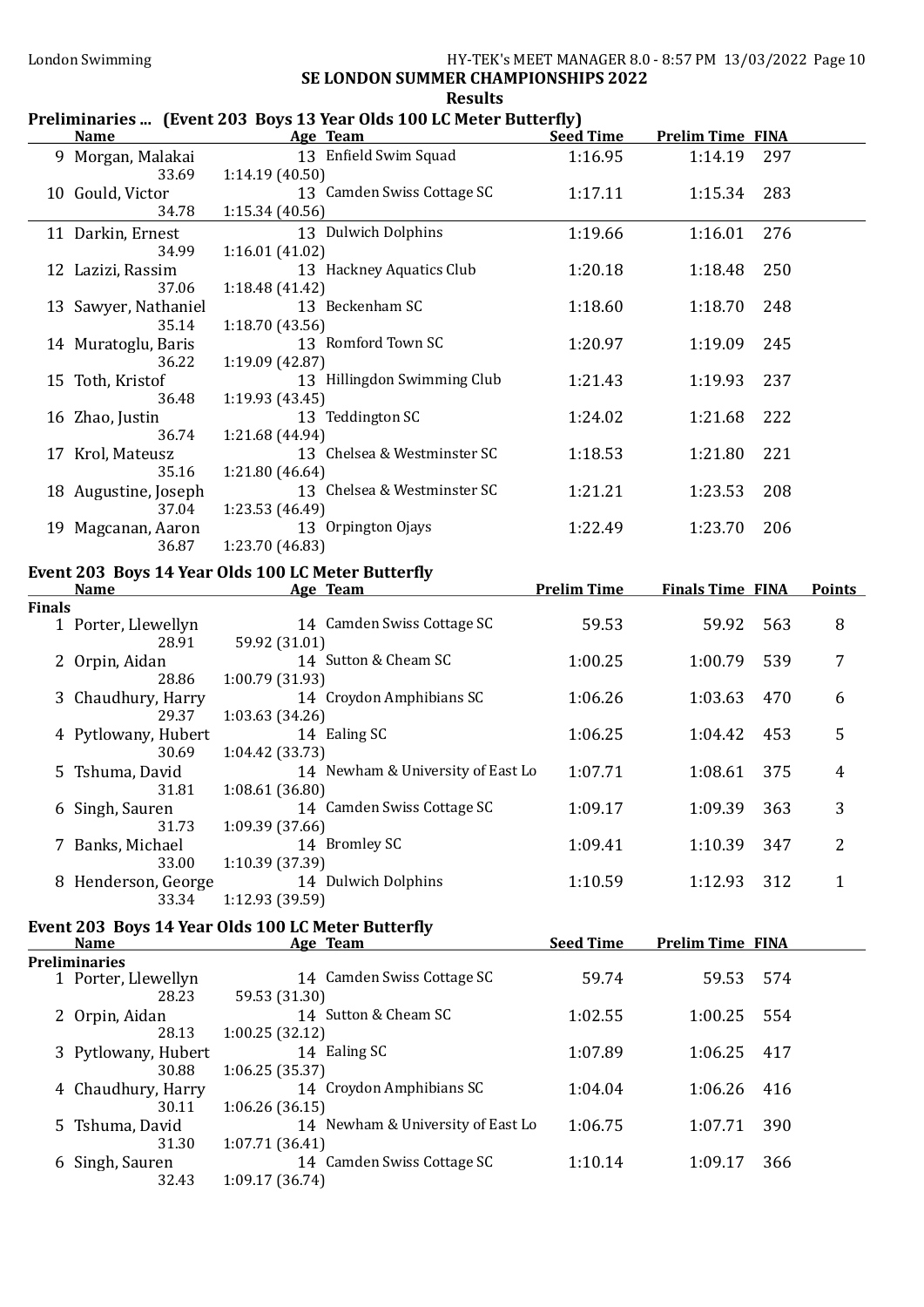## London Swimming **HY-TEK's MEET MANAGER 8.0 - 8:57 PM 13/03/2022** Page 11 SE LONDON SUMMER CHAMPIONSHIPS 2022

## Results

# Preliminaries ... (Event 203 Boys 14 Year Olds 100 LC Meter Butterfly)

|               |                                                                  | Name Age Team                                                           |                    | Seed Time Prelim Time FINA |                     |  |
|---------------|------------------------------------------------------------------|-------------------------------------------------------------------------|--------------------|----------------------------|---------------------|--|
|               | 31.96                                                            | 7 Banks, Michael 14 Bromley SC<br>1:09.41(37.45)                        | 1:13.04            | 1:09.41                    | 362                 |  |
|               | 8 Henderson, George<br>32.68                                     | 14 Dulwich Dolphins<br>1:10.59(37.91)                                   | 1:11.40            | 1:10.59                    | 344                 |  |
|               | 9 Hyde, Daniel<br>32.08                                          | 14 Barking & Dagenham Aquatics Cl<br>1:11.05 (38.97)                    | 1:11.71            | 1:11.05                    | 338                 |  |
|               | 10 Holt, Samuel<br>32.47                                         | 14 Erith & District SC<br>1:12.83 (40.36)                               | 1:13.13            | 1:12.83                    | 313                 |  |
|               | 11 Jennings, Joe<br>33.60                                        | 14 Leander SC<br>1:12.87 (39.27)                                        | 1:14.13            | 1:12.87                    | 313                 |  |
|               | 12 Ivanov, Alexander                                             | 14 Romford Town SC                                                      | 1:14.35            | 1:12.93                    | 312                 |  |
|               | 32.77<br>13 Tahmisyan, Daniel<br>33.57                           | 1:12.93 (40.16)<br>14 Barking & Dagenham Aquatics Cl<br>1:12.99 (39.42) | 1:13.26            | 1:12.99                    | 311                 |  |
|               | 14 Scanlan, Joshua<br>33.51                                      | 14 Greenwich Royals SC<br>1:13.52 (40.01)                               | 1:12.81            | 1:13.52                    | 305                 |  |
|               | 15 Gorgun, Ada<br>33.00                                          | 14 Brompton SC<br>1:13.74(40.74)                                        | 1:15.19            | 1:13.74                    | 302                 |  |
|               | 16 Landeman, Sonny<br>32.61                                      | 14 Bromley SC<br>1:13.80 (41.19)                                        | 1:13.71            | 1:13.80                    | 301                 |  |
|               | 17 Metzgen, Daniel<br>33.46                                      | 14 Brompton SC<br>1:14.73 (41.27)                                       | 1:15.91            | 1:14.73                    | 290                 |  |
|               | 18 Farnell, Oscar<br>34.30                                       | 14 Leander SC<br>1:14.74(40.44)                                         | 1:14.38            | 1:14.74                    | 290                 |  |
|               | 19 Rashed, Ahmed<br>34.00                                        | 14 Bexley SC<br>1:15.54(41.54)                                          | 1:14.25            | 1:15.54                    | 281                 |  |
|               | 20 Eler, Aslan                                                   | 14 Chelsea & Westminster SC                                             | 1:14.98            | 1:15.64                    | 280                 |  |
|               | 33.69<br>21 Blackburn, Xavier<br>34.54                           | 1:15.64(41.95)<br>14 Dulwich Dolphins<br>1:15.73(41.19)                 | 1:15.80            | 1:15.73 279                |                     |  |
|               |                                                                  | Event 204 Girls 11-12 100 LC Meter Freestyle                            |                    |                            |                     |  |
|               | <b>Name</b><br><u> 1989 - Johann Barbara, martxa alemaniar a</u> | Age Team 2008                                                           | <b>Prelim Time</b> | <b>Finals Time FINA</b>    | <b>Points</b>       |  |
| <b>Finals</b> | 1 Nurney, Alexandra<br>30.77                                     | 12 Camden Swiss Cottage SC                                              | 1:03.06            | 1:04.12                    | 8<br>524            |  |
|               | 2 Russell, Emilia<br>32.08                                       | 1:04.12 (33.35)<br>12 Kingston Royals SC<br>1:06.58(34.50)              | 1:07.86            | 1:06.58                    | 7<br>468            |  |
|               | 3 Chaudhury, Charlotte<br>32.08                                  | 12 Croydon Amphibians SC<br>1:07.37 (35.29)                             | 1:06.85            | 1:07.37                    | 452<br>6            |  |
|               | 4 Lawn, Josie                                                    | 12 Bromley SC                                                           | 1:09.39            | 1:08.40                    | 5<br>432            |  |
|               | 33.19<br>5 Dixon, Sophia<br>32.43                                | 1:08.40 (35.21)<br>12 Romford Town SC<br>1:08.88(36.45)                 | 1:09.46            | 1:08.88                    | 423<br>4            |  |
|               | 6 Baring, Olivia                                                 | 12 Brompton SC                                                          | 1:09.88            | 1:09.23                    | 3<br>416            |  |
|               | 32.46<br>7 Ingleton, Isobella                                    | 1:09.23(36.77)<br>12 Ealing SC                                          | 1:11.25            | 1:10.53                    | 394<br>2            |  |
|               | 33.23<br>8 Smith, Amelia<br>33.43                                | 1:10.53(37.30)<br>12 Bromley SC<br>1:11.45 (38.02)                      | 1:10.98            | 1:11.45                    | 379<br>$\mathbf{1}$ |  |
|               |                                                                  |                                                                         |                    |                            |                     |  |
|               | <b>Name</b>                                                      | Event 204 Girls 11-12 100 LC Meter Freestyle<br>Age Team                | <b>Seed Time</b>   | <b>Prelim Time FINA</b>    |                     |  |
|               | <b>Preliminaries</b>                                             |                                                                         |                    |                            |                     |  |
|               | 1 Nurney, Alexandra<br>30.03                                     | 12 Camden Swiss Cottage SC<br>1:03.06(33.03)                            | 1:04.52            | 1:03.06                    | 551                 |  |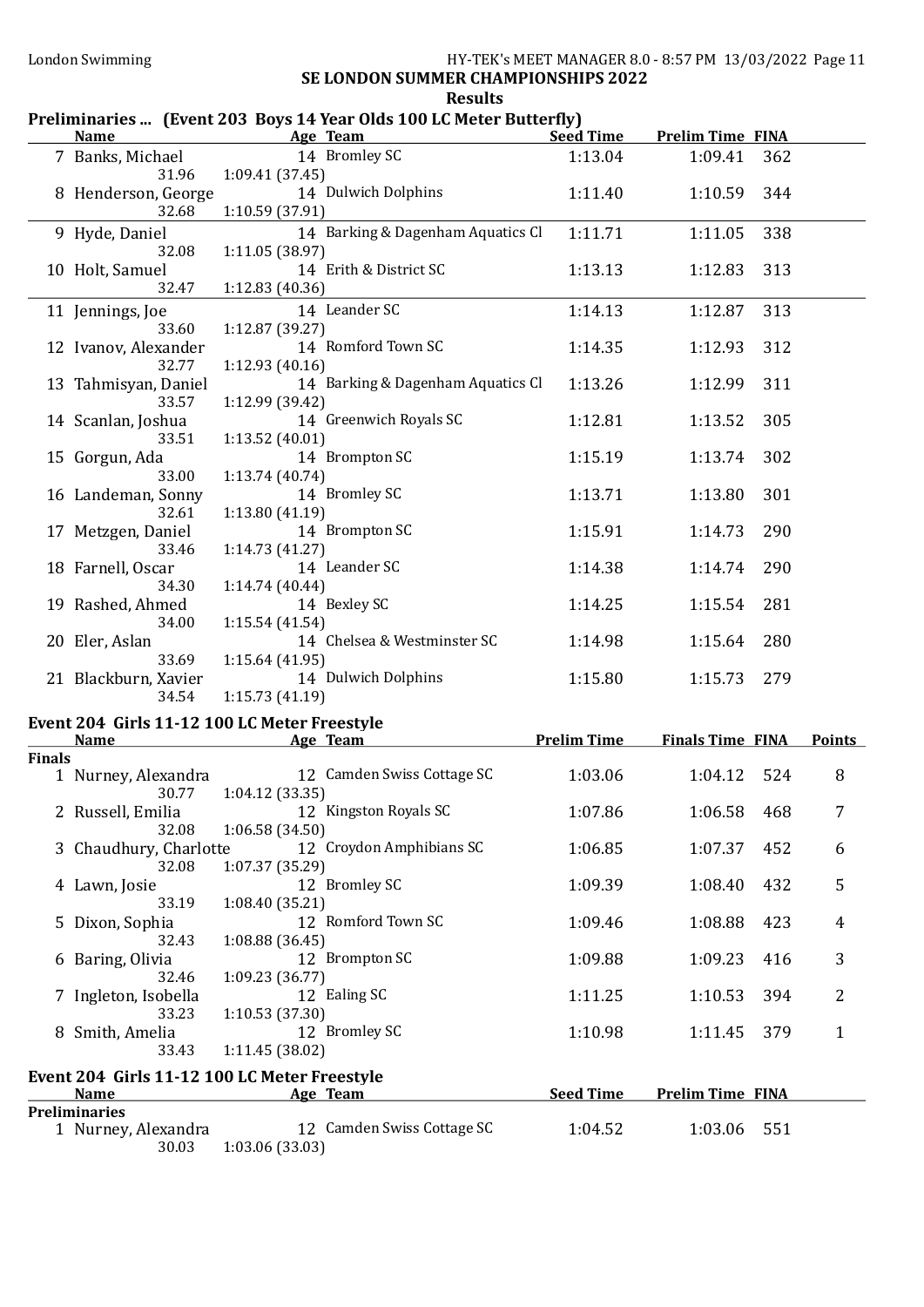# Results

# Preliminaries ... (Event 204 Girls 11-12 100 LC Meter Freestyle)

|               | <b>Name</b>                            | Age Team                                                          | <b>Seed Time</b>   | <b>Prelim Time FINA</b> |                     |  |
|---------------|----------------------------------------|-------------------------------------------------------------------|--------------------|-------------------------|---------------------|--|
|               | 31.13                                  | 2 Chaudhury, Charlotte 12 Croydon Amphibians SC<br>1:06.85(35.72) | 1:06.98            | 1:06.85                 | 462                 |  |
|               | 3 Russell, Emilia<br>32.13             | 12 Kingston Royals SC<br>1:07.86 (35.73)                          | 1:08.29            | 1:07.86                 | 442                 |  |
|               | 4 Lawn, Josie<br>32.74                 | 12 Bromley SC<br>1:09.39 (36.65)                                  | 1:07.76            | 1:09.39                 | 413                 |  |
|               | 5 Dixon, Sophia<br>33.01               | 12 Romford Town SC                                                | 1:08.64            | 1:09.46                 | 412                 |  |
|               | 6 Baring, Olivia                       | 1:09.46(36.45)<br>12 Brompton SC                                  | 1:09.20            | 1:09.88                 | 405                 |  |
|               | 32.83<br>7 Smith, Amelia               | 1:09.88 (37.05)<br>12 Bromley SC                                  | 1:11.97            | 1:10.98                 | 386                 |  |
|               | 33.21<br>8 Ingleton, Isobella<br>35.17 | 1:10.98 (37.77)<br>12 Ealing SC<br>1:11.25 (36.08)                | 1:12.23            | 1:11.25                 | 382                 |  |
|               | 9 Turner, Isla<br>33.78                | 12 Greenwich Royals SC<br>1:11.25(37.47)                          | 1:09.40            | J1:11.25                | 382                 |  |
|               | 10 Hurcombe, Linnoa<br>34.64           | 11 Haringey Aquatics<br>1:11.27 (36.63)                           | 1:11.26            | 1:11.27                 | 381                 |  |
|               | 11 Henry, Alanna<br>35.17              | 11 Killerwhales SC (Havering)<br>1:12.19 (37.02)                  | 1:10.31            | 1:12.19                 | 367                 |  |
|               | 12 Smith, Summer<br>34.89              | 11 Romford Town SC                                                | 1:09.55            | 1:12.50                 | 362                 |  |
|               | 13 Long, Sophie<br>35.14               | 1:12.50 (37.61)<br>12 Romford Town SC                             | 1:11.17            | 1:12.52                 | 362                 |  |
|               | 14 Long, Jessica<br>34.52              | 1:12.52 (37.38)<br>11 Bexley SC                                   | 1:12.61            | 1:13.61                 | 346                 |  |
|               | 15 Mazer, Minnie                       | 1:13.61 (39.09)<br>12 Camden Swiss Cottage SC                     | 1:13.23            | 1:14.99                 | 327                 |  |
|               | 34.28<br>16 Traynier, Poppy<br>35.00   | 1:14.99(40.71)<br>12 Beckenham SC<br>1:15.56(40.56)               | 1:12.78            | 1:15.56                 | 320                 |  |
|               |                                        | Event 204 Girls 13 Year Olds 100 LC Meter Freestyle               |                    |                         |                     |  |
|               | <u>Name</u>                            | <b>Example 2 Age Team</b>                                         | <b>Prelim Time</b> | <b>Finals Time FINA</b> | <b>Points</b>       |  |
| <b>Finals</b> |                                        |                                                                   |                    |                         |                     |  |
|               | 1 Thanassoulas, Isabella<br>31.19      | 13 Camden Swiss Cottage SC<br>1:05.11 (33.92)                     | 1:03.97            | 1:05.11                 | 500<br>8            |  |
|               | 2 Hughes, Mia<br>31.74                 | 13 Bromley SC<br>1:05.65 (33.91)                                  | 1:06.31            | 1:05.65                 | 7<br>488            |  |
|               | 3 Zobek, Olivia<br>32.28               | 13 Chelsea & Westminster SC<br>1:05.82 (33.54)                    | 1:06.71            | 1:05.82                 | 484<br>6            |  |
|               | 4 Stoimenova, Margarita<br>32.06       | 13 Newham & University of East Lo<br>1:06.16(34.10)               | 1:07.66            | 1:06.16                 | 5<br>477            |  |
|               | 5 Djidetchian, Anna<br>32.56           | 13 Dulwich Dolphins<br>1:07.61(35.05)                             | 1:07.41            | 1:07.61                 | 447<br>4            |  |
|               | 6 van der Ploeg, Maisie<br>32.83       | 13 Saxon Crown (Lewisham) SC<br>1:08.44(35.61)                    | 1:08.84            | 1:08.44                 | 3<br>431            |  |
|               | 7 Hernandez Taylor, Ivy<br>32.41       | 13 Hackney Aquatics Club<br>1:08.61(36.20)                        | 1:07.92            | 1:08.61                 | 2<br>428            |  |
|               | 8 Warner, Martha<br>33.06              | 13 Bromley SC<br>1:09.11(36.05)                                   | 1:08.33            | 1:09.11                 | $\mathbf{1}$<br>418 |  |
|               |                                        | Event 204 Girls 13 Year Olds 100 LC Meter Freestyle               |                    |                         |                     |  |
|               | <b>Name</b>                            | Age Team                                                          | <b>Seed Time</b>   | <b>Prelim Time FINA</b> |                     |  |
|               | <b>Preliminaries</b>                   |                                                                   |                    |                         |                     |  |
|               | 1 Thanassoulas, Isabella<br>30.28      | 13 Camden Swiss Cottage SC<br>1:03.97 (33.69)                     | 1:04.43            | 1:03.97                 | 528                 |  |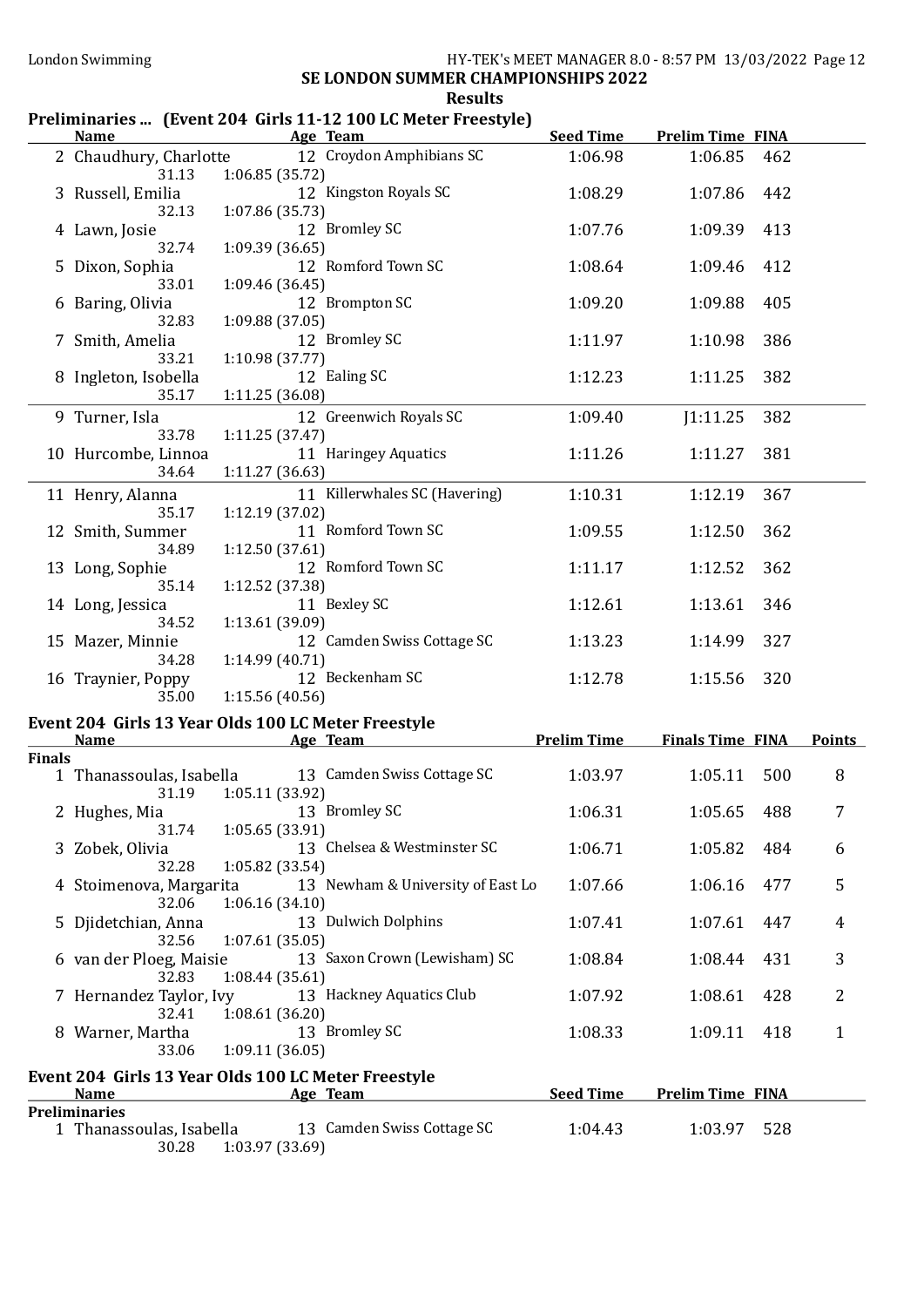| Preliminaries  (Event 204 Girls 13 Year Olds 100 LC Meter Freestyle) |  |  |  |  |
|----------------------------------------------------------------------|--|--|--|--|
|----------------------------------------------------------------------|--|--|--|--|

|               | <b>Name</b>                       | Age Team                                                        | <b>Seed Time</b>   | <b>Prelim Time FINA</b> |     |               |
|---------------|-----------------------------------|-----------------------------------------------------------------|--------------------|-------------------------|-----|---------------|
|               | 2 Hughes, Mia<br>31.59            | 13 Bromley SC<br>1:06.31 (34.72)                                | 1:04.69            | 1:06.31                 | 474 |               |
|               | 3 Zobek, Olivia<br>30.49          | 13 Chelsea & Westminster SC<br>1:06.71 (36.22)                  | 1:07.19            | 1:06.71                 | 465 |               |
|               | 4 Djidetchian, Anna<br>32.02      | 13 Dulwich Dolphins<br>1:07.41 (35.39)                          | 1:08.92            | 1:07.41                 | 451 |               |
|               | 5 Stoimenova, Margarita<br>32.52  | 13 Newham & University of East Lo<br>1:07.66(35.14)             | 1:05.39            | 1:07.66                 | 446 |               |
|               | 6 Hernandez Taylor, Ivy<br>32.53  | 13 Hackney Aquatics Club<br>1:07.92 (35.39)                     | 1:08.40            | 1:07.92                 | 441 |               |
|               | 7 Warner, Martha<br>32.64         | 13 Bromley SC<br>1:08.33 (35.69)                                | 1:07.92            | 1:08.33                 | 433 |               |
|               | 8 van der Ploeg, Maisie<br>32.76  | 13 Saxon Crown (Lewisham) SC<br>1:08.84 (36.08)                 | 1:08.07            | 1:08.84                 | 423 |               |
|               | 9 Fosh, Abigail<br>32.32          | 13 Bexley SC<br>1:09.21 (36.89)                                 | 1:07.44            | 1:09.21                 | 417 |               |
|               | 10 Clarke, Niamh<br>32.50         | 13 Erith & District SC<br>1:09.55(37.05)                        | 1:08.24            | 1:09.55                 | 410 |               |
|               | 11 Bartlett, Daisy                | 13 Killerwhales SC (Havering)                                   | 1:07.71            | 1:09.72                 | 407 |               |
|               | 32.49<br>12 Kc, Evanshui<br>33.57 | 1:09.72 (37.23)<br>13 Ealing SC<br>1:09.77 (36.20)              | 1:08.60            | 1:09.77                 | 407 |               |
|               |                                   | Event 204 Girls 14 Year Olds 100 LC Meter Freestyle             |                    |                         |     |               |
|               | <b>Name</b>                       | <b>Example 2 Age Team</b>                                       | <b>Prelim Time</b> | <b>Finals Time FINA</b> |     | <b>Points</b> |
| <b>Finals</b> |                                   |                                                                 |                    |                         |     |               |
|               | 1 Guimond-Beetham, Ines<br>29.85  | 14 Camden Swiss Cottage SC<br>1:01.09(31.24)                    | 1:02.11            | 1:01.09                 | 606 | 8             |
|               | 2 Chadwick, Phoebe<br>29.72       | 14 Teddington SC<br>1:01.22 (31.50)                             | 1:02.64            | 1:01.22                 | 602 | 7             |
|               | 3 Jamal, Bianca<br>30.56          | 14 Camden Swiss Cottage SC<br>1:02.91 (32.35)                   | 1:02.85            | 1:02.91                 | 555 | 6             |
|               | 4 Freeze, Ellie<br>30.16          | 14 Sutton & Cheam SC<br>1:03.18 (33.02)                         | 1:04.13            | 1:03.18                 | 548 | 5             |
|               | 5 Spence, Indigo<br>31.74         | 14 Chelsea & Westminster SC<br>1:03.37(31.63)                   | 1:03.48            | 1:03.37                 | 543 | 4             |
|               | 6 Karabacz, Martyna               | 14 Greenwich Royals SC<br>30.39 1:03.41 (33.02)                 | 1:04.87            | 1:03.41                 | 542 | 3             |
|               | 7 Salu, Pelumi<br>30.01           | 14 Newham & University of East Lo<br>1:03.53 (33.52)            | 1:04.26            | 1:03.53                 | 539 | 2             |
|               | 8 Trigger, Delyth<br>30.81        | 14 Bromley SC<br>1:05.20 (34.39)                                | 1:04.78            | 1:05.20                 | 498 | $\mathbf{1}$  |
|               |                                   |                                                                 |                    |                         |     |               |
|               | <b>Name</b>                       | Event 204 Girls 14 Year Olds 100 LC Meter Freestyle<br>Age Team | <b>Seed Time</b>   | <b>Prelim Time FINA</b> |     |               |
|               | <b>Preliminaries</b>              |                                                                 |                    |                         |     |               |
|               | 1 Guimond-Beetham, Ines<br>30.02  | 14 Camden Swiss Cottage SC<br>1:02.11 (32.09)                   | 1:02.24            | 1:02.11                 | 577 |               |
|               | 2 Chadwick, Phoebe<br>30.26       | 14 Teddington SC<br>1:02.64 (32.38)                             | 1:02.46            | 1:02.64                 | 562 |               |
|               | 3 Jamal, Bianca<br>30.37          | 14 Camden Swiss Cottage SC<br>1:02.85 (32.48)                   | 1:04.14            | 1:02.85                 | 556 |               |
|               | 4 Spence, Indigo<br>30.66         | 14 Chelsea & Westminster SC<br>1:03.48 (32.82)                  | 1:02.84            | 1:03.48                 | 540 |               |
|               | 5 Freeze, Ellie<br>31.18          | 14 Sutton & Cheam SC<br>1:04.13 (32.95)                         | 1:03.47            | 1:04.13                 | 524 |               |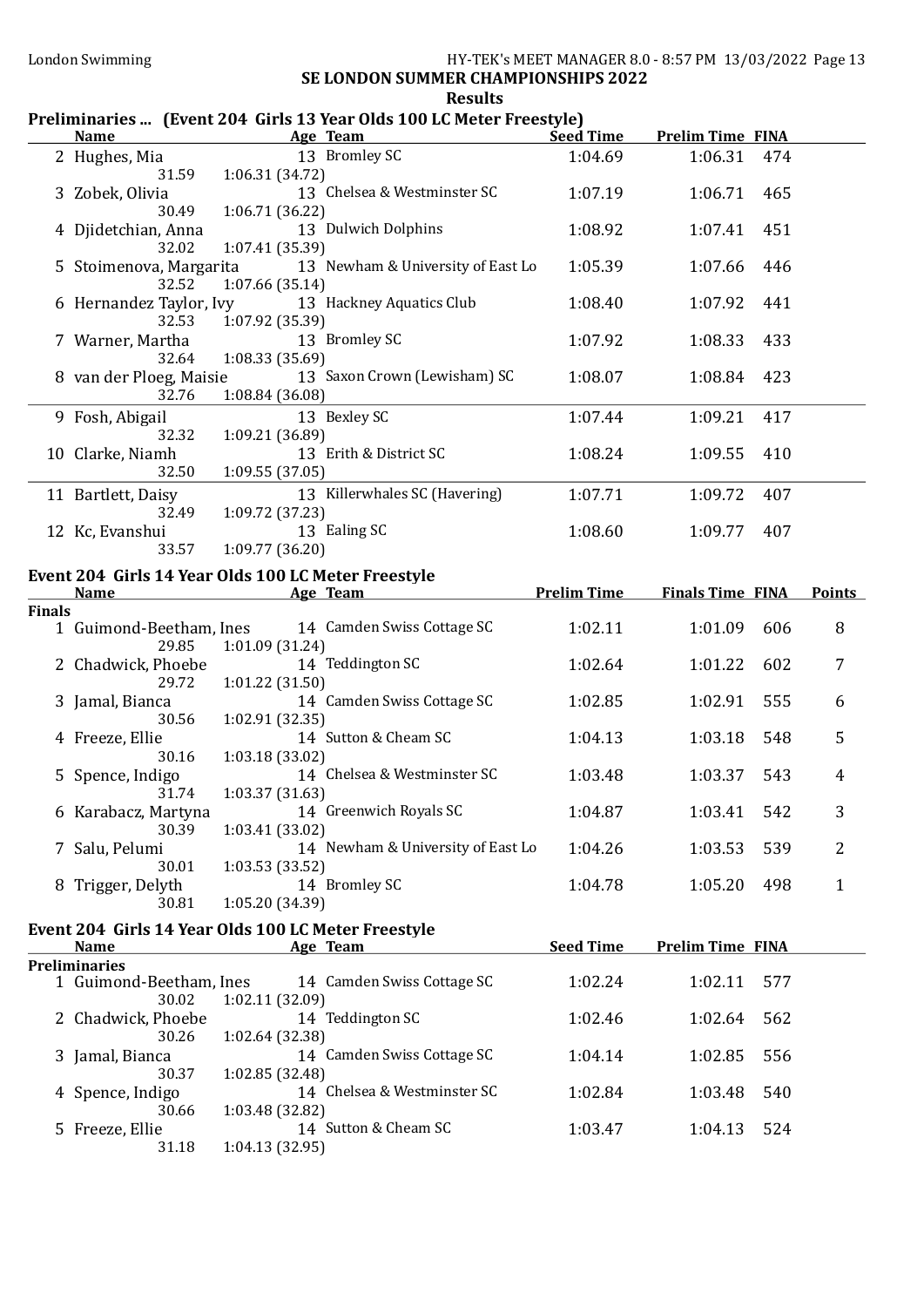## Results

## Preliminaries ... (Event 204 Girls 14 Year Olds 100 LC Meter Freestyle)

| <b>Name</b>         | Age Team                          | <b>Seed Time</b> | <b>Prelim Time FINA</b> |
|---------------------|-----------------------------------|------------------|-------------------------|
| 6 Salu, Pelumi      | 14 Newham & University of East Lo | 1:03.14          | 1:04.26<br>- 521        |
| 30.52               | 1:04.26(33.74)                    |                  |                         |
| 7 Trigger, Delyth   | 14 Bromley SC                     | 1:03.73          | 508<br>1:04.78          |
| 31.09               | 1:04.78(33.69)                    |                  |                         |
| 8 Karabacz, Martyna | 14 Greenwich Royals SC            | 1:02.03          | 506<br>1:04.87          |
| 31.20               | 1:04.87(33.67)                    |                  |                         |
| 9 Roberts, Evie     | 14 Dulwich Dolphins               | 1:04.49          | 1:05.39<br>494          |
| 31.21               | 1:05.39(34.18)                    |                  |                         |
| 10 Jenkins, Clare   | 14 Chelsea & Westminster SC       | 1:02.74          | 1:05.44<br>493          |
| 31.20               | 1:05.44 (34.24)                   |                  |                         |
| 11 Venuti, Veronica | 14 Chelsea & Westminster SC       | 1:04.56          | 474<br>1:06.28          |
| 31.42               | 1:06.28(34.86)                    |                  |                         |

## Event 205 Boys 11-12 400 LC Meter IM

| Age Team<br><b>Name</b> |                       | <b>Seed Time</b>                                 |                             | <b>Finals Time FINA</b> |         | <b>Points</b> |     |   |
|-------------------------|-----------------------|--------------------------------------------------|-----------------------------|-------------------------|---------|---------------|-----|---|
|                         | 1 Podurgiel, Benjamin |                                                  | 12 Chelsea & Westminster SC |                         | 5:45.30 | 5:41.61       | 363 | 8 |
|                         | 36.49                 | 1:19.01(42.52)                                   | 2:04.23(45.22)              | 2:46.09(41.86)          |         |               |     |   |
|                         | 3:35.80 (49.71)       | 4:25.55(49.75)                                   | 5:05.12 (39.57)             | 5:41.61 (36.49)         |         |               |     |   |
|                         | 2 Vermaat, Marty      |                                                  | 12 Camden Swiss Cottage SC  |                         | 5:53.33 | 5:44.57       | 354 |   |
|                         | 37.31                 | 1:21.75(44.44)                                   | 2:06.71(44.96)              | 2:50.87(44.16)          |         |               |     |   |
|                         | 3:38.64(47.77)        | 4:26.66 (48.02)                                  | 5:07.14(40.48)              | 5:44.57 (37.43)         |         |               |     |   |
|                         | 3 Pryce-Jones, Luke   |                                                  | 12 Chelsea & Westminster SC |                         | 5:53.96 | 5:54.19       | 326 | 6 |
|                         | 36.83                 | 1:19.56(42.73)                                   | 2:06.55(46.99)              | 2:51.30 (44.75)         |         |               |     |   |
|                         | 3:44.43(53.13)        | 4:36.63(52.20)                                   | 5:16.29 (39.66)             | 5:54.19 (37.90)         |         |               |     |   |
|                         | 4 Braid, Charlie      |                                                  | 11 Greenwich Royals SC      |                         | 6:11.20 | 6:02.33       | 304 | 5 |
|                         | 38.51                 | 1:24.87(46.36)                                   | 2:10.34(45.47)              | 2:56.14(45.80)          |         |               |     |   |
|                         | 3:49.08 (52.94)       | 4:44.46 (55.38)                                  | 5:23.34 (38.88)             | 6:02.33(38.99)          |         |               |     |   |
|                         | 5 Rowbotham, Harry    |                                                  | 12 Teddington SC            |                         | 6:43.63 | 6:24.24       | 255 | 4 |
|                         | 40.72                 | 1:31.88(51.16)                                   | 2:20.12(48.24)              | 3:07.97 (47.85)         |         |               |     |   |
|                         | 4:04.32 (56.35)       | 5:01.02(56.70)                                   | 5:45.39 (44.37)             | 6:24.24(38.85)          |         |               |     |   |
|                         | 6 Gilham, Riley       |                                                  | 12 Bexley SC                |                         | 6:45.95 | 6:26.83       | 250 | 3 |
|                         | 43.46                 | 1:34.56(51.10)                                   | 2:25.40(50.84)              | 3:14.06(48.66)          |         |               |     |   |
|                         | 4:09.11(55.05)        | 5:05.18(56.07)                                   | 5:47.66 (42.48)             | 6:26.83(39.17)          |         |               |     |   |
|                         | Cronin, Dillan        |                                                  | 12 Romford Town SC          |                         | 6:27.86 | DQ            |     |   |
|                         |                       | 7.4 Leg movements not on the same plane - breast |                             |                         |         |               |     |   |
|                         | 42.28                 | 1:32.43(50.15)                                   | 2:22.94 (50.51)             | 3:11.48(48.54)          |         |               |     |   |

# 4:12.31 (1:00.83) 5:12.19 (59.88) 5:55.92 (43.73) DQ (42.23)

## Event 205 Boys 13 Year Olds 400 LC Meter IM

| <b>Name</b>           | Age Team        |                            | <b>Seed Time</b> | <b>Finals Time FINA</b> |     | <b>Points</b> |
|-----------------------|-----------------|----------------------------|------------------|-------------------------|-----|---------------|
| 1 Knight, Luke        |                 | 13 Brompton SC             | 5:19.42          | 5:30.48                 | 401 | 8             |
| 33.55                 | 1:15.66(42.11)  | 1:58.71(43.05)             | 2:40.93 (42.22)  |                         |     |               |
| 3:30.90(49.97)        | 4:19.34(48.44)  | 4:56.71 (37.37)            | 5:30.48 (33.77)  |                         |     |               |
| 2 Diallo, Leonardo    |                 | 13 Camden Swiss Cottage SC | 5:44.45          | 5:35.58                 | 383 |               |
| 35.88                 | 1:18.53(42.65)  | 2:04.06(45.53)             | 2:48.62 (44.56)  |                         |     |               |
| 3:34.26(45.64)        | 4:20.20(45.94)  | 4:58.39 (38.19)            | 5:35.58 (37.19)  |                         |     |               |
| 3 Gould, Victor       |                 | 13 Camden Swiss Cottage SC | 5:50.28          | 5:37.48                 | 377 | 6             |
| 35.75                 | 1:18.60(42.85)  | 2:02.95(44.35)             | 2:46.79 (43.84)  |                         |     |               |
| 3:33.35(46.56)        | 4:20.68(47.33)  | 4:59.64 (38.96)            | 5:37.48 (37.84)  |                         |     |               |
| 4 GreenWalker, Arthur |                 | 13 Teddington SC           | 5:46.85          | 5:40.39                 | 367 | 5             |
| 36.44                 | 1:22.85(46.41)  | 2:06.72(43.87)             | 2:49.09 (42.37)  |                         |     |               |
| 3:35.43(46.34)        | 4:22.86(47.43)  | 5:02.53 (39.67)            | 5:40.39 (37.86)  |                         |     |               |
| 5 Henwood, Edward     |                 | 13 Wandsworth SC           | 5:40.87          | 5:44.32                 | 355 | 4             |
| 35.47                 | 1:18.59(43.12)  | 2:01.80(43.21)             | 2:46.33 (44.53)  |                         |     |               |
| 3:37.11(50.78)        | 4:29.85 (52.74) | 5:07.17 (37.32)            | 5:44.32 (37.15)  |                         |     |               |
| 6 Hill, Ernest        |                 | 13 Wandsworth SC           | 5:54.08          | 5:49.42                 | 339 | 3             |
| 37.20                 | 1:24.99(47.79)  | 2:08.52(43.53)             | 2:52.17(43.65)   |                         |     |               |
| 3:43.17(51.00)        | 4:35.35(52.18)  | 5:11.80(36.45)             | 5:49.42 (37.62)  |                         |     |               |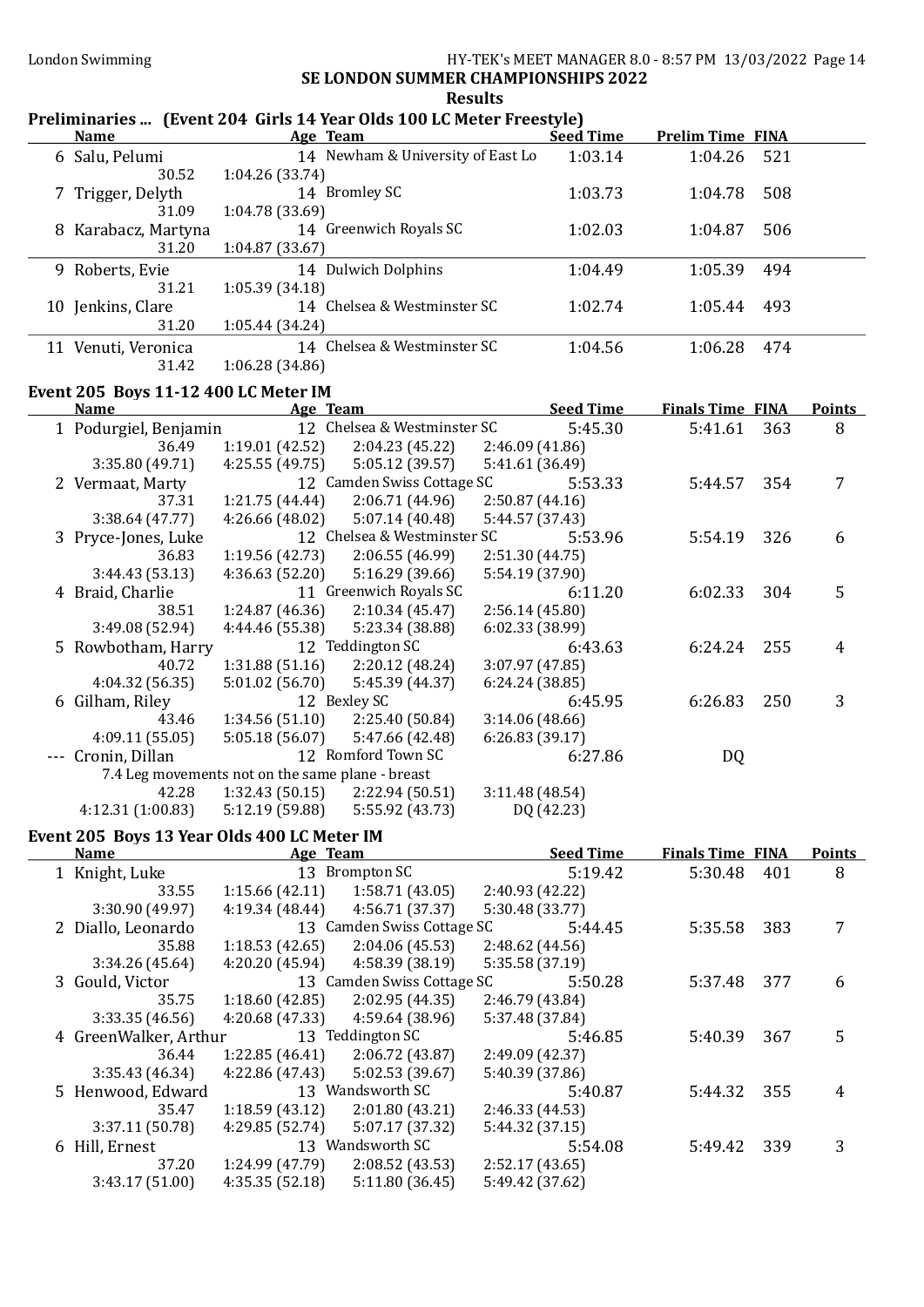#### London Swimming HY-TEK's MEET MANAGER 8.0 - 8:57 PM 13/03/2022 Page 15 SE LONDON SUMMER CHAMPIONSHIPS 2022 Results

#### (Event 205 Boys 13 Year Olds 400 LC Meter IM) Name Age Team Seed Time Finals Time FINA Points 7 Reader, Stanley 13 Greenwich Royals SC 5:46.96 5:50.76 335 2 35.83 1:19.84 (44.01) 2:05.94 (46.10) 2:49.63 (43.69) 3:39.18 (49.55) 4:30.65 (51.47) 5:12.11 (41.46) 5:50.76 (38.65) 8 Evans, Eddie 13 Beckenham SC 5:52.69 5:51.82 332 1<br>37.89 1:23.52 (45.63) 2:06.70 (43.18) 2:48.36 (41.66) 37.89 1:23.52 (45.63) 2:06.70 (43.18) 2:48.36 (41.66) 3:41.32 (52.96) 4:32.71 (51.39) 5:12.71 (40.00) 5:51.82 (39.11) 9 Owen, Raef 13 Greenwich Royals SC 5:39.28 6:03.37 302 35.87 1:19.95 (44.08) 2:05.56 (45.61) 3:48.25 (54.27) 4:45.52 (57.27) 5:24.20 (38.68) 6:03.37 (39.17) --- Muratoglu, Baris 13 Romford Town SC 5:47.83 DQ 4.4 Start before starting signal - misc 36.59 1:22.99 (46.40) 2:08.50 (45.51) 2:54.49 (45.99) 3:45.56 (51.07) 4:38.58 (53.02) 5:17.31 (38.73) DQ (38.74) Event 205 Boys 14 Year Olds 400 LC Meter IM Name Team Age Team Seed Time Finals Time FINA Points 1 Porter, Llewellyn 14 Camden Swiss Cottage SC 4:46.68 4:52.31 580 8 30.35 1:05.15 (34.80) 1:44.50 (39.35) 2:20.23 (35.73) 3:04.63 (44.40) 3:47.57 (42.94) 4:20.57 (33.00) 4:52.31 (31.74) 2 Orpin, Aidan 14 Sutton & Cheam SC 5:08.40 5:01.27 530 7 30.19 1:05.84 (35.65) 1:42.64 (36.80) 2:18.91 (36.27) 3:04.72 (45.81) 3:50.25 (45.53) 4:25.92 (35.67) 5:01.27 (35.35) 3 Robinson, Edward 14 Chelsea & Westminster SC 5:43.66 5:28.38 409 6 32.57 1:10.46 (37.89) 1:55.77 (45.31) 2:38.55 (42.78) 3:23.36 (44.81) 4:07.54 (44.18) 4:49.46 (41.92) 5:28.38 (38.92) 4 Roberts, Thomas 14 Hackney Aquatics Club 5:58.16 5:46.28 349 5<br>34.62 1:16.39 (41.77) 2:01.61 (45.22) 2:45.61 (44.00)  $34.62 \qquad 1:16.39 \,(41.77) \qquad 2:01.61 \,(45.22)$ 3:34.45 (48.84) 4:22.83 (48.38) 5:03.38 (40.55) 5:46.28 (42.90) 5 Flood, Ryan 14 Leander SC 5:48.64 5:51.20 334 4<br>38.52 1:24.83 (46.31) 2:12.03 (47.20) 2:58.61 (46.58) 38.52 1:24.83 (46.31) 2:12.03 (47.20) 2:58.61 (46.58) 3:44.01 (45.40) 4:30.61 (46.60) 5:12.26 (41.65) 5:51.20 (38.94) --- Jennings, Joe 14 Leander SC 5:40.74 DQ 9.4 Finish of each stroke not in accordance with rules for the particular stroke - IM 33.78 1:14.37 (40.59) 1:58.56 (44.19) 2:42.38 (43.82) 3:29.61 (47.23) 4:16.03 (46.42) 4:52.30 (36.27) DQ (35.71) --- van der Merwe, Jason 14 Barking & Dagenham Aquatics Cl 5:36.59 DQ 9.4 Finish of each stroke not in accordance with rules for the particular stroke - IM 33.08 1:12.70 (39.62) 1:55.05 (42.35) 2:36.43 (41.38) 3:26.16 (49.73) 4:14.35 (48.19) 4:51.77 (37.42) DQ (37.82) Event 206 Girls 11-12 200 LC Meter Backstroke Name **Age Team** Age Team Prelim Time Finals Time FINA Points Finals 1 Nurney, Alexandra 12 Camden Swiss Cottage SC 2:40.56 2:39.57 461 8<br>36.23 1:15.69 (39.46) 1:57.32 (41.63) 2:39.57 (42.25) 36.23 1:15.69 (39.46) 1:57.32 (41.63) 2:39.57 (42.25) 2 Smith, Summer 11 Romford Town SC 2:47.76 2:45.47 414 7 40.37 1:22.18 (41.81) 2:05.51 (43.33) 2:45.47 (39.96) 3 Shao, Charlotte 12 Camden Swiss Cottage SC 2:41.43 2:45.48 414 6 37.66 1:19.70 (42.04) 2:03.64 (43.94) 2:45.48 (41.84) 4 Hurcombe, Linnoa 11 Haringey Aquatics 2:53.06 2:49.32 386 5

40.03 2:49.32 (2:09.29) 5 Russell, Emilia 12 Kingston Royals SC 2:49.85 2:50.44 379 4 40.49 1:23.85 (43.36) 2:08.17 (44.32) 2:50.44 (42.27) 6 Turner, Isla 12 Greenwich Royals SC 2:54.58 2:53.20 361 3<br>39.76 1:25.01 (45.25) 2:09.82 (44.81) 2:53.20 (43.38) 1:25.01 (45.25) 7 Scott, Emily 11 Killerwhales SC (Havering) 2:56.14 2:53.35 360 2 41.39 1:26.37 (44.98) 2:10.17 (43.80) 2:53.35 (43.18)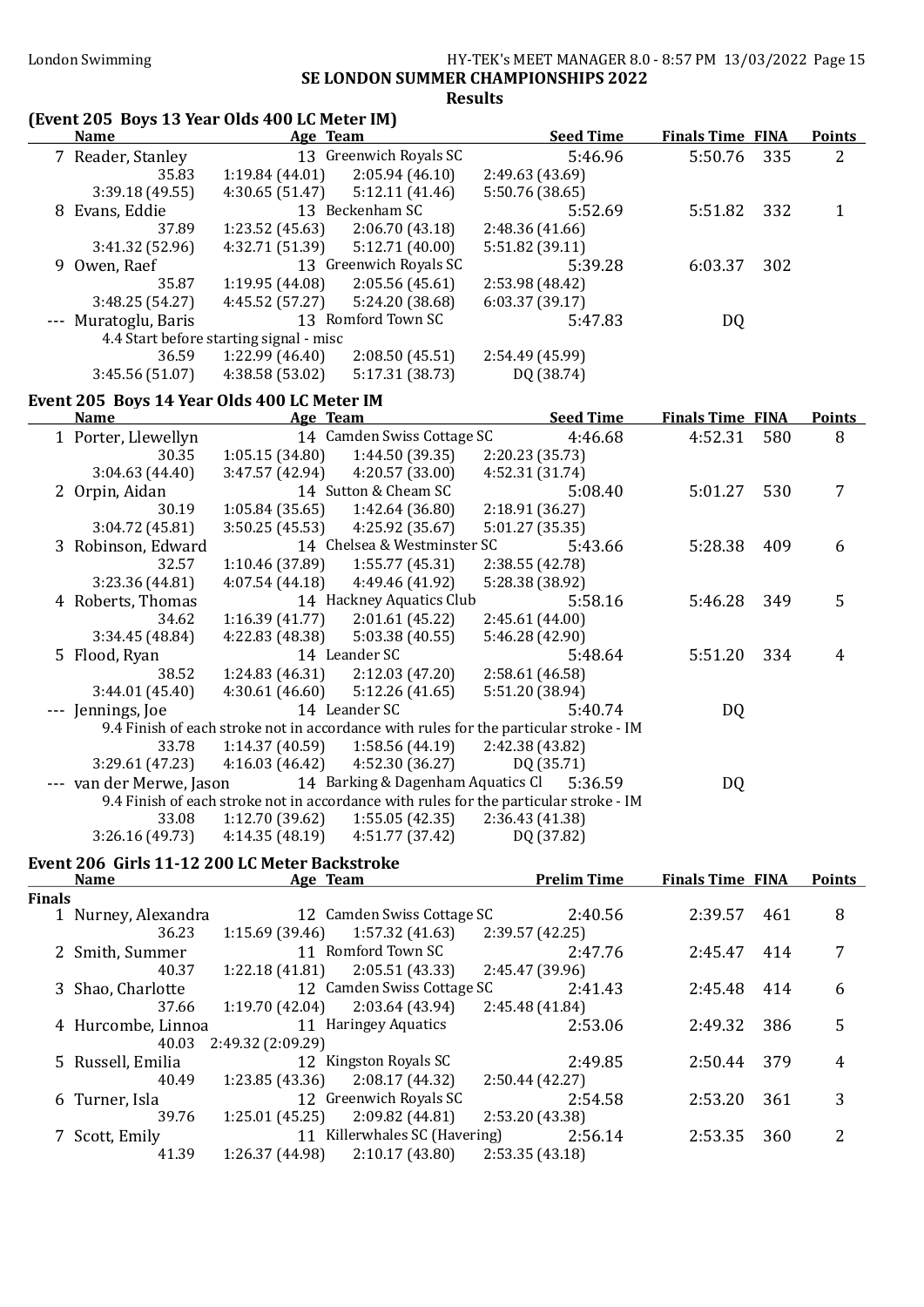SE LONDON SUMMER CHAMPIONSHIPS 2022 Results<br>troke)

|        |                                                      |                              | nesults<br>Finals  (Event 206 Girls 11-12 200 LC Meter Backstroke) |                    |                                |     |                |
|--------|------------------------------------------------------|------------------------------|--------------------------------------------------------------------|--------------------|--------------------------------|-----|----------------|
|        | <b>Name</b>                                          | <b>Example 2018</b> Age Team |                                                                    |                    | <b>Prelim Time Finals Time</b> |     | <b>Points</b>  |
|        | --- Garner, Mia                                      |                              | 11 Borough of Harrow S C                                           | 2:53.02            | DQ                             |     |                |
|        | 4.4 Start before starting signal                     |                              |                                                                    |                    |                                |     |                |
|        | 39.14                                                |                              | $1:22.70(43.56)$ $2:07.64(44.94)$                                  | DQ (44.14)         |                                |     |                |
|        | Event 206 Girls 11-12 200 LC Meter Backstroke        |                              |                                                                    |                    |                                |     |                |
|        | <b>Name</b>                                          |                              | Age Team                                                           | <b>Seed Time</b>   | <b>Prelim Time FINA</b>        |     |                |
|        | <b>Preliminaries</b>                                 |                              |                                                                    |                    |                                |     |                |
|        | 1 Nurney, Alexandra                                  |                              | 12 Camden Swiss Cottage SC                                         | 2:38.91            | 2:40.56                        | 453 |                |
|        | 36.91                                                | 1:17.40(40.49)               | 1:59.45 (42.05)                                                    | 2:40.56 (41.11)    |                                |     |                |
|        | 2 Shao, Charlotte                                    |                              | 12 Camden Swiss Cottage SC                                         | 2:45.00            | 2:41.43                        | 446 |                |
|        | 37.37                                                | 1:19.03(41.66)               | 2:00.66(41.63)                                                     | 2:41.43 (40.77)    |                                |     |                |
|        | 3 Smith, Summer                                      |                              | 11 Romford Town SC                                                 | 2:44.35            | 2:47.76                        | 397 |                |
|        | 39.93                                                |                              | $1:24.11(44.18)$ $2:06.29(42.18)$                                  | 2:47.76 (41.47)    |                                |     |                |
|        | 4 Russell, Emilia                                    |                              | 12 Kingston Royals SC                                              | 2:52.56            | 2:49.85                        | 383 |                |
|        | 39.97                                                |                              | $1:23.23(43.26)$ $2:07.95(44.72)$                                  | 2:49.85 (41.90)    |                                |     |                |
|        | 5 Garner, Mia                                        |                              | 11 Borough of Harrow S C                                           | 2:53.42            | 2:53.02                        | 362 |                |
|        | 39.83                                                |                              | $1:23.39(43.56)$ $2:08.50(45.11)$                                  | 2:53.02 (44.52)    |                                |     |                |
|        | 6 Hurcombe, Linnoa                                   |                              | 11 Haringey Aquatics                                               | 2:56.63            | 2:53.06                        | 362 |                |
|        | 41.02                                                |                              | $1:25.22$ (44.20) $2:11.07$ (45.85)                                | 2:53.06 (41.99)    |                                |     |                |
|        | 7 Turner, Isla                                       |                              | 12 Greenwich Royals SC                                             | 2:49.95            | 2:54.58                        | 352 |                |
|        | 40.00                                                |                              | $1:25.94(45.94)$ $2:11.09(45.15)$                                  | 2:54.58 (43.49)    |                                |     |                |
|        | 8 Scott, Emily                                       |                              | 11 Killerwhales SC (Havering)                                      | 2:51.04            | 2:56.14                        | 343 |                |
|        | 41.74                                                |                              | 1:26.51 (44.77) 2:11.73 (45.22)                                    | 2:56.14(44.41)     |                                |     |                |
|        | 9 Turner, Violet                                     |                              | 12 Greenwich Royals SC                                             | 2:54.30            | 2:56.66                        | 340 |                |
|        | 41.32                                                | 1:26.46(45.14)               | 2:13.45 (46.99)                                                    | 2:56.66 (43.21)    |                                |     |                |
|        | 10 Dixon, Sophia                                     |                              | 12 Romford Town SC                                                 | 2:49.03            | 2:56.71                        | 340 |                |
|        | 39.65                                                | 1:25.63 (45.98)              | 2:13.03 (47.40)                                                    | 2:56.71 (43.68)    |                                |     |                |
|        | 11 Long, Jessica                                     |                              | 11 Bexley SC                                                       | 2:54.74            | 2:57.10                        | 337 |                |
|        | 40.33                                                |                              | $1:26.56(46.23)$ $2:13.66(47.10)$                                  | 2:57.10 (43.44)    |                                |     |                |
|        | 12 Baring, Olivia                                    |                              | 12 Brompton SC                                                     | 2:56.81            | 3:00.52                        | 319 |                |
|        | 41.95                                                |                              | $1:30.16(48.21)$ $2:16.24(46.08)$                                  | 3:00.52 (44.28)    |                                |     |                |
|        | 13 Cordwell, Rebecca                                 |                              | 12 Bor of Waltham Forest (Gators)                                  | 2:57.86            | 3:06.94                        | 287 |                |
|        | 43.34                                                |                              | $1:32.22$ (48.88) $2:19.91$ (47.69)                                | 3:06.94 (47.03)    |                                |     |                |
|        |                                                      |                              |                                                                    |                    |                                |     |                |
|        | Event 206 Girls 13 Year Olds 200 LC Meter Backstroke |                              |                                                                    |                    |                                |     |                |
|        | <b>Name</b>                                          |                              | Age Team                                                           | <b>Prelim Time</b> | <b>Finals Time FINA</b>        |     | <b>Points</b>  |
| Finals |                                                      |                              | 13 Newham & University of East Lo                                  | 2:38.13            | 2:35.91                        | 495 | 8              |
|        | 1 Stoimenova, Margarita<br>36.05                     | 1:15.37(39.32)               | 1:56.86 (41.49)                                                    | 2:35.91 (39.05)    |                                |     |                |
|        |                                                      |                              | 13 Camden Swiss Cottage SC                                         | 2:38.20            | 2:36.63                        | 488 | 7              |
|        | 2 Thanassoulas, Isabella<br>35.96                    | 1:15.20 (39.24)              |                                                                    |                    |                                |     |                |
|        |                                                      |                              | 1:56.03 (40.83)<br>13 Hackney Aquatics Club                        | 2:36.63(40.60)     |                                |     |                |
|        | 3 Hernandez Taylor, Ivy                              |                              |                                                                    | 2:41.21            | 2:38.14                        | 474 | 6              |
|        | 37.56                                                | 1:17.60(40.04)               | 1:59.43 (41.83)                                                    | 2:38.14 (38.71)    |                                |     |                |
|        | 4 Butler, Ethel                                      |                              | 13 Dulwich Dolphins                                                | 2:42.86            | 2:41.39                        | 446 | 5              |
|        | 37.22                                                | 1:18.67(41.45)               | 2:00.98(42.31)                                                     | 2:41.39 (40.41)    |                                |     |                |
|        | 5 Sharrock, Alice                                    |                              | 13 Borough of Harrow S C                                           | 2:46.54            | 2:42.72                        | 435 | $\overline{4}$ |
|        | 38.81                                                | 2:42.72 (2:03.91)            |                                                                    |                    |                                |     |                |
|        | 6 Hughes, Mia                                        |                              | 13 Bromley SC                                                      | 2:45.75            | 2:44.50                        | 421 | 3              |
|        | 37.77                                                | 1:20.81(43.04)               | 2:04.58 (43.77)                                                    | 2:44.50 (39.92)    |                                |     |                |
|        | 7 Warner, Martha                                     |                              | 13 Bromley SC                                                      | 2:47.45            | 2:48.06                        | 395 | $\overline{2}$ |
|        | 38.95                                                | 1:21.97 (43.02)              | 2:05.62(43.65)                                                     | 2:48.06 (42.44)    |                                |     |                |
|        | 8 Fosh, Abigail                                      |                              | 13 Bexley SC                                                       | 2:53.78            | 2:52.08                        | 368 | $\mathbf{1}$   |
|        | 39.78                                                | 1:23.51(43.73)               | 2:08.06(44.55)                                                     | 2:52.08 (44.02)    |                                |     |                |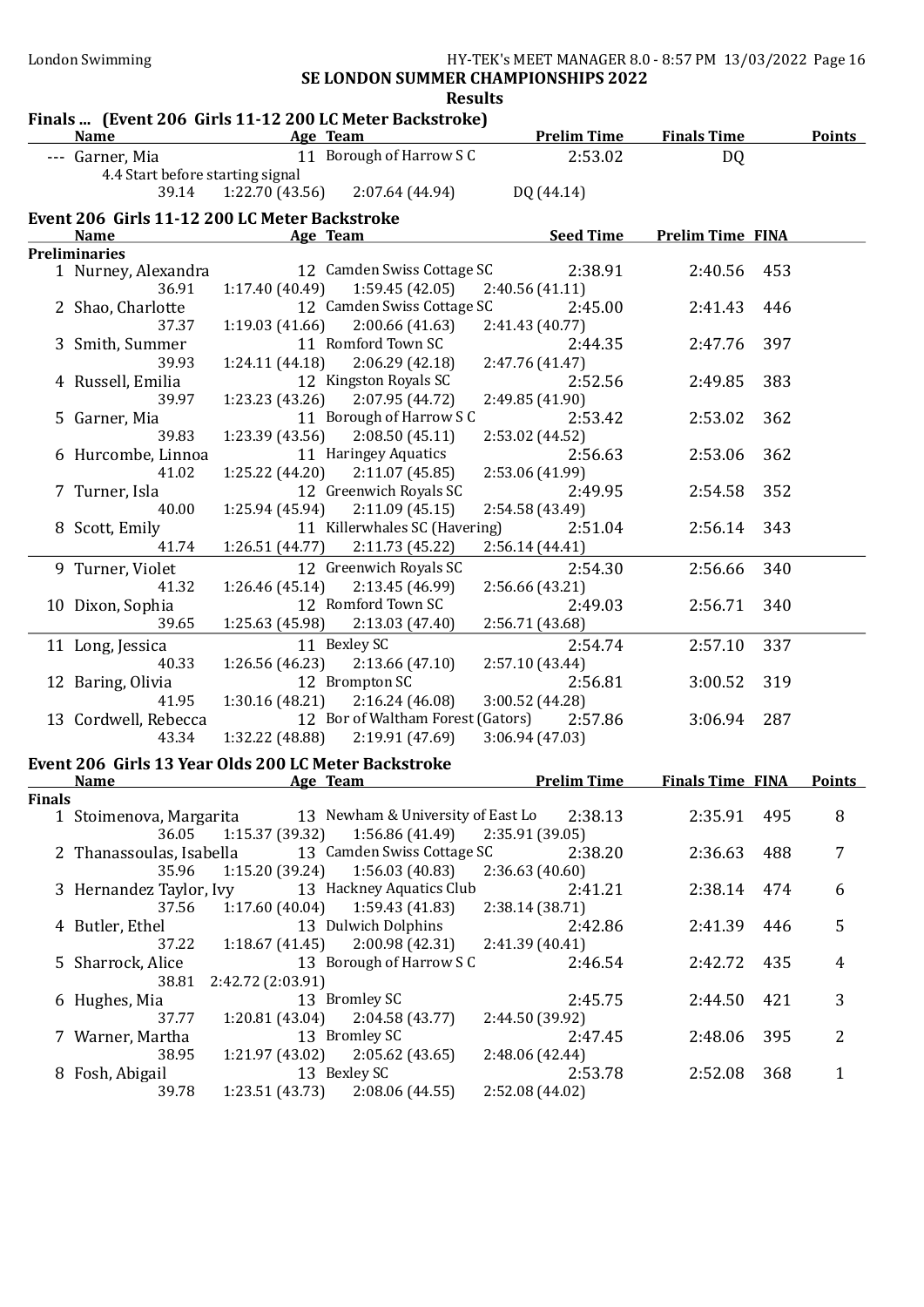#### London Swimming HY-TEK's MEET MANAGER 8.0 - 8:57 PM 13/03/2022 Page 17 SE LONDON SUMMER CHAMPIONSHIPS 2022 Results

#### Event 206 Girls 13 Year Olds 200 LC Meter Backstroke Name Age Team Age Team Seed Time Prelim Time FINA **Preliminaries**<br>1 Stoimenova, Margarita 13 Newham & University of East Lo 2:33.64 2:38.13 474 37.11 1:17.50 (40.39) 1:58.41 (40.91) 2:38.13 (39.72) 2 Thanassoulas, Isabella 13 Camden Swiss Cottage SC 2:34.03 2:38.20 474 36.44 1:16.45 (40.01) 1:57.40 (40.95) 2:38.20 (40.80) 3 Hernandez Taylor, Ivy 13 Hackney Aquatics Club 2:39.04 2:41.21 447 38.93 1:20.34 (41.41) 2:02.98 (42.64) 2:41.21 (38.23) 4 Butler, Ethel 13 Dulwich Dolphins 2:42.05 2:42.86 434 38.67 1:20.67 (42.00) 2:03.29 (42.62) 2:42.86 (39.57) 5 Hughes, Mia 13 Bromley SC 2:36.81 2:45.75 412 38.56 1:20.93 (42.37) 2:04.93 (44.00) 2:45.75 (40.82) 6 Sharrock, Alice 13 Borough of Harrow S C 2:46.06 2:46.54 406 39.27 1:22.74 (43.47) 2:06.57 (43.83) 2:46.54 (39.97) 7 Warner, Martha 13 Bromley SC 2:40.38 2:47.45 399 39.31 1:22.15 (42.84) 2:05.35 (43.20) 2:47.45 (42.10) 8 Fosh, Abigail 13 Bexley SC 2:47.09 2:53.78 357 39.35 1:23.29 (43.94) 2:08.47 (45.18) 2:53.78 (45.31) 9 Clarke, Niamh 13 Erith & District SC 2:47.57 2:54.39 353 40.27 1:25.38 (45.11) 2:10.42 (45.04) 2:54.39 (43.97) Event 206 Girls 14 Year Olds 200 LC Meter Backstroke Name Age Team Prelim Time Finals Time FINA Points Finals 1 Karabacz, Martyna 14 Greenwich Royals SC 2:25.72 2:23.93 629 8 33.17 1:09.13 (35.96) 1:47.26 (38.13) 2:23.93 (36.67) 2 Venuti, Veronica 14 Chelsea & Westminster SC 2:33.68 2:33.35 520 7 34.26 1:13.02 (38.76) 1:53.80 (40.78) 2:33.35 (39.55) 3 Coogan, Rebecca 14 Romford Town SC 2:35.51 2:34.07 513 6 36.40 1:14.94 (38.54) 1:54.82 (39.88) 2:34.07 (39.25) 4 Chadwick, Phoebe 14 Teddington SC 2:37.16 2:35.98 494 5 36.71 1:56.87 ( ) 2:35.98 (39.11) 5 Freeze, Ellie 14 Sutton & Cheam SC 2:36.70 2:37.12 483 4 36.39 1:16.35 (39.96) 1:56.59 (40.24) 2:37.12 (40.53) 6 Jamal, Bianca 14 Camden Swiss Cottage SC 2:35.74 2:37.56 479 3 35.62 1:15.41 (39.79) 1:56.66 (41.25) 2:37.56 (40.90) 7 Orchard, Isabel 14 Bromley SC 2:41.68 2:42.40 438 2 37.03 1:18.20 (41.17) 2:00.80 (42.60) 2:42.40 (41.60) 8 Traynier, Izzy 14 Beckenham SC 2:44.36 2:47.19 401 1 37.40 1:20.69 (43.29) 2:04.87 (44.18) 2:47.19 (42.32) Event 206 Girls 14 Year Olds 200 LC Meter Backstroke Name Age Team Seed Time Prelim Time FINA Preliminaries 1 Karabacz, Martyna 14 Greenwich Royals SC 2:27.38 2:25.72 606 34.10 1:11.02 (36.92) 1:49.34 (38.32) 2:25.72 (36.38) 2 Venuti, Veronica 14 Chelsea & Westminster SC 2:34.66 2:33.68 517<br>34.21 1:12.58 (38.37) 1:53.13 (40.55) 2:33.68 (40.55) 34.21 1:12.58 (38.37) 1:53.13 (40.55) 2:33.68 (40.55) 3 Coogan, Rebecca 14 Romford Town SC 2:33.17 2:35.51 499 36.56 1:15.80 (39.24) 1:56.09 (40.29) 2:35.51 (39.42) 4 Jamal, Bianca 14 Camden Swiss Cottage SC 2:40.03 2:35.74 496 35.77 1:15.87 (40.10) 1:56.57 (40.70) 2:35.74 (39.17) 5 Freeze, Ellie 14 Sutton & Cheam SC 2:40.06 2:36.70 487 37.69 1:18.15 (40.46) 1:58.35 (40.20) 2:36.70 (38.35) 6 Chadwick, Phoebe 14 Teddington SC 2:35.50 2:37.16 483 36.89 1:17.15 (40.26) 1:58.69 (41.54) 2:37.16 (38.47) 7 Orchard, Isabel 14 Bromley SC 2:41.52 2:41.68 444 1:18.15 ( ) 2:41.68 (1:23.53)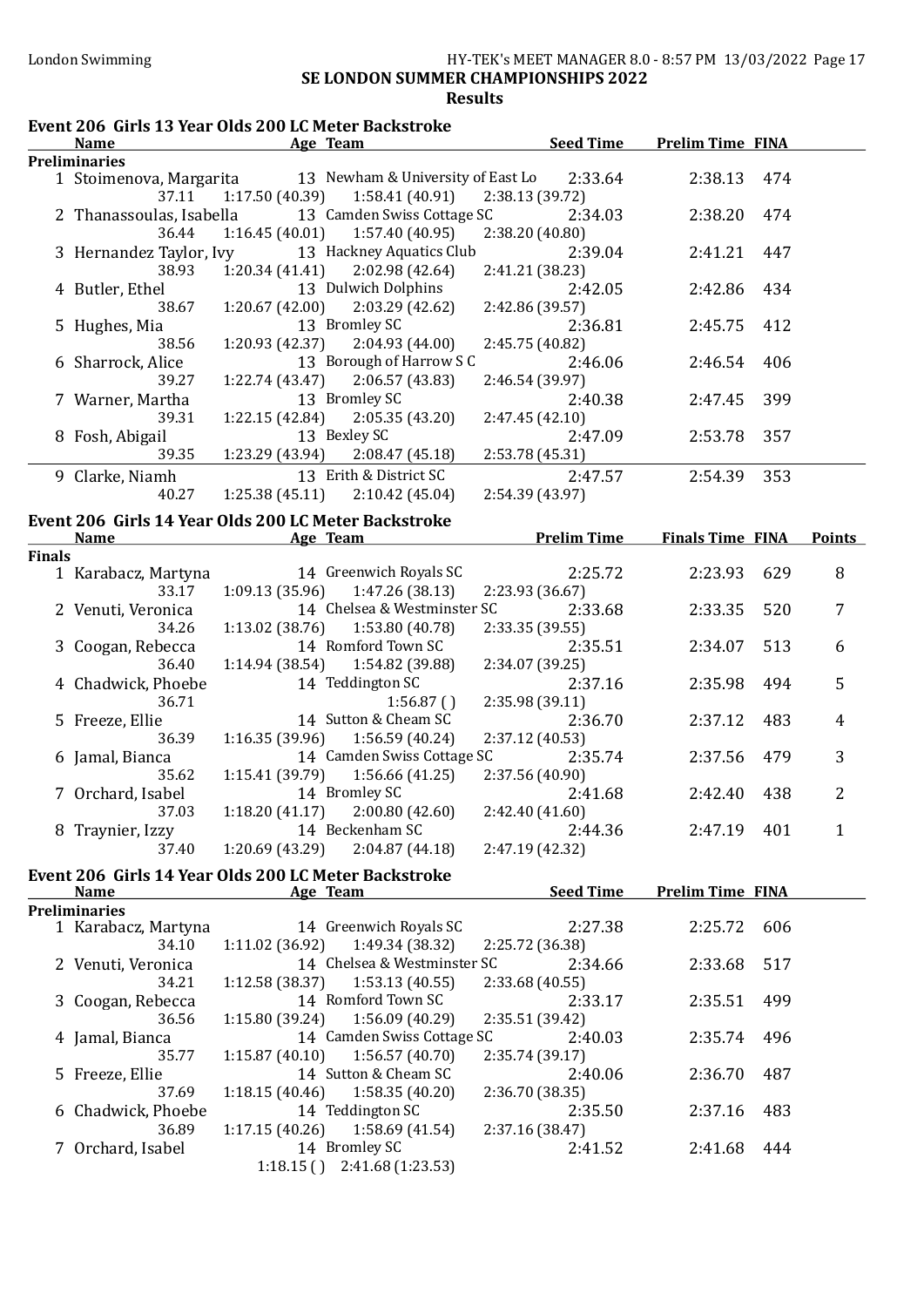# SE LONDON SUMMER CHAMPIONSHIPS 2022 Results<br>ar Olds 200 LC Motor Backstroko)

|               | Preliminaries  (Event 206 Girls 14 Year Olds 200 LC Meter Backstroke) |                              |                                                                                | <b>Seed Time</b>                          | <b>Prelim Time FINA</b> |     |                |
|---------------|-----------------------------------------------------------------------|------------------------------|--------------------------------------------------------------------------------|-------------------------------------------|-------------------------|-----|----------------|
|               | <b>Name</b>                                                           | <b>Example 2016</b> Age Team |                                                                                |                                           |                         |     |                |
|               | 8 Traynier, Izzy                                                      |                              | 14 Beckenham SC<br>37.42   1:19.64 (42.22)   2:03.55 (43.91)   2:44.36 (40.81) | 2:40.23                                   | 2:44.36                 | 422 |                |
|               |                                                                       |                              |                                                                                |                                           |                         |     |                |
|               | 9 Sorrera, Hayley                                                     |                              | 14 Sutton & Cheam SC                                                           | 2:42.32                                   | 2:44.53                 | 421 |                |
|               | 36.42                                                                 |                              | 2:00.98()                                                                      | 2:44.53 (43.55)                           |                         |     |                |
|               | Event 207 Boys 11-12 200 LC Meter Breaststroke                        |                              |                                                                                |                                           |                         |     |                |
|               | Name                                                                  | Age Team                     |                                                                                | <b>Prelim Time</b>                        | <b>Finals Time FINA</b> |     | <b>Points</b>  |
| <b>Finals</b> |                                                                       |                              |                                                                                |                                           |                         |     |                |
|               | 1 Vermaat, Marty                                                      |                              | 12 Camden Swiss Cottage SC                                                     | 3:02.10                                   | 2:58.20                 | 354 | 8              |
|               | 40.58                                                                 | 1:26.59(46.01)               | 2:13.82 (47.23)                                                                | 2:58.20 (44.38)                           |                         |     |                |
|               | 2 Miskiewicz, Patrick                                                 |                              | 12 Hackney Aquatics Club                                                       | 3:03.64                                   | 2:58.93                 | 350 | 7              |
|               | 40.68                                                                 | 1:27.24(46.56)               | 2:13.89(46.65)                                                                 | 2:58.93 (45.04)                           |                         |     |                |
|               | 3 Shepherd, Henry                                                     |                              | 12 Orpington Ojays                                                             | 3:05.67                                   | 3:01.80                 | 333 | 6              |
|               | 41.50                                                                 | 1:29.08(47.58)               | 2:17.20(48.12)                                                                 | 3:01.80(44.60)                            |                         |     |                |
|               | 4 Robinson, Harry                                                     |                              | 12 Kingston Royals SC                                                          | 3:10.57                                   | 3:06.94                 | 307 | 5              |
|               | 42.63                                                                 | 1:30.60(47.97)               | 2:18.85(48.25)                                                                 | 3:06.94 (48.09)                           |                         |     |                |
|               | 5 Negus, Ben                                                          |                              | 12 Greenwich Royals SC                                                         | 3:10.29                                   | 3:07.83                 | 302 | 4              |
|               | 42.02                                                                 | 1:29.67 (47.65)              | 2:20.17(50.50)                                                                 | 3:07.83 (47.66)                           |                         |     |                |
|               | 6 Auryla, Domantas                                                    |                              |                                                                                | 12 Barking & Dagenham Aquatics Cl 3:12.62 | 3:11.20                 | 287 | 3              |
|               | 43.23                                                                 | 1:33.19 (49.96)              | 2:21.56 (48.37)                                                                | 3:11.20(49.64)                            |                         |     |                |
|               | 7 Shearman, Enzo                                                      |                              | 12 Hackney Aquatics Club                                                       | 3:13.23                                   | 3:16.45                 | 264 | $\overline{2}$ |
|               | 44.09                                                                 |                              | $1:34.00(49.91)$ $2:25.12(51.12)$                                              | 3:16.45 (51.33)                           |                         |     |                |
|               | 8 Baumslag-Grisi, Luca                                                |                              | 12 Killerwhales SC (Havering)                                                  | 3:13.90                                   | 3:16.58                 | 264 | $\mathbf{1}$   |
|               | 43.84                                                                 | 1:34.24(50.40)               | 2:24.95 (50.71)                                                                | 3:16.58(51.63)                            |                         |     |                |
|               | Event 207 Boys 11-12 200 LC Meter Breaststroke                        |                              |                                                                                |                                           |                         |     |                |
|               | Name                                                                  | <b>Example 2016</b> Age Team |                                                                                | <b>Seed Time</b>                          | <b>Prelim Time FINA</b> |     |                |
|               | <b>Preliminaries</b>                                                  |                              |                                                                                |                                           |                         |     |                |
|               | 1 Vermaat, Marty                                                      |                              | 12 Camden Swiss Cottage SC                                                     | 3:04.64                                   | 3:02.10                 | 332 |                |
|               | 41.84                                                                 | 1:29.65(47.81)               | 2:16.52(46.87)                                                                 | 3:02.10(45.58)                            |                         |     |                |
|               | 2 Miskiewicz, Patrick                                                 |                              | 12 Hackney Aquatics Club                                                       | 3:06.32                                   | 3:03.64                 | 323 |                |
|               | 42.02                                                                 | 1:29.38(47.36)               | 2:18.06(48.68)                                                                 | 3:03.64 (45.58)                           |                         |     |                |
|               | 3 Shepherd, Henry                                                     |                              | 12 Orpington Ojays                                                             | 3:10.60                                   | 3:05.67                 | 313 |                |
|               | 41.60                                                                 | 1:29.45(47.85)               | 2:19.56(50.11)<br>12 Greenwich Royals SC                                       | 3:05.67(46.11)                            |                         |     |                |
|               | 4 Negus, Ben                                                          |                              |                                                                                | 3:13.33                                   | 3:10.29                 | 291 |                |
|               | 43.07                                                                 | 1:31.87 (48.80)              | 2:23.00 (51.13)<br>12 Kingston Royals SC                                       | 3:10.29 (47.29)                           |                         |     |                |
|               | 5 Robinson, Harry<br>43.05                                            | 1:32.86 (49.81)              | 2:22.21 (49.35)                                                                | 3:08.05<br>3:10.57(48.36)                 | 3:10.57                 | 289 |                |
|               | 6 Auryla, Domantas                                                    |                              | 12 Barking & Dagenham Aquatics Cl                                              | 3:11.59                                   | 3:12.62                 | 280 |                |
|               | 45.81                                                                 | 1:34.84 (49.03)              | 2:24.91 (50.07)                                                                | 3:12.62 (47.71)                           |                         |     |                |
|               | 7 Shearman, Enzo                                                      |                              | 12 Hackney Aquatics Club                                                       | 3:15.84                                   | 3:13.23                 | 278 |                |
|               | 44.68                                                                 | 1:34.27 (49.59)              | 2:25.36 (51.09)                                                                | 3:13.23 (47.87)                           |                         |     |                |
|               | 8 Baumslag-Grisi, Luca                                                |                              | 12 Killerwhales SC (Havering)                                                  | 3:11.79                                   | 3:13.90                 | 275 |                |
|               | 42.66                                                                 | 1:32.43 (49.77)              | 2:23.53 (51.10)                                                                | 3:13.90 (50.37)                           |                         |     |                |
|               | 9 Amdor, Felix                                                        |                              | 12 Broomfield Park SC                                                          | 3:23.34                                   | 3:14.80                 | 271 |                |
|               | 43.56                                                                 | 1:33.53 (49.97)              | 2:24.20 (50.67)                                                                | 3:14.80(50.60)                            |                         |     |                |
|               | 10 Wun, Vincent                                                       |                              | 12 Camden Swiss Cottage SC                                                     | 3:18.81                                   | 3:15.14                 | 269 |                |
|               | 45.03                                                                 | 1:34.82 (49.79)              | 2:25.43 (50.61)                                                                | 3:15.14(49.71)                            |                         |     |                |
|               | 11 Howard, Jesse                                                      |                              | 12 Romford Town SC                                                             | 3:15.66                                   | 3:18.67                 | 255 |                |
|               | 45.90                                                                 | 1:36.76 (50.86)              | 2:29.23 (52.47)                                                                | 3:18.67 (49.44)                           |                         |     |                |
|               | 12 Pryce-Jones, Luke                                                  |                              | 12 Chelsea & Westminster SC                                                    | 3:12.56                                   | 3:19.94                 | 250 |                |
|               | 44.74                                                                 | 1:37.10 (52.36)              | 2:28.24(51.14)                                                                 | 3:19.94 (51.70)                           |                         |     |                |
|               | 13 Sanders, Hayden                                                    |                              | 11 Greenwich Royals SC                                                         | 3:26.14                                   | 3:26.45                 | 227 |                |
|               | 46.10                                                                 | 1:39.17 (53.07)              | 2:33.53 (54.36)                                                                | 3:26.45 (52.92)                           |                         |     |                |
|               | 14 Beletski, Aleksander                                               |                              | 11 Enfield Swim Squad                                                          | 3:25.03                                   | 3:29.93                 | 216 |                |
|               | 47.47                                                                 | 1:41.58(54.11)               | 2:36.52 (54.94)                                                                | 3:29.93 (53.41)                           |                         |     |                |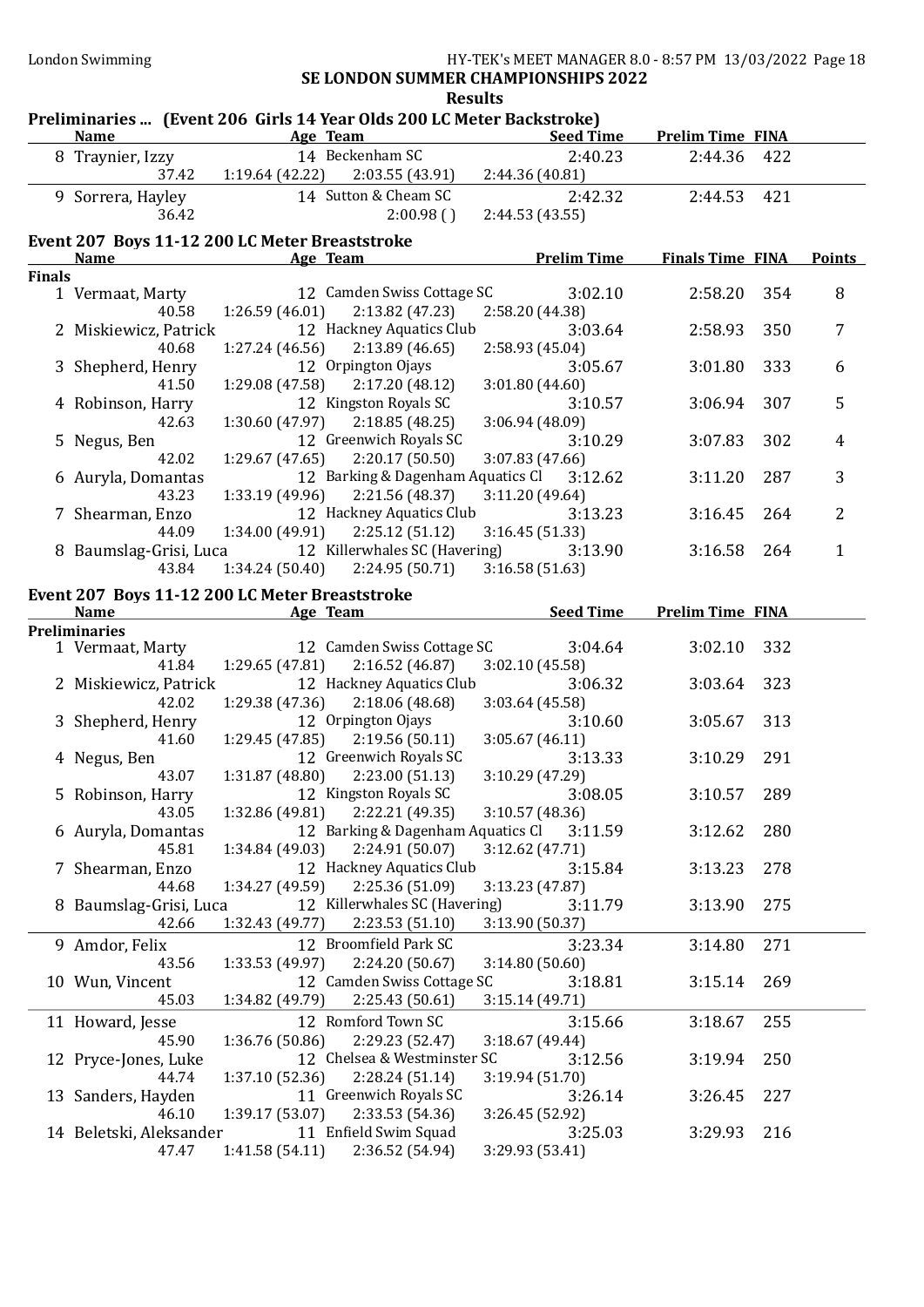London Swimming **HY-TEK's MEET MANAGER 8.0 - 8:57 PM 13/03/2022** Page 19

### SE LONDON SUMMER CHAMPIONSHIPS 2022 Results

|               | <b>Name</b>                    | Preliminaries  (Event 207 Boys 11-12 200 LC Meter Breaststroke)<br><b>Example 2</b> Age Team | Seed Time                  | <b>Prelim Time FINA</b> |     |                |
|---------------|--------------------------------|----------------------------------------------------------------------------------------------|----------------------------|-------------------------|-----|----------------|
|               |                                | 12 Brompton SC                                                                               |                            |                         |     |                |
|               | 15 Orlando, Julian             |                                                                                              | 3:28.13                    | 3:30.42                 | 215 |                |
|               | 46.98                          | 1:42.04(55.06)<br>2:37.14 (55.10)                                                            | 3:30.42 (53.28)            |                         |     |                |
|               | 16 Szczygiel, Alexander        | 11 Haringey Aquatics                                                                         | 3:29.89                    | 3:39.29 190             |     |                |
|               | 46.67                          | 2:39.97 (55.82)<br>1:44.15(57.48)                                                            | 3:39.29 (59.32)            |                         |     |                |
|               |                                | Event 207 Boys 13 Year Olds 200 LC Meter Breaststroke                                        |                            |                         |     |                |
|               | <b>Name</b>                    | Age Team                                                                                     | <b>Prelim Time</b>         | Finals Time FINA        |     | <u>Points</u>  |
| <b>Finals</b> |                                |                                                                                              |                            |                         |     |                |
|               | 1 Carnegie, Jeremiah           | 13 Beckenham SC                                                                              | 2:47.31                    | 2:45.83                 | 439 | 8              |
|               | 37.80                          | 2:04.10(43.48)<br>1:20.62 (42.82)                                                            | 2:45.83(41.73)             |                         |     |                |
|               | 2 Diallo, Leonardo             | 13 Camden Swiss Cottage SC                                                                   | 2:55.88                    | 2:51.01                 | 401 | 7              |
|               | 39.49                          | 2:08.24(44.82)<br>1:23.42 (43.93)                                                            | 2:51.01 (42.77)            |                         |     |                |
|               | 3 Biss, Leon                   | 13 Camden Swiss Cottage SC                                                                   | 2:51.94                    | 2:51.61                 | 396 | 6              |
|               | 38.63                          | 1:21.81(43.18)<br>2:06.42(44.61)                                                             | 2:51.61(45.19)             |                         |     |                |
|               | 4 Gould, Victor                | 13 Camden Swiss Cottage SC                                                                   | 2:57.58                    | 2:52.09                 | 393 | 5              |
|               | 39.78                          | 1:25.03(45.25)<br>2:08.62(43.59)                                                             | 2:52.09 (43.47)            |                         |     |                |
|               | 5 Raga, Elijah                 | 13 Dulwich Dolphins                                                                          | 2:54.72                    | 2:52.70                 | 389 | 4              |
|               | 39.38                          | 1:23.24(43.86)<br>2:08.98(45.74)                                                             | 2:52.70 (43.72)            |                         |     |                |
|               | 6 Awan, Rayan                  | 13 Enfield Swim Squad                                                                        | 3:02.69                    | 2:59.29                 | 348 | 3              |
|               | 38.54                          | 1:25.19(46.65)<br>2:12.06(46.87)                                                             | 2:59.29 (47.23)            |                         |     |                |
|               | 7 GreenWalker, Arthur          | 13 Teddington SC                                                                             | 2:58.81                    | 2:59.33                 | 347 | $\overline{2}$ |
|               | 39.34                          | 2:12.67(46.69)<br>1:25.98(46.64)                                                             | 2:59.33 (46.66)            |                         |     |                |
|               | 8 Nalepa, Caspar               | 13 Greenwich Royals SC                                                                       | 2:57.17                    | 2:59.64                 | 346 | $\mathbf{1}$   |
|               | 40.56                          | 2:13.49 (46.89)<br>1:26.60(46.04)                                                            | 2:59.64(46.15)             |                         |     |                |
|               |                                | Event 207 Boys 13 Year Olds 200 LC Meter Breaststroke                                        |                            |                         |     |                |
|               | <b>Name</b>                    | Age Team                                                                                     | <b>Seed Time</b>           | <b>Prelim Time FINA</b> |     |                |
|               | <b>Preliminaries</b>           |                                                                                              |                            |                         |     |                |
|               | 1 Carnegie, Jeremiah           | 13 Beckenham SC                                                                              | 2:46.34                    | 2:47.31                 | 428 |                |
|               | 37.38                          | 1:20.36 (42.98)<br>2:04.58(44.22)                                                            | 2:47.31 (42.73)            |                         |     |                |
|               | 2 Biss, Leon                   | 13 Camden Swiss Cottage SC                                                                   | 2:52.73                    | 2:51.94                 | 394 |                |
|               | 38.93                          | 1:22.29(43.36)<br>2:07.22(44.93)<br>13 Dulwich Dolphins                                      | 2:51.94 (44.72)            |                         |     |                |
|               | 3 Raga, Elijah<br>40.32        | 1:24.95(44.63)<br>2:10.54(45.59)                                                             | 2:55.65                    | 2:54.72                 | 376 |                |
|               |                                | 13 Camden Swiss Cottage SC                                                                   | 2:54.72 (44.18)<br>3:00.51 | 2:55.88                 | 368 |                |
|               | 4 Diallo, Leonardo<br>40.16    | 1:26.25(46.09)<br>2:11.31(45.06)                                                             | 2:55.88 (44.57)            |                         |     |                |
|               | 5 Nalepa, Caspar               | 13 Greenwich Royals SC                                                                       | 2:57.58                    | 2:57.17                 | 360 |                |
|               | 40.74                          | $1:26.28(45.54)$ $2:12.16(45.88)$                                                            | 2:57.17(45.01)             |                         |     |                |
|               | 6 Gould, Victor                | 13 Camden Swiss Cottage SC                                                                   | 2:54.65                    | 2:57.58                 | 358 |                |
|               | 39.96                          | 1:26.54(46.58)<br>2:13.12(46.58)                                                             | 2:57.58(44.46)             |                         |     |                |
|               | 7 GreenWalker, Arthur          | 13 Teddington SC                                                                             | 2:59.33                    | 2:58.81                 | 350 |                |
|               | 39.81                          | 2:12.77 (47.03)<br>1:25.74 (45.93)                                                           | 2:58.81 (46.04)            |                         |     |                |
|               | 8 Awan, Rayan                  | 13 Enfield Swim Squad                                                                        | 3:03.11                    | 3:02.69                 | 329 |                |
|               | 39.42                          | 1:26.36 (46.94)<br>2:15.08 (48.72)                                                           | 3:02.69(47.61)             |                         |     |                |
|               |                                | 13 Ealing SC                                                                                 | 3:02.19                    | 3:06.45                 | 309 |                |
|               | 9 Birlouez-Lee, Edgar<br>40.31 | 2:17.10(48.68)<br>1:28.42 (48.11)                                                            | 3:06.45 (49.35)            |                         |     |                |
|               | 10 Reader, Stanley             | 13 Greenwich Royals SC                                                                       | 3:01.37                    | 3:07.10                 | 306 |                |
|               | 42.66                          | 1:30.63 (47.97)<br>2:19.10(48.47)                                                            | 3:07.10(48.00)             |                         |     |                |
|               |                                |                                                                                              |                            |                         |     |                |
|               | 11 Backshall, Jake             | 13 Wandsworth SC                                                                             | 3:03.62                    | 3:09.73                 | 293 |                |
|               | 40.81                          | 1:28.56(47.75)<br>2:18.84(50.28)                                                             | 3:09.73 (50.89)            |                         |     |                |
|               | 12 Augustine, Joseph           | 13 Chelsea & Westminster SC                                                                  | 3:08.91                    | 3:13.79                 | 275 |                |
|               | 44.43                          | 1:34.02 (49.59)<br>2:24.31 (50.29)<br>13 Teddington SC                                       | 3:13.79 (49.48)            |                         |     |                |
|               | 13 Zhao, Justin<br>42.81       |                                                                                              | 3:14.22                    | 3:13.92                 | 275 |                |
|               |                                | 1:32.29 (49.48)<br>2:22.70 (50.41)<br>13 Kingston Royals SC                                  | 3:13.92 (51.22)            |                         |     |                |
|               | 14 Pool, Noah<br>41.59         | 2:23.96 (51.54)<br>1:32.42(50.83)                                                            | 3:13.16<br>3:16.24 (52.28) | 3:16.24                 | 265 |                |
|               |                                |                                                                                              |                            |                         |     |                |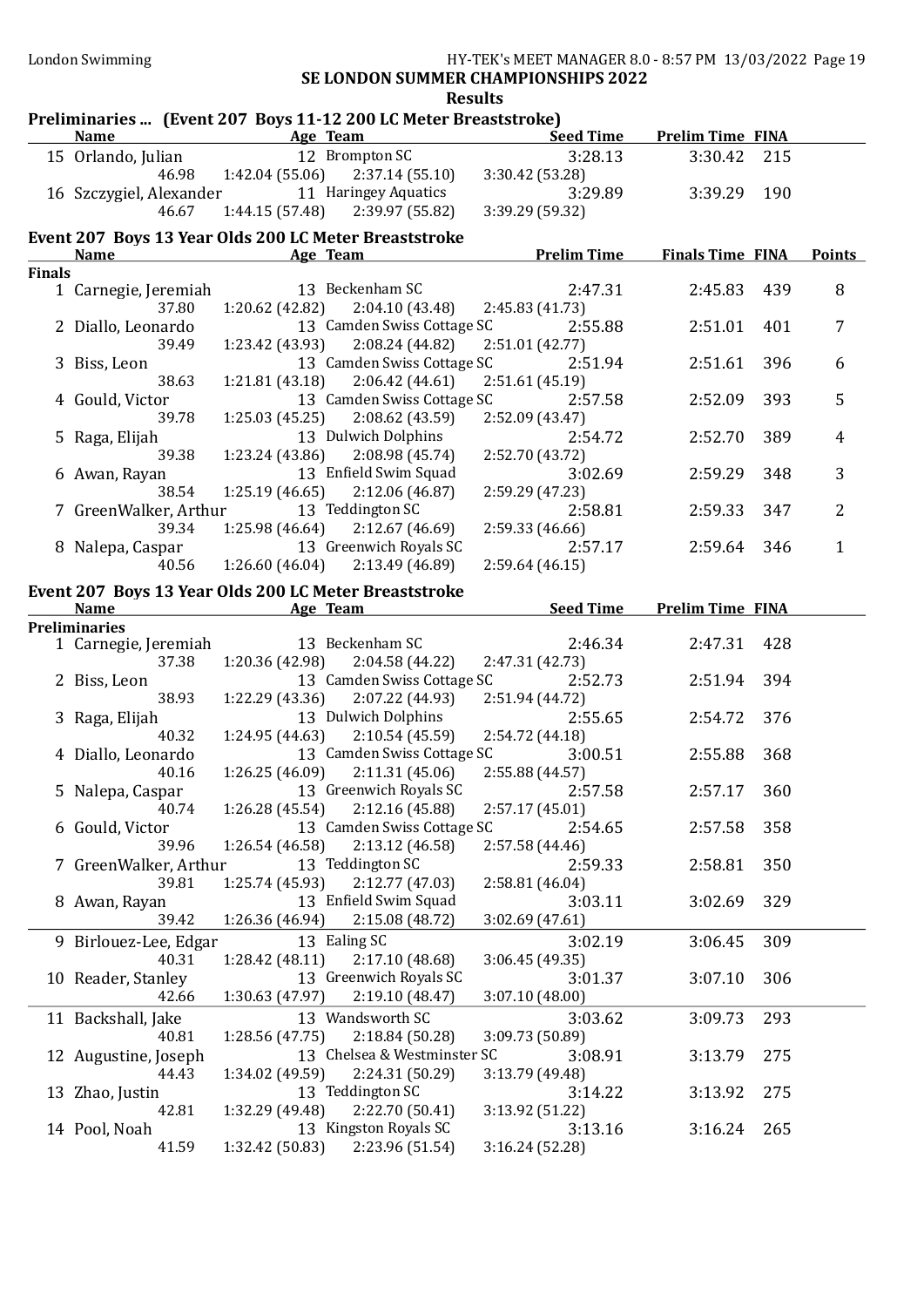## London Swimming HY-TEK's MEET MANAGER 8.0 - 8:57 PM 13/03/2022 Page 20

#### SE LONDON SUMMER CHAMPIONSHIPS 2022 Results

## Preliminaries ... (Event 207 Boys 13 Year Olds 200 LC Meter Breaststroke)

| <b>Name</b>                                           | Age Team                          |                             | <b>Seed Time</b> | <b>Prelim Time FINA</b> |     |
|-------------------------------------------------------|-----------------------------------|-----------------------------|------------------|-------------------------|-----|
| 15 Muratoglu, Baris                                   |                                   | 13 Romford Town SC          | 3:12.39          | 3:16.40                 | 264 |
| 45.06                                                 | 1:35.98(50.92)                    | 2:26.87 (50.89)             | 3:16.40(49.53)   |                         |     |
| 16 Toth, Kristof                                      |                                   | 13 Hillingdon Swimming Club | 3:13.07          | 3:18.11                 | 258 |
| 43.29                                                 | 1:34.63(51.34)                    | 2:26.18 (51.55)             | 3:18.11(51.93)   |                         |     |
| 17 Hill, Ernest                                       |                                   | 13 Wandsworth SC            | 3:18.76          | 3:18.68                 | 255 |
| 45.78                                                 | 1:37.31(51.53)                    | 2:28.48 (51.17)             | 3:18.68(50.20)   |                         |     |
| 18 Triki, Anas                                        |                                   | 13 Brompton SC              | 3:18.32          | 3:24.61                 | 234 |
| 44.86                                                 | $1:36.59(51.73)$ $2:31.55(54.96)$ |                             | 3:24.61(53.06)   |                         |     |
| --- Holden, William                                   |                                   | 13 Bexley SC                | 2:57.27          | DQ                      |     |
| 10.2 A swimmer did not cover the whole distance - DNF |                                   |                             |                  |                         |     |
| 41.15                                                 | 1:28.10(46.95)                    | 2:15.56 (47.46)             |                  |                         |     |

#### Event 207 Boys 14 Year Olds 200 LC Meter Breaststroke

|               | Name                | Age Team                          |                                           |                 | <b>Prelim Time</b> | <b>Finals Time FINA</b> |     | <b>Points</b> |
|---------------|---------------------|-----------------------------------|-------------------------------------------|-----------------|--------------------|-------------------------|-----|---------------|
| <b>Finals</b> |                     |                                   |                                           |                 |                    |                         |     |               |
|               | 1 Morgan, Max       |                                   | 14 Wandsworth SC                          |                 | 2:36.08            | 2:35.03                 | 538 | 8             |
|               | 34.88               |                                   | $1:14.47(39.59)$ $1:55.55(41.08)$         | 2:35.03 (39.48) |                    |                         |     |               |
|               | 2 Neacsu, David     |                                   | 14 Barking & Dagenham Aquatics Cl 2:41.29 |                 |                    | 2:41.11                 | 479 | 7             |
|               | 34.98               | $1:15.68(40.70)$ $1:57.71(42.03)$ |                                           | 2:41.11(43.40)  |                    |                         |     |               |
|               | 3 Robinson, Edward  |                                   | 14 Chelsea & Westminster SC               |                 | 2:43.18            | 2:42.87                 | 464 | 6             |
|               | 35.55               |                                   | $1:16.51(40.96)$ $1:59.49(42.98)$         | 2:42.87 (43.38) |                    |                         |     |               |
|               | 4 Flood, Ryan       |                                   | 14 Leander SC                             |                 | 2:51.69            | 2:51.12                 | 400 | 5             |
|               | 38.64               |                                   | $1:22.56(43.92)$ $2:07.47(44.91)$         | 2:51.12 (43.65) |                    |                         |     |               |
|               | 5 Roberts, Thomas   |                                   | 14 Hackney Aquatics Club                  |                 | 2:56.21            | 2:52.94                 | 387 | 4             |
|               | 39.26               | $1:24.41(45.15)$ $2:09.06(44.65)$ |                                           | 2:52.94 (43.88) |                    |                         |     |               |
|               | 6 Streltsov, Daniel |                                   | 14 Chelsea & Westminster SC               |                 | 2:53.13            | 2:53.20                 | 386 | 3             |
|               | 40.33               | $1:25.88(45.55)$ $2:09.73(43.85)$ |                                           | 2:53.20(43.47)  |                    |                         |     |               |
|               | 7 Jennings, Joe     |                                   | 14 Leander SC                             |                 | 2:53.63            | 2:53.50                 | 384 | 2             |
|               | 39.52               |                                   | $1:24.48(44.96)$ $2:08.83(44.35)$         | 2:53.50 (44.67) |                    |                         |     |               |
|               | 8 Daffey, Anderson  |                                   | 14 Barnes SC                              |                 | 2:54.24            | 2:54.53                 | 377 |               |
|               | 38.59               | $1:24.20(45.61)$ $2:10.23(46.03)$ |                                           | 2:54.53 (44.30) |                    |                         |     |               |

#### Event 207 Boys 14 Year Olds 200 LC Meter Breaststroke

| Name                                        | Age Team                                                                                                                                           | <b>Seed Time</b>                     | <b>Prelim Time FINA</b> |            |
|---------------------------------------------|----------------------------------------------------------------------------------------------------------------------------------------------------|--------------------------------------|-------------------------|------------|
| <b>Preliminaries</b>                        |                                                                                                                                                    |                                      |                         |            |
| 1 Morgan, Max                               | 14 Wandsworth SC                                                                                                                                   | 2:38.42                              | 2:36.08 527             |            |
| 35.68                                       | $1:15.79(40.11)$ $1:56.95(41.16)$ $2:36.08(39.13)$                                                                                                 |                                      |                         |            |
| 2 Neacsu, David                             | 14 Barking & Dagenham Aquatics Cl 2:35.38                                                                                                          |                                      | 2:41.29 478             |            |
| 35.51                                       | $1:15.51(40.00)$ $1:58.37(42.86)$                                                                                                                  | 2:41.29 (42.92)                      |                         |            |
| 3 Robinson, Edward                          | 14 Chelsea & Westminster SC                                                                                                                        | 2:46.30                              | 2:43.18 461             |            |
| 35.92                                       | $1:16.58(40.66)$ $2:00.52(43.94)$                                                                                                                  | 2:43.18 (42.66)                      |                         |            |
| 4 Flood, Ryan                               | 14 Leander SC                                                                                                                                      | 2:52.66                              | 2:51.69                 | 396        |
| 39.43                                       | $1:23.72$ (44.29) $2:08.31$ (44.59) $2:51.69$ (43.38)                                                                                              |                                      |                         |            |
| 5 Streltsov, Daniel                         | 14 Chelsea & Westminster SC                                                                                                                        | 2:52.09                              | 2:53.13                 | 386        |
| 39.22                                       | $1:25.11(45.89)$ $2:10.40(45.29)$                                                                                                                  | 2:53.13(42.73)                       |                         |            |
| 6 Jennings, Joe                             | 14 Leander SC                                                                                                                                      | 2:57.78                              | 2:53.63                 | 383        |
| 39.62                                       | $1:25.23(45.61)$ $2:10.42(45.19)$                                                                                                                  | 2:53.63(43.21)                       |                         |            |
| 7 Daffey, Anderson                          | 14 Barnes SC                                                                                                                                       | 2:52.88                              | 2:54.24                 | 379        |
| 38.88                                       | $1:23.66(44.78)$ $2:09.84(46.18)$                                                                                                                  | 2:54.24 (44.40)                      |                         |            |
| 8 Roberts, Thomas                           | 14 Hackney Aquatics Club                                                                                                                           | 3:00.15                              | 2:56.21                 | 366        |
| 39.45                                       | $1:25.48(46.03)$ $2:10.69(45.21)$                                                                                                                  | 2:56.21(45.52)                       |                         |            |
| 9 Lagzouli, Adam                            | 14 Dulwich Dolphins                                                                                                                                | 2:53.09                              | 3:02.38                 | 330        |
| 40.93                                       | $1:26.73(45.80)$ $2:14.79(48.06)$                                                                                                                  | 3:02.38(47.59)                       |                         |            |
|                                             |                                                                                                                                                    |                                      |                         |            |
| 38.86                                       |                                                                                                                                                    |                                      |                         |            |
|                                             |                                                                                                                                                    |                                      |                         |            |
|                                             |                                                                                                                                                    |                                      |                         |            |
| 10 Handley, Oliver<br>11 Das, Arun<br>40.52 | 14 Croydon Amphibians SC<br>$1:26.81(47.95)$ $2:15.10(48.29)$ $3:02.70(47.60)$<br>14 Chelsea & Westminster SC<br>$1:28.28(47.76)$ $2:16.33(48.05)$ | 2:59.49<br>3:07.46<br>3:04.18(47.85) | 3:02.70<br>3:04.18      | 328<br>321 |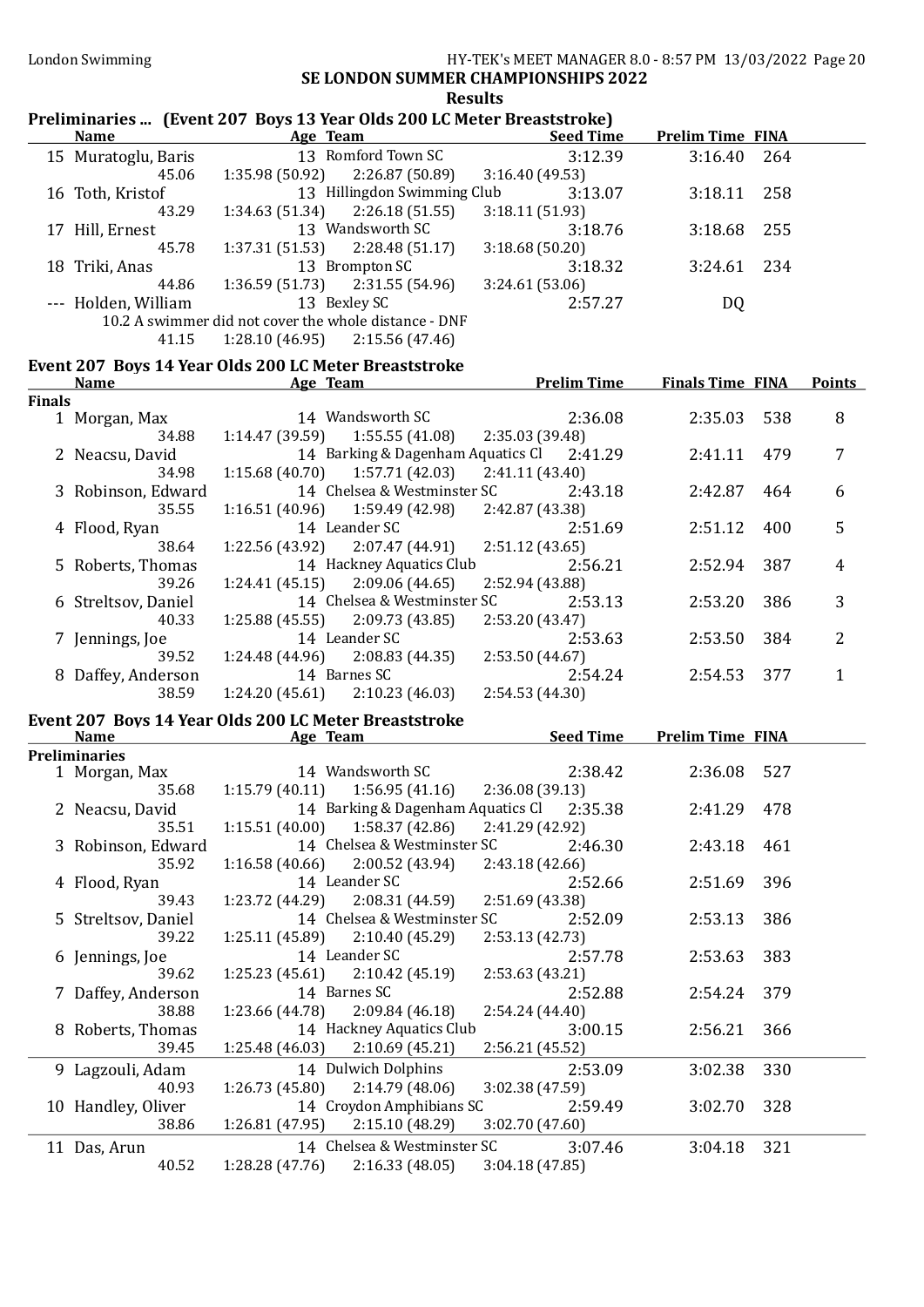|               |                                                |                 | Preliminaries  (Event 207 Boys 14 Year Olds 200 LC Meter Breaststroke) |                                                                                            |                         |     |                |
|---------------|------------------------------------------------|-----------------|------------------------------------------------------------------------|--------------------------------------------------------------------------------------------|-------------------------|-----|----------------|
|               | <b>Name</b>                                    |                 | Age Team                                                               | <b>Seed Time</b>                                                                           | <b>Prelim Time FINA</b> |     |                |
|               | 12 Blackman, Harry                             |                 | 14 Sutton & Cheam SC                                                   | 3:06.82                                                                                    | 3:04.20                 | 320 |                |
|               | 39.61                                          | 1:27.93 (48.32) | 2:16.21(48.28)                                                         | 3:04.20 (47.99)                                                                            |                         |     |                |
|               | 13 van der Merwe, Jason                        |                 | 14 Barking & Dagenham Aquatics Cl                                      | 3:04.47                                                                                    | 3:06.76                 | 307 |                |
|               | 43.07                                          | 1:30.67(47.60)  | 2:19.47 (48.80)                                                        | 3:06.76 (47.29)                                                                            |                         |     |                |
|               | 14 Orrock, Sam                                 |                 | 14 Teddington SC                                                       | 3:06.77                                                                                    | 3:07.48                 | 304 |                |
|               | 41.17                                          | 1:29.00(47.83)  | 2:18.04(49.04)                                                         | 3:07.48 (49.44)                                                                            |                         |     |                |
|               | 15 Gutridge, Tom                               |                 | 14 Killerwhales SC (Havering)                                          | 3:00.08                                                                                    | 3:12.01                 | 283 |                |
|               | 41.17                                          | 1:30.63(49.46)  | 2:20.36 (49.73)                                                        | 3:12.01 (51.65)                                                                            |                         |     |                |
|               | 16 Metzgen, Daniel                             |                 | 14 Brompton SC                                                         | 3:07.11                                                                                    | 3:12.08                 | 283 |                |
|               | 42.39                                          | 1:31.61(49.22)  | 2:20.51 (48.90)<br>14 Chelsea & Westminster SC                         | 3:12.08(51.57)<br>3:01.96                                                                  |                         |     |                |
|               | --- Danylenko, Dima                            |                 |                                                                        | 7.6 Did not touch at turn or finish with both hands, or touch not simultaneous or hands no | DQ.                     |     |                |
|               | 41.12                                          | 1:27.05(45.93)  | 2:13.48(46.43)                                                         | DQ (45.91)                                                                                 |                         |     |                |
|               |                                                |                 |                                                                        |                                                                                            |                         |     |                |
|               | Event 208 Girls 11-12 50 LC Meter Breaststroke |                 |                                                                        |                                                                                            |                         |     |                |
| <b>Finals</b> | <b>Name</b>                                    |                 | Age Team                                                               | <b>Prelim Time</b>                                                                         | <b>Finals Time FINA</b> |     | <b>Points</b>  |
|               | 1 Lawn, Josie                                  |                 | 12 Bromley SC                                                          | 36.69                                                                                      | 36.12                   | 539 | 8              |
|               | 2 Shao, Charlotte                              |                 | 12 Camden Swiss Cottage SC                                             | 38.42                                                                                      | 38.09                   | 459 | 7              |
|               | 3 Hanson, Amy                                  |                 | 12 Haringey Aquatics                                                   | 38.73                                                                                      | 38.78                   | 435 | 6              |
|               | 4 Fielding, Amy                                |                 | 12 Camden Swiss Cottage SC                                             | 40.47                                                                                      | 40.18                   | 391 | 5              |
|               | 5 Kennedy, Marina                              |                 | 12 Camden Swiss Cottage SC                                             | 39.75                                                                                      | 40.32                   | 387 | $\overline{4}$ |
|               | 6 Long, Sophie                                 |                 | 12 Romford Town SC                                                     | 40.56                                                                                      | 40.49                   | 382 | 3              |
|               | 7 Baring, Olivia                               |                 | 12 Brompton SC                                                         | 40.79                                                                                      | 41.30                   | 360 | $\overline{c}$ |
|               | 8 Whiffin, Emma                                |                 | 12 Bexley SC                                                           | 41.55                                                                                      | 41.38                   | 358 | $\mathbf{1}$   |
|               |                                                |                 |                                                                        |                                                                                            |                         |     |                |
|               | Event 208 Girls 11-12 50 LC Meter Breaststroke |                 |                                                                        |                                                                                            |                         |     |                |
|               | <b>Name</b><br><b>Preliminaries</b>            |                 | Age Team                                                               | <b>Seed Time</b>                                                                           | <b>Prelim Time FINA</b> |     |                |
|               | 1 Lawn, Josie                                  |                 | 12 Bromley SC                                                          | 36.36                                                                                      | 36.69                   | 514 |                |
|               | 2 Shao, Charlotte                              |                 | 12 Camden Swiss Cottage SC                                             | 38.04                                                                                      | 38.42                   | 448 |                |
|               | 3 Hanson, Amy                                  |                 | 12 Haringey Aquatics                                                   | 39.71                                                                                      | 38.73                   | 437 |                |
|               | 4 Kennedy, Marina                              |                 | 12 Camden Swiss Cottage SC                                             | 40.99                                                                                      | 39.75                   | 404 |                |
|               | 5 Fielding, Amy                                |                 | 12 Camden Swiss Cottage SC                                             | 39.54                                                                                      | 40.47                   | 383 |                |
|               | 6 Long, Sophie                                 |                 | 12 Romford Town SC                                                     | 40.39                                                                                      | 40.56                   | 380 |                |
|               | 7 Baring, Olivia                               |                 | 12 Brompton SC                                                         | 40.93                                                                                      | 40.79                   | 374 |                |
|               | 8 Whiffin, Emma                                |                 | 12 Bexley SC                                                           | 42.61                                                                                      | 41.55                   | 354 |                |
|               |                                                |                 |                                                                        |                                                                                            |                         |     |                |
|               | 9 Bougani-Pournara, Ilioni                     |                 | 12 Brompton SC<br><b>Bromley SC</b>                                    | 40.83                                                                                      | 41.56                   | 354 |                |
|               | 10 Mahendrakumar, Kobisha                      | 12              |                                                                        | 41.14                                                                                      | 42.14                   | 339 |                |
| 11            | Ingleton, Isobella                             | 12              | Ealing SC                                                              | 41.37                                                                                      | 42.24                   | 337 |                |
|               | 12 Byron Nour, Laila                           | 12              | Borough of Harrow S C                                                  | 42.48                                                                                      | 42.40                   | 333 |                |
|               | 13 Dolling, Imogen                             | 12              | Croydon Amphibians SC                                                  | 41.74                                                                                      | 42.42                   | 332 |                |
|               | 14 Singer, Eleanor                             | 12              | Enfield Swim Squad                                                     | 43.25                                                                                      | 42.63                   | 328 |                |
|               | 15 Zobel, Ellie                                | 12              | Camden Swiss Cottage SC                                                | 44.45                                                                                      | 42.89                   | 322 |                |
|               | 16 Turner, Isla                                |                 | 12 Greenwich Royals SC                                                 | 42.77                                                                                      | 43.24                   | 314 |                |
|               | 17 Khan, Eiliyah                               |                 | 11 Newham & University of East Lo                                      | 44.38                                                                                      | 43.74                   | 303 |                |
|               | 18 Orlando, Mia                                | 12              | <b>Brompton SC</b>                                                     | 44.40                                                                                      | 43.85                   | 301 |                |
|               | 19 Hovell, Tamar                               |                 | 12 Ealing SC                                                           | 45.02                                                                                      | 43.94                   | 299 |                |
|               | 20 Yee, Lexie                                  | 12              | <b>Brompton SC</b>                                                     | 43.63                                                                                      | 44.27                   | 292 |                |
|               | 21 Hill, Emma                                  | 11              | Kingston Royals SC                                                     | 43.68                                                                                      | 44.48                   | 288 |                |
|               | 22 Xie, Katie                                  | 12              | <b>Bexley SC</b>                                                       | 44.17                                                                                      | 44.71                   | 284 |                |
|               | 23 Yankey, Rihanna                             | 11              | Beckenham SC                                                           | 45.39                                                                                      | 45.05                   | 277 |                |
|               | 24 Turner, Violet                              |                 | 12 Greenwich Royals SC                                                 | 44.68                                                                                      | 45.26                   | 274 |                |
|               | 25 Mazer, Minnie                               | 12              | Camden Swiss Cottage SC                                                | 45.19                                                                                      | 45.38                   | 271 |                |
|               | 26 Williams, Lucia                             |                 | 11 Kingston Royals SC                                                  | 45.03                                                                                      | 46.54                   | 252 |                |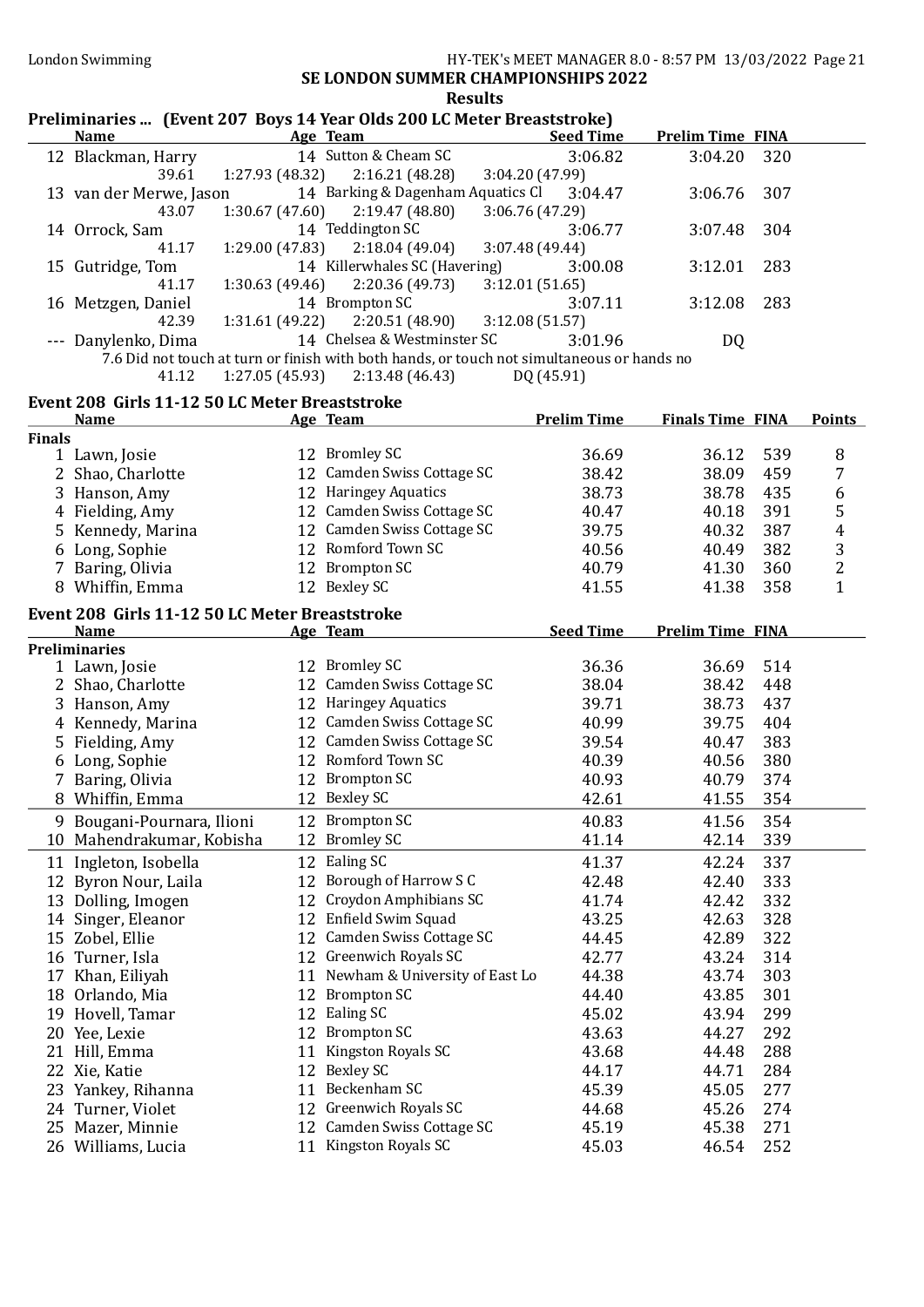### London Swimming HY-TEK's MEET MANAGER 8.0 - 8:57 PM 13/03/2022 Page 22 SE LONDON SUMMER CHAMPIONSHIPS 2022 Results

## Event 208 Girls 13 Year Olds 50 LC Meter Breaststroke

|               | <b>Name</b>                                           | Age Team                          | <b>Prelim Time</b> | <b>Finals Time FINA</b> | <b>Points</b>  |
|---------------|-------------------------------------------------------|-----------------------------------|--------------------|-------------------------|----------------|
| <b>Finals</b> |                                                       |                                   |                    |                         |                |
|               | 1 Shiu, Jess                                          | 13 Beckenham SC                   | 36.65              | 36.48<br>523            | 8              |
|               | 2 Zobek, Olivia                                       | 13 Chelsea & Westminster SC       | 37.83              | 36.91<br>505            | 7              |
| 3             | Stoimenova, Margarita                                 | 13 Newham & University of East Lo | 37.51              | 37.58<br>478            | 6              |
|               | 4 Crozet, Vero                                        | 13 Greenwich Royals SC            | 38.85              | 443<br>38.55            | 5              |
| 5.            | Kuduma, Elizabete                                     | 13 Brompton SC                    | 39.63              | 434<br>38.81            | $\overline{4}$ |
|               | 6 Hughes, Mia                                         | 13 Bromley SC                     | 39.73              | 39.42<br>414            | 3              |
| 7             | Wright, Jessica                                       | 13 Kingston Royals SC             | 40.24              | 39.93<br>399            | $\overline{2}$ |
|               | 8 Muresan, Silvia                                     | 13 Greenwich Royals SC            | 40.95              | 352<br>41.60            | $\mathbf{1}$   |
|               |                                                       |                                   |                    |                         |                |
|               | Event 208 Girls 13 Year Olds 50 LC Meter Breaststroke |                                   |                    |                         |                |
|               | <b>Name</b><br><b>Preliminaries</b>                   | Age Team                          | <b>Seed Time</b>   | <b>Prelim Time FINA</b> |                |
|               | 1 Shiu, Jess                                          | 13 Beckenham SC                   | 36.92              | 36.65<br>516            |                |
|               | 2 Stoimenova, Margarita                               | 13 Newham & University of East Lo | 37.06              | 481<br>37.51            |                |
|               | 3 Zobek, Olivia                                       | 13 Chelsea & Westminster SC       | 39.52              | 37.83<br>469            |                |
|               |                                                       | 13 Greenwich Royals SC            |                    |                         |                |
|               | 4 Crozet, Vero                                        |                                   | 37.90              | 38.85<br>433            |                |
|               | 5 Kuduma, Elizabete                                   | 13 Brompton SC                    | 39.49              | 39.63<br>408            |                |
|               | 6 Hughes, Mia                                         | 13 Bromley SC                     | 37.29              | 39.73<br>405            |                |
|               | 7 Wright, Jessica                                     | 13 Kingston Royals SC             | 41.56              | 390<br>40.24            |                |
|               | 8 Muresan, Silvia                                     | 13 Greenwich Royals SC            | 42.78              | 370<br>40.95            |                |
|               | 9 Draper, Daisy                                       | 13 Orpington Ojays                | 40.60              | 370<br><b>J40.95</b>    |                |
|               | 10 Bond, Carys                                        | 13 Orpington Ojays                | 41.01              | 369<br>40.98            |                |
|               | 11 Charlesworth, Elise                                | 13 Bromley SC                     | 41.33              | 365<br>41.11            |                |
|               | 12 Jackson, Tess                                      | 13 Camden Swiss Cottage SC        | 40.69              | 359<br>41.35            |                |
|               | 13 Eguakhide, Ruthie                                  | 13 Romford Town SC                | 41.08              | 356<br>41.45            |                |
|               | 14 Rogers, Abigail                                    | 13 Romford Town SC                | 41.48              | 355<br>41.50            |                |
|               | 15 Sanders, Chloe                                     | 13 Romford Town SC                | 41.59              | 41.77<br>348            |                |
|               | 16 Trincano, Jade                                     | 13 Chelsea & Westminster SC       | 42.13              | 41.83<br>347            |                |
|               | 17 Mills, Lily                                        | 13 Romford Town SC                | 43.37              | 331<br>42.46            |                |
|               | *18 Forsyth, Iliana                                   | 13 Enfield Swim Squad             | 42.20              | 331<br>42.48            |                |
|               | *18 Murray, Lara                                      | 13 Croydon Amphibians SC          | 42.01              | 331<br>42.48            |                |
|               | 20 Fosh, Abigail                                      | 13 Bexley SC                      | 43.54              | 42.77<br>324            |                |
|               | 21 Griffin, Penelope                                  | 13 Brompton SC                    | 43.04              | 324<br>42.78            |                |
|               | 22 Terranova, Emma                                    | 13 London Borough of Hounslow     | 42.75              | 314<br>43.24            |                |
|               | 23 Garner, Amelia                                     | 13 Leander SC                     | 43.07              | 311<br>43.37            |                |
|               | 24 Reed, Molly                                        | 13 Bor of Waltham Forest (Gators) | 43.39              | 43.38<br>311            |                |
|               | 25 Holt, Kyla                                         | 13 Teddington SC                  | 42.92              | 43.79<br>302            |                |
|               |                                                       | 13 Bromley SC                     | 41.06              | 43.87<br>300            |                |
|               | 26 Warner, Martha                                     | 13 Ealing SC                      |                    | 297                     |                |
|               | 27 Chavchanidze, Sofia                                |                                   | 43.14              | 44.05                   |                |
|               | 28 Kc, Evanshui                                       | 13 Ealing SC                      | 43.05              | 278<br>45.00            |                |
|               | Event 208 Girls 14 Year Olds 50 LC Meter Breaststroke |                                   |                    |                         |                |
|               | <b>Name</b>                                           | Age Team                          | <b>Prelim Time</b> | <b>Finals Time FINA</b> | <b>Points</b>  |
| <b>Finals</b> |                                                       |                                   |                    |                         |                |
|               | 1 Shchepovskikh, Ksenia                               | 14 Camden Swiss Cottage SC        | 35.08              | 35.19<br>583            | 8              |
|               | 2 Ghedu-Molinari, Gabriela                            | 14 Sutton & Cheam SC              | 36.23              | 35.62<br>562            | 7              |
|               | 3 Jenkins, Clare                                      | 14 Chelsea & Westminster SC       | 35.59              | 539<br>36.12            | 6              |
|               | 4 Field, Charlotte                                    | 14 Orpington Ojays                | 37.10              | 37.20<br>493            | 5              |
|               | 5 Dunn, Olivia                                        | 14 Beckenham SC                   | 37.47              | 37.42<br>484            | 4              |
|               | Bushmina, Esenia                                      | 14 Erith & District SC            | 37.57              | 37.71<br>473            | 3              |
|               | 7 Court, Iris                                         | 14 Anaconda SC                    | 37.95              | 38.38<br>449            | 2              |
|               | 8 Stringer, Esme                                      | 14 Romford Town SC                | 37.54              | 38.48<br>446            | $\mathbf{1}$   |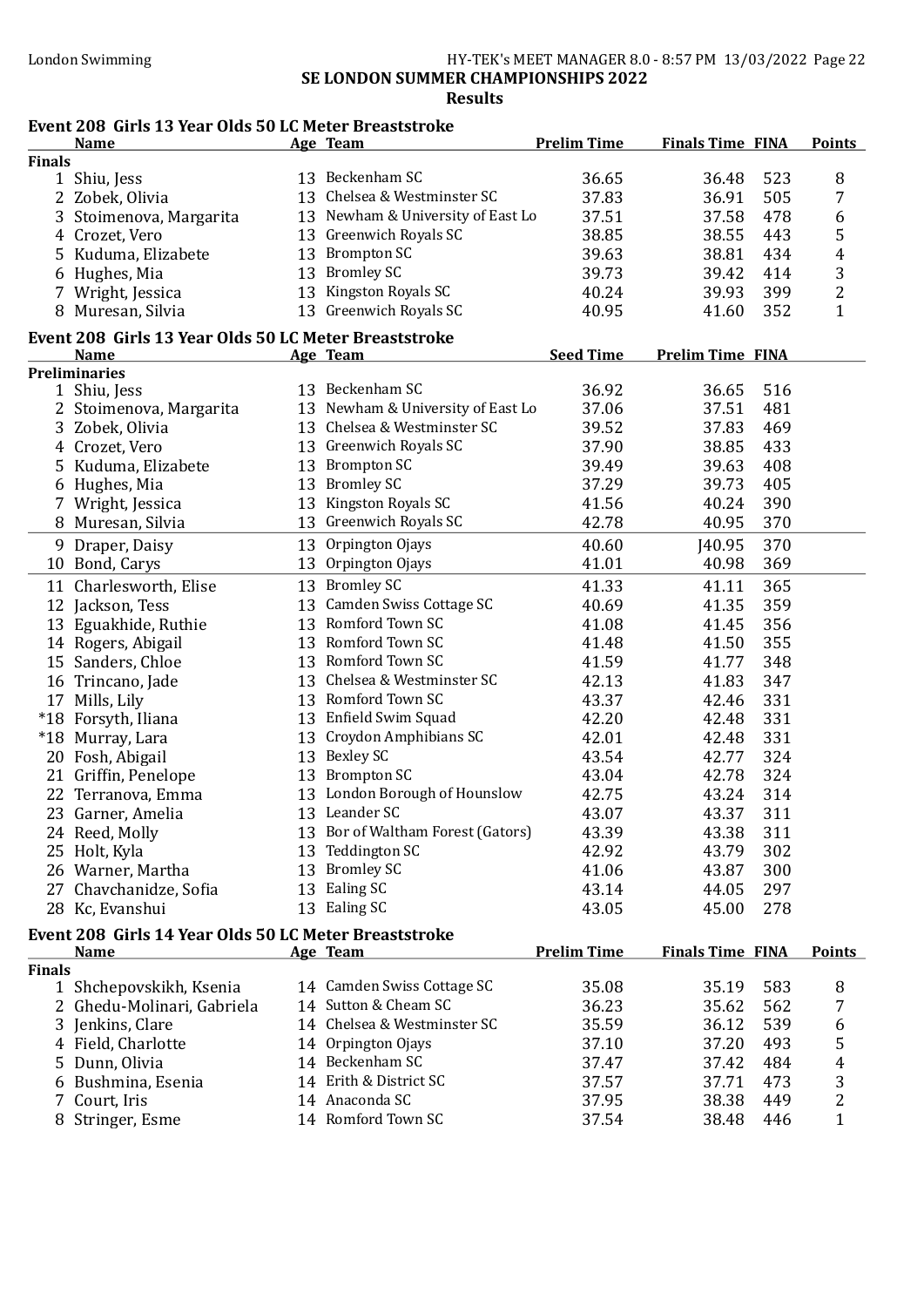#### London Swimming HY-TEK's MEET MANAGER 8.0 - 8:57 PM 13/03/2022 Page 23 SE LONDON SUMMER CHAMPIONSHIPS 2022 Results

### Event 208 Girls 14 Year Olds 50 LC Meter Breaststroke

|   | <b>Name</b>                 | Age Team                      | <b>Seed Time</b> | <b>Prelim Time FINA</b> |  |
|---|-----------------------------|-------------------------------|------------------|-------------------------|--|
|   | <b>Preliminaries</b>        |                               |                  |                         |  |
|   | 1 Shchepovskikh, Ksenia     | 14 Camden Swiss Cottage SC    | 36.20            | 35.08<br>588            |  |
|   | 2 Jenkins, Clare            | 14 Chelsea & Westminster SC   | 35.98            | 35.59<br>563            |  |
|   | 3 Ghedu-Molinari, Gabriela  | 14 Sutton & Cheam SC          | 36.45            | 534<br>36.23            |  |
|   | 4 Field, Charlotte          | 14 Orpington Ojays            | 36.02            | 497<br>37.10            |  |
| 5 | Dunn, Olivia                | 14 Beckenham SC               | 36.63            | 37.47<br>483            |  |
|   | 6 Stringer, Esme            | 14 Romford Town SC            | 38.75            | 480<br>37.54            |  |
|   | Bushmina, Esenia            | 14 Erith & District SC        | 37.50            | 37.57<br>479            |  |
| 8 | Court, Iris                 | 14 Anaconda SC                | 38.76            | 37.95<br>464            |  |
|   | 9 Cunniffe, Martha          | 14 Leander SC                 | 39.64            | 38.51<br>444            |  |
|   | 10 Everett, Jessica         | 14 Greenwich Royals SC        | 38.22            | 442<br>38.58            |  |
|   | 11 D'Souza, Elisha          | 14 Hillingdon Swimming Club   | 39.28            | 435<br>38.78            |  |
|   | 12 Kowal, Bianka            | 14 Ealing SC                  | 38.44            | 423<br>39.16            |  |
|   | 13 Leksander, Laura         | 14 Borough of Harrow S C      | 40.99            | 422<br>39.18            |  |
|   | 14 Radomska, Natalia        | 14 Hillingdon Swimming Club   | 39.36            | 422<br>39.19            |  |
|   | 15 Klanga, Noemie           | 14 Greenwich Royals SC        | 39.46            | 39.24<br>420            |  |
|   | 16 Trigger, Delyth          | 14 Bromley SC                 | 39.15            | 39.27<br>419            |  |
|   | 17 Jamal, Bianca            | 14 Camden Swiss Cottage SC    | 38.20            | 412<br>39.48            |  |
|   | 18 Gomez de Membrillera, S  | 14 Camden Swiss Cottage SC    | 39.23            | 39.74<br>404            |  |
|   | *19 Capelan-OBrien, Eireann | 14 Anaconda SC                | 40.70            | 39.86<br>401            |  |
|   | *19 Gordienko, Maria        | 14 Camden Swiss Cottage SC    | 39.71            | 401<br>39.86            |  |
|   | 21 Ashworth, Mieke          | 14 Southwark Aquatics SC      | 40.60            | 39.88<br>400            |  |
|   | 22 Fielding, Lucy           | 14 Camden Swiss Cottage SC    | 40.41            | 398<br>39.96            |  |
|   | 23 Karagianni, Anisa        | 14 London Borough of Hounslow | 38.38            | 397<br>40.00            |  |
|   | 24 Reder, Lilianna          | 14 London Borough of Hounslow | 39.43            | 396<br>40.01            |  |
|   | 25 Davey, Emily             | 14 Croydon Amphibians SC      | 38.58            | 392<br>40.15            |  |
|   | 26 Wagjiani, Ayla           | 14 Hillingdon Swimming Club   | 38.44            | 384<br>40.42            |  |
|   | 27 Breakspear, Amelia       | 14 Sutton & Cheam SC          | 40.07            | 40.72<br>376            |  |
|   | 28 Freeze, Ellie            | 14 Sutton & Cheam SC          | 40.30            | 372<br>40.86            |  |
|   | 29 Sullivan, Imogen         | 14 Bexley SC                  | 38.97            | 359<br>41.36            |  |
|   | 30 Sennis, Eve              | 14 Ealing SC                  | 40.97            | 355<br>41.50            |  |
|   | 31 Loynes, Isabella         | 14 Brompton SC                | 40.69            | 354<br>41.56            |  |
|   | 32 Young, Evie              | 14 Teddington SC              | 41.50            | 351<br>41.64            |  |
|   | 33 Fosh, Jessica            | 14 Bexley SC                  | 41.03            | 351<br>41.66            |  |
|   | 34 Serrant, Nina            | 14 Leander SC                 | 41.35            | 350<br>41.69            |  |
|   | 35 Kozhevnikova, Marina     | 14 Sutton & Cheam SC          | 41.58            | 347<br>41.81            |  |
|   | 36 Kendle, Millie           | 14 Sutton & Cheam SC          | 41.25            | 335<br>42.30            |  |
|   | 37 Pacyniak, Olivia         | 14 London Borough of Hounslow | 41.49            | 319<br>42.99            |  |
|   | --- Noffke, Emma            | 14 Camden Swiss Cottage SC    | 37.38            | DQ                      |  |

7.2 Stroke cycle not one arm stroke to one leg kick excluding the last single arm stroke p

# Event 209 Boys 11-12 50 LC Meter Freestyle

| <b>Name</b>         |              | <b>Prelim Time</b>                                                                                                                                                              |                                   |      | <b>Points</b>           |
|---------------------|--------------|---------------------------------------------------------------------------------------------------------------------------------------------------------------------------------|-----------------------------------|------|-------------------------|
| <b>Finals</b>       |              |                                                                                                                                                                                 |                                   |      |                         |
| 1 Love, Thomas      | Beckenham SC | 30.30                                                                                                                                                                           | 29.39                             | 360  | 8                       |
| 2 Rispin, Will      |              | 30.08                                                                                                                                                                           | 29.40                             | 359  | 7                       |
| 3 Robinson, Harry   |              | 31.29                                                                                                                                                                           | 30.09                             | 335  | 6                       |
| 4 Shearman, Enzo    |              | 30.98                                                                                                                                                                           | 30.14                             | 333  | 5                       |
| 5 Pryce-Jones, Luke |              | 31.46                                                                                                                                                                           | 31.20                             | 301  | 4                       |
| 6 Dauvergne, Alfie  |              | 31.63                                                                                                                                                                           | 31.36                             | -296 | 3                       |
| 7 Rowbotham, Harry  |              | 31.69                                                                                                                                                                           | 31.47                             | 293  |                         |
| 8 Zegiri, Gert      |              | 31.39                                                                                                                                                                           | 31.64                             | 288  |                         |
|                     |              | Age Team<br>12.<br>12 Croydon Amphibians SC<br>12 Kingston Royals SC<br>12 Hackney Aquatics Club<br>12 Chelsea & Westminster SC<br>12 Teddington SC<br>12 Borough of Harrow S C | 12 Barking & Dagenham Aquatics Cl |      | <b>Finals Time FINA</b> |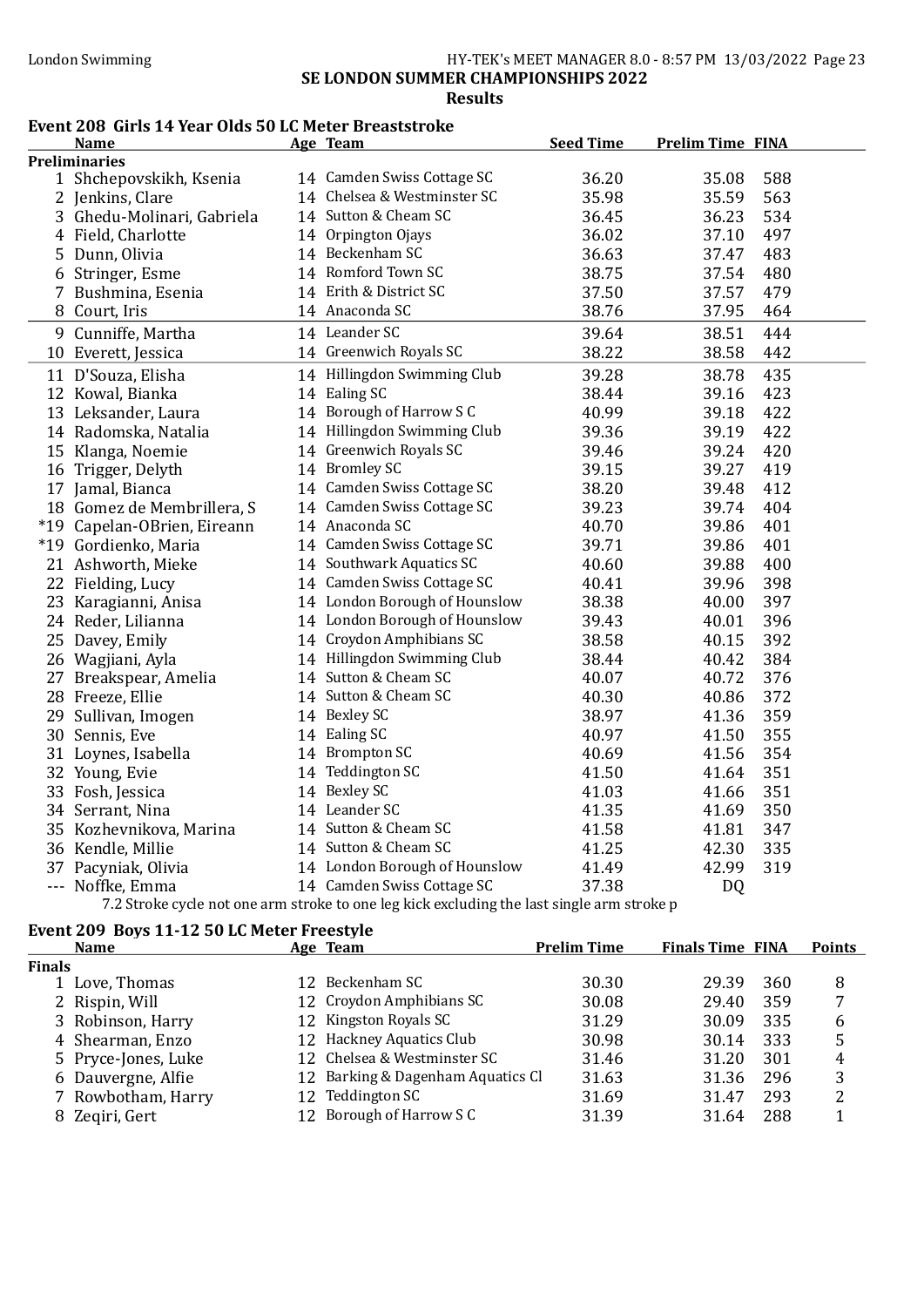#### London Swimming HY-TEK's MEET MANAGER 8.0 - 8:57 PM 13/03/2022 Page 24 SE LONDON SUMMER CHAMPIONSHIPS 2022 Results

# Event 209 Boys 11-12 50 LC Meter Freestyle

|               | <b>Name</b>                                       | Age Team                          | <b>Seed Time</b>   | <b>Prelim Time FINA</b> |                |
|---------------|---------------------------------------------------|-----------------------------------|--------------------|-------------------------|----------------|
|               | <b>Preliminaries</b>                              |                                   |                    |                         |                |
|               | 1 Rispin, Will                                    | 12 Croydon Amphibians SC          | 30.81              | 335<br>30.08            |                |
|               | 2 Love, Thomas                                    | 12 Beckenham SC                   | 29.92              | 30.30<br>328            |                |
|               | 3 Shearman, Enzo                                  | 12 Hackney Aquatics Club          | 31.17              | 30.98<br>307            |                |
|               | 4 Robinson, Harry                                 | 12 Kingston Royals SC             | 29.98              | 31.29<br>298            |                |
|               | 5 Zeqiri, Gert                                    | 12 Borough of Harrow S C          | 33.49              | 295<br>31.39            |                |
|               | 6 Pryce-Jones, Luke                               | 12 Chelsea & Westminster SC       | 31.88              | 293<br>31.46            |                |
|               | 7 Dauvergne, Alfie                                | 12 Barking & Dagenham Aquatics Cl | 31.83              | 288<br>31.63            |                |
|               | 8 Rowbotham, Harry                                | 12 Teddington SC                  | 32.30              | 31.69<br>287            |                |
|               |                                                   |                                   |                    |                         |                |
|               | 9 Dadkov, Damian                                  | 12 Bromley SC                     | 31.87              | 31.80<br>284            |                |
|               | 10 O'Connell, George                              | 12 Erith & District SC            | 32.21              | 283<br>31.84            |                |
|               | 11 Sorel, Teo                                     | 12 Croydon Amphibians SC          | 32.77              | 279<br>31.98            |                |
|               | 12 Panna, Daniel                                  | 12 Brompton SC                    | 32.69              | 277<br>32.04            |                |
|               | 13 Calver, Sebastian                              | 12 Anaconda SC                    | 33.66              | 276<br>32.09            |                |
|               | *14 Winpenny, Dylan                               | 12 Teddington SC                  | 33.05              | 276<br>32.10            |                |
|               | *14 Gillam, Henry                                 | 12 Camden Swiss Cottage SC        | 32.40              | 276<br>32.10            |                |
|               | 16 Redford, Jack                                  | 12 Camden Swiss Cottage SC        | 32.67              | 32.17<br>274            |                |
|               | 17 Finch, Ollie                                   | 12 Camden Swiss Cottage SC        | 32.49              | 274<br>32.19            |                |
|               | 18 Gironella, Alister                             | 12 Croydon Amphibians SC          | 33.51              | 32.42<br>268            |                |
|               | 19 Shepherd, Henry                                | 12 Orpington Ojays                | 32.38              | 267<br>32.44            |                |
|               | 20 Braid, Charlie                                 | 11 Greenwich Royals SC            | 31.21              | 266<br>32.48            |                |
|               | 21 Han, Nathan                                    | 11 Kingston Royals SC             | 31.98              | 32.54<br>265            |                |
|               | 22 Jacob Itriago, Ricardo                         | 12 Brompton SC                    | 33.98              | 32.69<br>261            |                |
|               |                                                   | 11 Greenwich Royals SC            | 31.98              | 32.75<br>260            |                |
|               | 23 Sanders, Hayden                                |                                   |                    |                         |                |
|               | 24 Mukoida, Oscar                                 | 12 Newham & University of East Lo | 33.96              | 32.92<br>256            |                |
|               | 25 Frainer-Law, Leon                              | 12 Ealing SC                      | 32.46              | 32.98<br>254            |                |
|               | 26 Andrukovics, Maksim                            | 11 Beckenham SC                   | 32.74              | 33.06<br>253            |                |
|               | 27 Hembry, Huxley                                 | 12 Dulwich Dolphins               | 33.66              | 33.24<br>248            |                |
|               | 28 Gospodinov, Leon                               | 12 Barnes SC                      | 33.36              | 33.94<br>233            |                |
|               | 29 Gilham, Riley                                  | 12 Bexley SC                      | 33.64              | 232<br>34.00            |                |
|               | 30 Cronin, Dillan                                 | 12 Romford Town SC                | 33.89              | 224<br>34.39            |                |
|               | Event 209 Boys 13 Year Olds 50 LC Meter Freestyle |                                   |                    |                         |                |
|               | <b>Name</b>                                       | <b>Age Team</b>                   | <b>Prelim Time</b> | <b>Finals Time FINA</b> | <b>Points</b>  |
| <b>Finals</b> |                                                   |                                   |                    |                         |                |
|               | 1 Knight, Luke                                    | 13 Brompton SC                    | 27.79              | 27.40<br>444            | 8              |
|               | 2 Nalepa, Caspar                                  | 13 Greenwich Royals SC            | 28.63              | 28.29<br>403            | 7              |
|               | 3 GreenWalker, Arthur                             | 13 Teddington SC                  | 28.67              | 28.35<br>401            | 6              |
|               | 4 Morgan, Malakai                                 | 13 Enfield Swim Squad             | 29.22              | 387<br>28.68            | 5              |
|               | 5 Pane, James                                     | 13 Dulwich Dolphins               | 28.52              | 28.92<br>377            | 4              |
| 6             | Biss, Leon                                        | 13 Camden Swiss Cottage SC        | 29.17              | 377<br>28.94            | 3              |
| 7             | Carnegie, Jeremiah                                | 13 Beckenham SC                   | 29.31              | 374<br>29.00            | $\overline{2}$ |
|               | 8 Birlouez-Lee, Edgar                             | 13 Ealing SC                      | 29.23              | 29.22<br>366            | $\mathbf{1}$   |
|               |                                                   |                                   |                    |                         |                |
|               | Event 209 Boys 13 Year Olds 50 LC Meter Freestyle |                                   |                    |                         |                |
|               | <b>Name</b>                                       | Age Team                          | <b>Seed Time</b>   | <b>Prelim Time FINA</b> |                |
|               | <b>Preliminaries</b>                              | 13 Brompton SC                    |                    |                         |                |
|               | 1 Knight, Luke                                    |                                   | 28.00              | 27.79<br>425            |                |
|               | 2 Pane, James                                     | 13 Dulwich Dolphins               | 28.16              | 28.52<br>394            |                |
|               | 3 Nalepa, Caspar                                  | 13 Greenwich Royals SC            | 28.01              | 28.63<br>389            |                |
|               | 4 GreenWalker, Arthur                             | 13 Teddington SC                  | 30.14              | 28.67<br>387            |                |
| 5.            | Biss, Leon                                        | 13 Camden Swiss Cottage SC        | 28.70              | 29.17<br>368            |                |
|               | 6 Morgan, Malakai                                 | 13 Enfield Swim Squad             | 28.89              | 29.22<br>366            |                |
| 7             | Birlouez-Lee, Edgar                               | 13 Ealing SC                      | 29.68              | 29.23<br>366            |                |
|               | 8 Carnegie, Jeremiah                              | 13 Beckenham SC                   | 28.92              | 29.31<br>363            |                |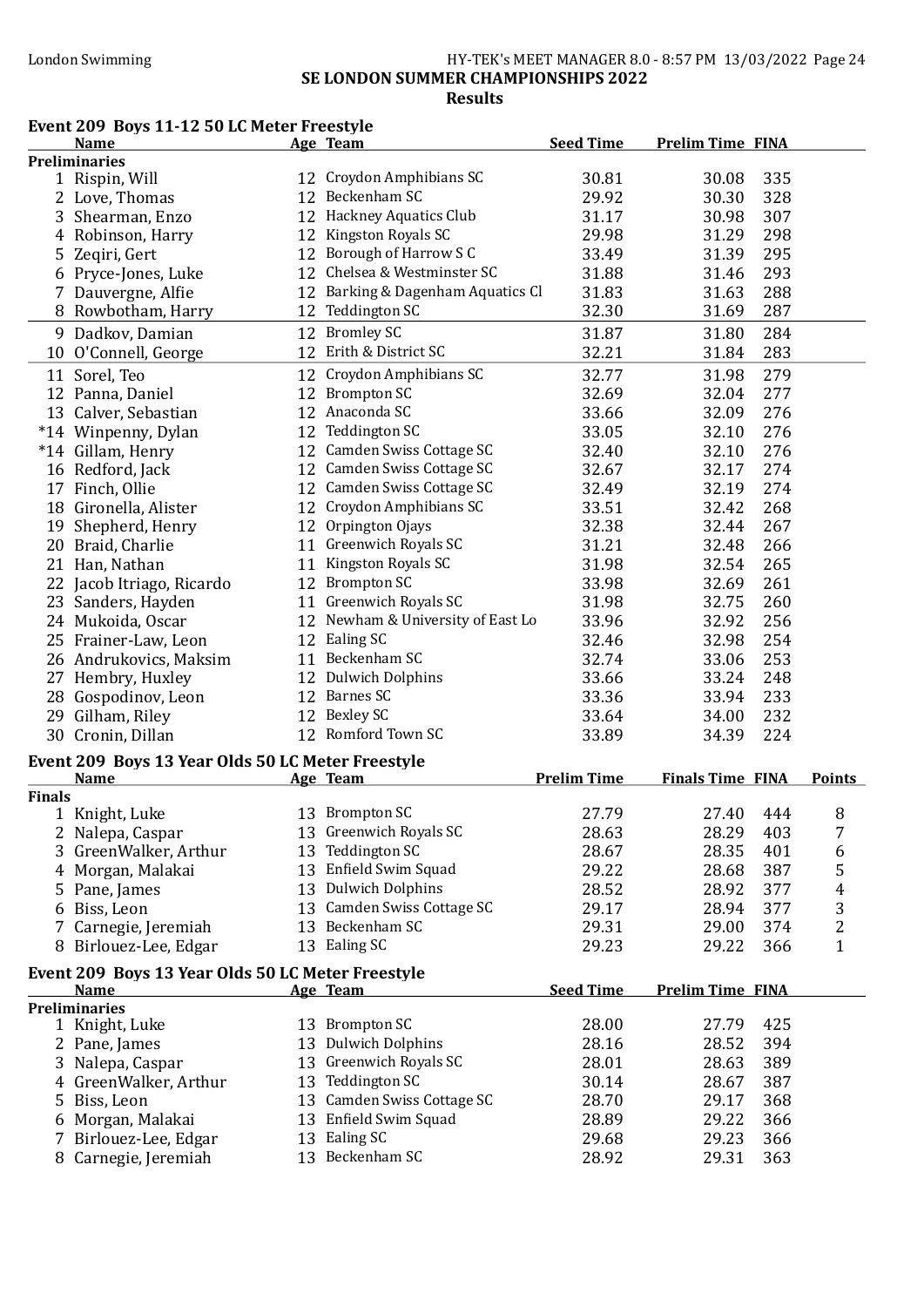## London Swimming HY-TEK's MEET MANAGER 8.0 - 8:57 PM 13/03/2022 Page 25

SE LONDON SUMMER CHAMPIONSHIPS 2022

#### Results

## Preliminaries ... (Event 209 Boys 13 Year Olds 50 LC Meter Freestyle)

|    | <b>Name</b>                      |    | Age Team                          |       |           | <b>FINA</b> |
|----|----------------------------------|----|-----------------------------------|-------|-----------|-------------|
|    | 9 Keers, Jack                    |    | 13 Teddington SC                  | 29.58 | 29.43     | 358         |
|    | 10 Reader, Stanley               |    | 13 Greenwich Royals SC            | 30.66 | 29.49     | 356         |
|    | 11 Owen, Raef                    |    | 13 Greenwich Royals SC            | 29.55 | 29.72     | 348         |
|    | *12 Krol, Mateusz                |    | 13 Chelsea & Westminster SC       | 31.67 | 29.79     | 345         |
|    | *12 Goodbody, Charlie            |    | 13 Leander SC                     | 30.56 | 29.79     | 345         |
|    | 14 Brooks, Albert                |    | 13 Bromley SC                     | 29.78 | 29.81     | 345         |
|    | 15 Evans, Stuart                 |    | 13 Sutton & Cheam SC              | 28.58 | 29.82     | 344         |
|    | 16 Waissman, Louis               | 13 | Borough of Harrow S C             | 30.14 | 29.91     | 341         |
|    | 17 Magcanan, Aaron               | 13 | Orpington Ojays                   | 29.95 | 30.01     | 338         |
|    | 18 Macfarlane, Cameron           |    | 13 Sutton & Cheam SC              | 30.49 | 30.05     | 336         |
|    | 19 Hanks, Dylan                  |    | 13 Enfield Swim Squad             | 29.61 | 30.06     | 336         |
|    | 20 Ciais, Xavier                 |    | 13 Kingston Royals SC             | 31.80 | 30.33     | 327         |
|    | *21 Umotong, Daniel              | 13 | Kingston Royals SC                | 31.65 | 30.35     | 327         |
|    | *21 Awan, Rayan                  |    | 13 Enfield Swim Squad             | 30.12 | 30.35     | 327         |
|    | 23 Gould, Victor                 |    | 13 Camden Swiss Cottage SC        | 30.02 | 30.37     | 326         |
|    | 24 Augustine, Joseph             |    | 13 Chelsea & Westminster SC       | 30.55 | 30.46     | 323         |
|    | 25 Magcanan, Andrew              |    | 13 Orpington Ojays                | 32.57 | 30.52     | 321         |
|    | 26 Adams, Fynn                   | 13 | <b>Teddington SC</b>              | 30.91 | 30.54     | 320         |
|    | 27 Rowe, Mason                   |    | 13 Bexley SC                      | 30.27 | 30.55     | 320         |
|    | 28 Keefe, Liam                   |    | 13 Bor of Waltham Forest (Gators) | 30.49 | 30.57     | 320         |
|    | 29 Dick, David                   |    | 13 Erith & District SC            | 31.07 | 30.60     | 319         |
|    | 30 Darkin, Ernest                |    | 13 Dulwich Dolphins               | 31.79 | 30.71     | 315         |
|    | 31 Simpson, Sam                  |    | 13 Barnes SC                      | 31.07 | 30.79     | 313         |
|    | 32 Lam, Yin Fung                 |    | 13 Borough of Harrow S C          | 31.02 | 30.80     | 312         |
|    | 33 Hill, Ernest                  | 13 | Wandsworth SC                     | 31.50 | 30.85     | 311         |
|    | 34 Backshall, Jake               |    | 13 Wandsworth SC                  | 31.24 | 30.89     | 310         |
|    | 35 Muratoglu, Baris              |    | 13 Romford Town SC                | 31.25 | 31.17     | 301         |
|    | 36 Diallo, Leonardo              |    | 13 Camden Swiss Cottage SC        | 31.76 | 31.23     | 300         |
|    | 37 Odeleye, Dylan                |    | 13 Bromley SC                     | 30.62 | 31.30     | 298         |
|    | 38 Dixon, Taylor                 | 13 | Romford Town SC                   | 32.90 | 31.47     | 293         |
|    | 39 Poole, Harry                  |    | 13 Sutton & Cheam SC              | 32.06 | 32.00     | 279         |
| 40 | Farthing, George                 | 13 | Orpington Ojays                   | 31.72 | 32.03     | 278         |
|    | 41 Pool, Noah                    | 13 | Kingston Royals SC                | 31.66 | 32.06     | 277         |
|    | 42 Tang, Alfred Loktin           |    | 13 Hounslow Jets                  | 32.07 | 32.18     | 274         |
| 43 | Byatt, Thomas                    |    | 13 Leander SC                     | 32.62 | 32.28     | 271         |
|    | 44 Tuson, Ben                    | 13 | Greenwich Royals SC               | 32.79 | 32.35     | 270         |
|    | --- Gurr, Nate                   |    | 13 Barnes SC                      | 30.16 | <b>DQ</b> |             |
|    | 4.4 Start before starting signal |    |                                   |       |           |             |

#### Event 209 Boys 14 Year Olds 50 LC Meter Freestyle

|               | <b>Name</b>                                       | Age Team                          | <b>Prelim Time</b> | <b>Finals Time FINA</b> |     | <b>Points</b> |
|---------------|---------------------------------------------------|-----------------------------------|--------------------|-------------------------|-----|---------------|
| <b>Finals</b> |                                                   |                                   |                    |                         |     |               |
| 1             | Roberts, Owen                                     | 14 Borough of Harrow S C          | 25.94              | 25.69                   | 539 | 8             |
|               | *2 Orpin, Aidan                                   | 14 Sutton & Cheam SC              | 26.15              | 26.03                   | 518 | 6.50          |
|               | *2 Neacsu, David                                  | 14 Barking & Dagenham Aquatics Cl | 25.96              | 26.03                   | 518 | 6.50          |
|               | 4 Chaudhury, Harry                                | 14 Croydon Amphibians SC          | 26.62              | 26.51                   | 490 | 5             |
|               | 5 Landeman, Sonny                                 | 14 Bromley SC                     | 27.28              | 27.67                   | 431 | 4             |
|               | 6 Bramham, Cillian                                | 14 Camden Swiss Cottage SC        | 28.12              | 27.81                   | 425 | 3             |
|               | 7 Morgan, Max                                     | 14 Wandsworth SC                  | 27.61              | 28.25                   | 405 | 2             |
|               | 8 Pytlowany, Hubert                               | 14 Ealing SC                      | 27.71              | 28.40                   | 399 |               |
|               | Event 209 Boys 14 Year Olds 50 LC Meter Freestyle |                                   |                    |                         |     |               |
|               | <b>Name</b>                                       | Age Team                          | <b>Seed Time</b>   | <b>Prelim Time FINA</b> |     |               |
|               | <b>Preliminaries</b>                              |                                   |                    |                         |     |               |
|               | 1 Roberts, Owen                                   | Borough of Harrow S C             | 26.37              | 25.94                   | 523 |               |